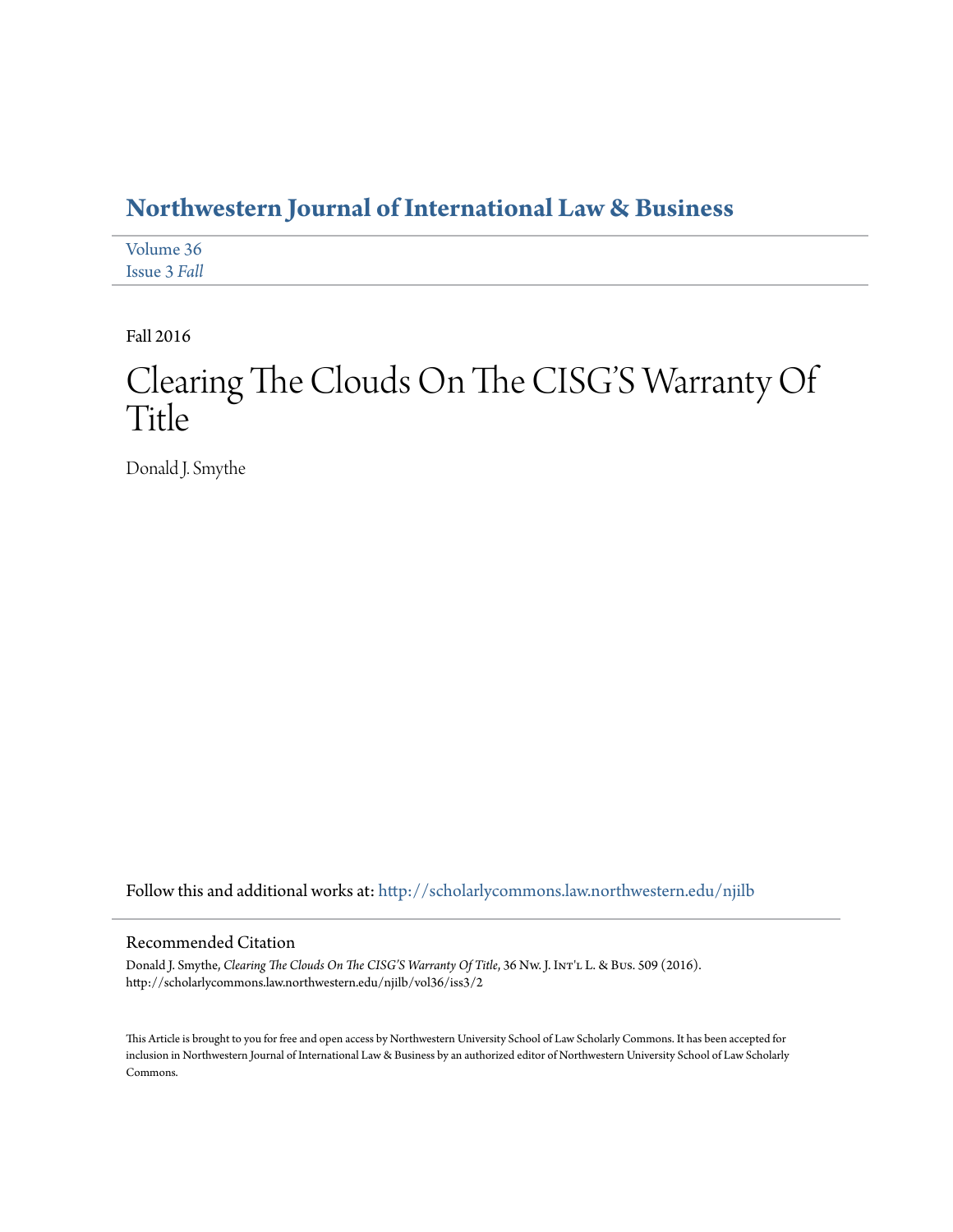## **CLEARING THE CLOUDS ON THE CISG'S WARRANTY OF TITLE**

## *Donald J. Smythe\**

*Abstract: The risk of intellectual property infringement claims poses an increasing threat to international trade. The UN Convention on Contracts for the International Sale of Goods (CISG) is the most prevalent body of law governing international sales. Important questions will inevitably arise, therefore, under the CISG about the scope of the seller's warranty of title. Courts will be called upon to interpret Article 42 of the CISG, which provides a warranty of title governing third-party intellectual property claims, or the parties' contract if they execute a customized warranty of title term. This Article analyzes the appropriate scope of the seller's warranty of title against thirdparty intellectual property claims under the CISG. It draws on the CISG's legislative history, the CISG case law, the underlying policy of the warranty of title, and an important German Supreme Court precedent in an analogous case*  to reject the "cloud on title" standard that has been applied in U.S. cases under *the Uniform Commercial Code. This Article argues instead that, unless the parties' contract clearly indicates otherwise, the seller under a CISG contract should only be held liable for third-party intellectual property claims against the buyer if (1) the buyer resells the goods in the seller's jurisdiction and the claim arises under the intellectual property laws in the seller's jurisdiction, (2) the buyer informed the seller about the third-party's intellectual property rights prior to contracting, or (3) due to special circumstances, such as the seller having a branch in the jurisdiction under which the third-party's intellectual property rights are created, the seller—but not the buyer—knew or should have known about the third-party's intellectual property rights.*

<sup>\*</sup> Professor of Law, California Western School of Law. Thanks to Heather Ray for her excellent research assistance. I bear full responsibility for any errors or omissions. Please address all correspondence to Donald J. Smythe, Professor of Law, California Western School of Law, San Diego, CA 92101. Email: DSmythe@cwsl.edu.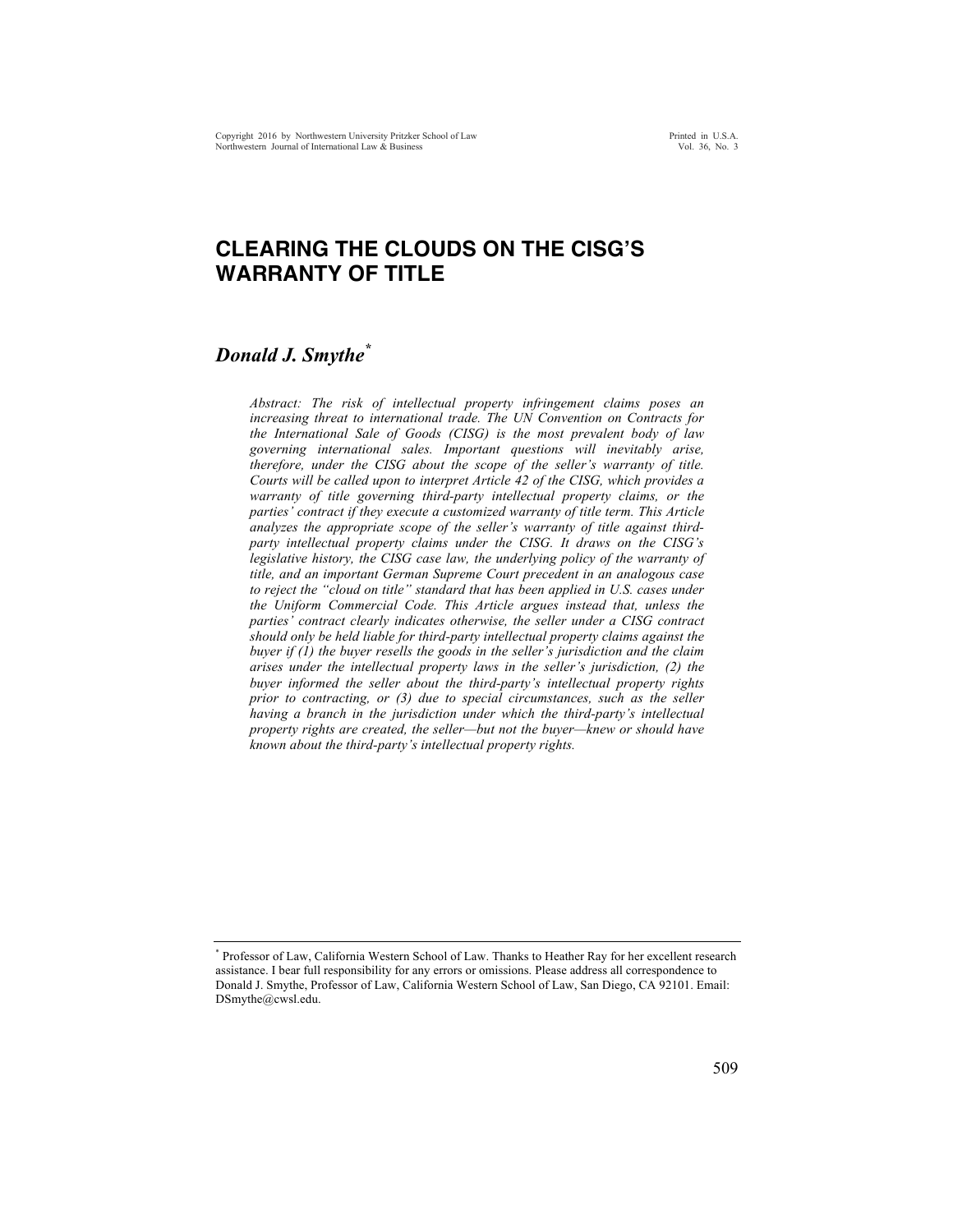## TABLE OF CONTENTS

| II. The Growing Risks of Intellectual Property Infringement Claims in |  |
|-----------------------------------------------------------------------|--|
|                                                                       |  |
|                                                                       |  |
|                                                                       |  |
|                                                                       |  |
|                                                                       |  |
|                                                                       |  |
| 1. The Buyer's Failure to Provide Notice Within a                     |  |
|                                                                       |  |
| 2. The Buyer's Prior Knowledge of Intellectual Property               |  |
|                                                                       |  |
|                                                                       |  |
|                                                                       |  |
| VI. Interpreting the Warranty of Title under the CISG 529             |  |
| A. Interpreting the CISG Default Rules Under Article 42 530           |  |
| 1. Good Faith in International Trade and Reasonable                   |  |
|                                                                       |  |
| 2. Asymmetric Information and the Policy Purpose of a                 |  |
|                                                                       |  |
|                                                                       |  |
| 4. The Unique Characteristics of International Sales 534              |  |
| 5. A German Supreme Court Precedent in an Analogous                   |  |
| Case                                                                  |  |
|                                                                       |  |
|                                                                       |  |
|                                                                       |  |
|                                                                       |  |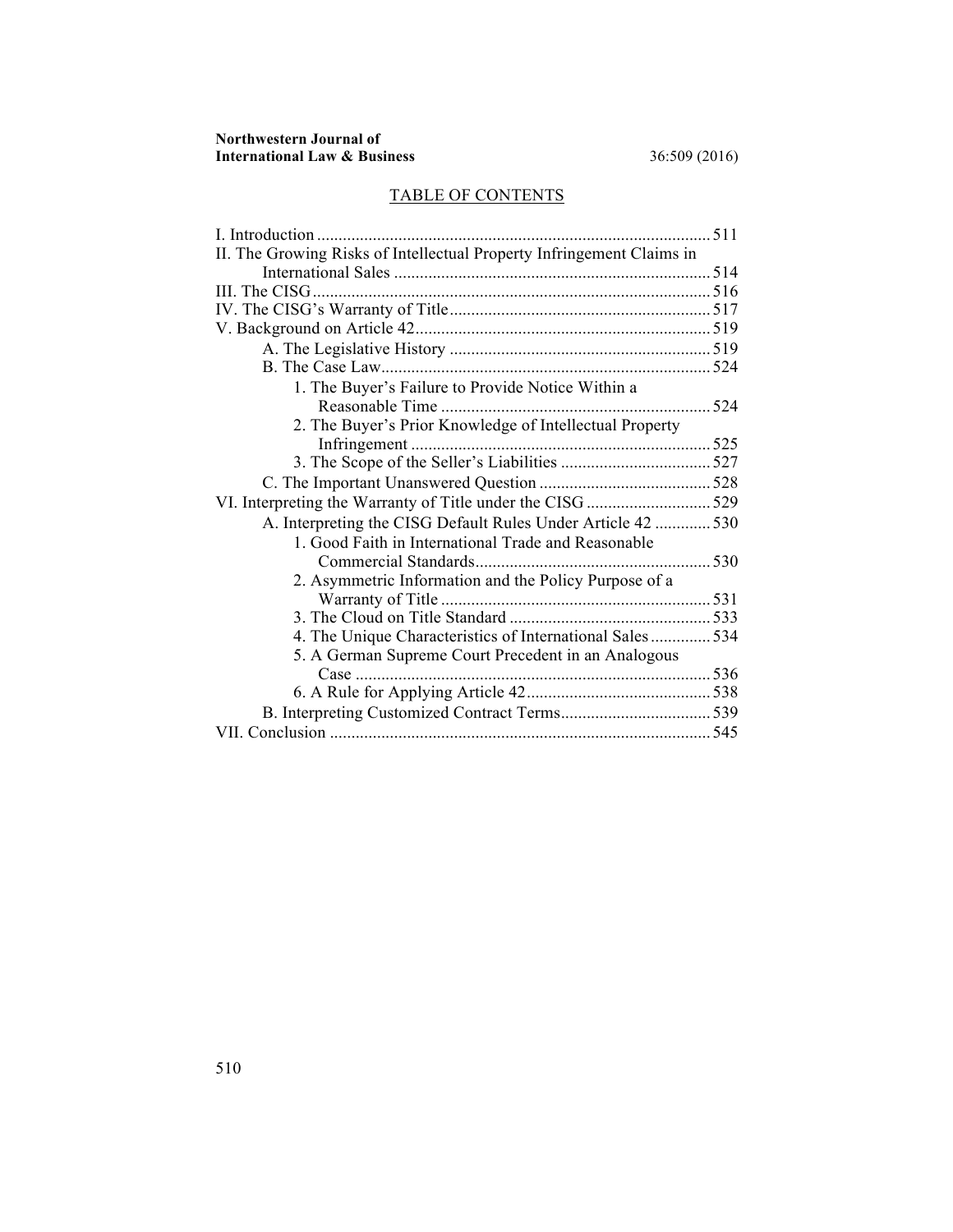### I. INTRODUCTION

The risk of intellectual property infringement claims poses an increasing threat to international trade. The diverse range of intellectual property laws across the global economy and the proliferation of "patent trolls" and "trademark squatters" have recently contributed to a plethora of disquieting stories about intellectual property infringement claims disrupting the smooth flow of international commerce, often at great expense to the companies involved.<sup>1</sup> It seems inevitable that important questions about a seller's liability for intellectual property infringement claims against buyers will arise under the law of international sales. These are at heart questions about the seller's warranty of title under an international sales contract.

The UN Convention on Contracts for the International Sale of Goods (CISG or the Convention) is the most important body of law governing international sales; it has been adopted in eighty-three nation states, including the United States, and most of the world's major trading nations.<sup>2</sup> In the United States the CISG applies with the full force of federal law to most international sales transactions whenever a court determines that U.S. law applies to a contract for the sale of non-household goods between parties with places of business in different Contracting States (i.e., nation states that have adopted the  $CISG$ .<sup>3</sup> The CISG was the product of negotiations between representatives from many nations with diverse legal systems and traditions. As a consequence, the CISG's rules are quite sparse by comparison to the Uniform Commercial Code (UCC) or other nations'

<sup>&</sup>lt;sup>1</sup> The media have reported on cases involving well-known companies with widely recognizable brands, such as Starbucks, Penfolds, Tesla, and Pfizer, which have become embroiled in costly trademark infringement suits with alleged trademark squatters. *See, e.g.*, Steven Seidenberg, *Trademark Squatting On the Rise in the U.S*., INSIDE COUNSEL MAGAZINE (May 1, 2010), http://www.insidecounsel.com/2010/05/01/trademark-squatting-on-the-rise-in-us; Sophie Brown, *Brand wars: Battling China's trademark 'squatters'*, CNN (July 17, 2014), http://www.cnn.com/2014/07/17/world/asia/china-trademark-squatters-penfolds/. The media has also reported on the proliferation of patent trolls and their threats to domestic and international commerce. *See, e.g.*, *Patent trolls: Why no one likes them—Abuse of the patent system benefits neither inventors nor the economy at large,* THE ECONOMIST (Mar. 3, 2015), http://www.economist.com/news/business-andfinance/21645604. <sup>2</sup> *See* United Nations Convention on Contracts for the International Sale of Goods, Apr. 11, 1980, S.

TREATY DOC. NO. 98-9 (1983), 1489 U.N.T.S. 3 [hereinafter CISG]*,*  http://www.uncitral.org/pdf/english/texts/sales/cisg/V1056997-CISG-e-book.pdf. The U.S. Senate ratified the CISG in 1986, giving it the force of federal law when the Convention came into effect on January 1, 1988. The count of "Contracting States" is as of September 26, 2014. *See* PACE LAW SCHOOL INSTITUTE OF INTERNATIONAL COMMERCIAL LAW, CISG: TABLE OF CONTRACTING STATES (Aug. 12, 2015), http://www.cisg.law.pace.edu/cisgcountries/cntries.html. <sup>3</sup> *See* CISG, *supra* note 2, art. 1(a), 2(a). In some Contracting States the CISG might apply even if

the parties do not have places of business in different Contracting States. *See id*., art. 1(b). Of course, the CISG allows parties to contract around its own rules in favor of others. *See id*., art. 6.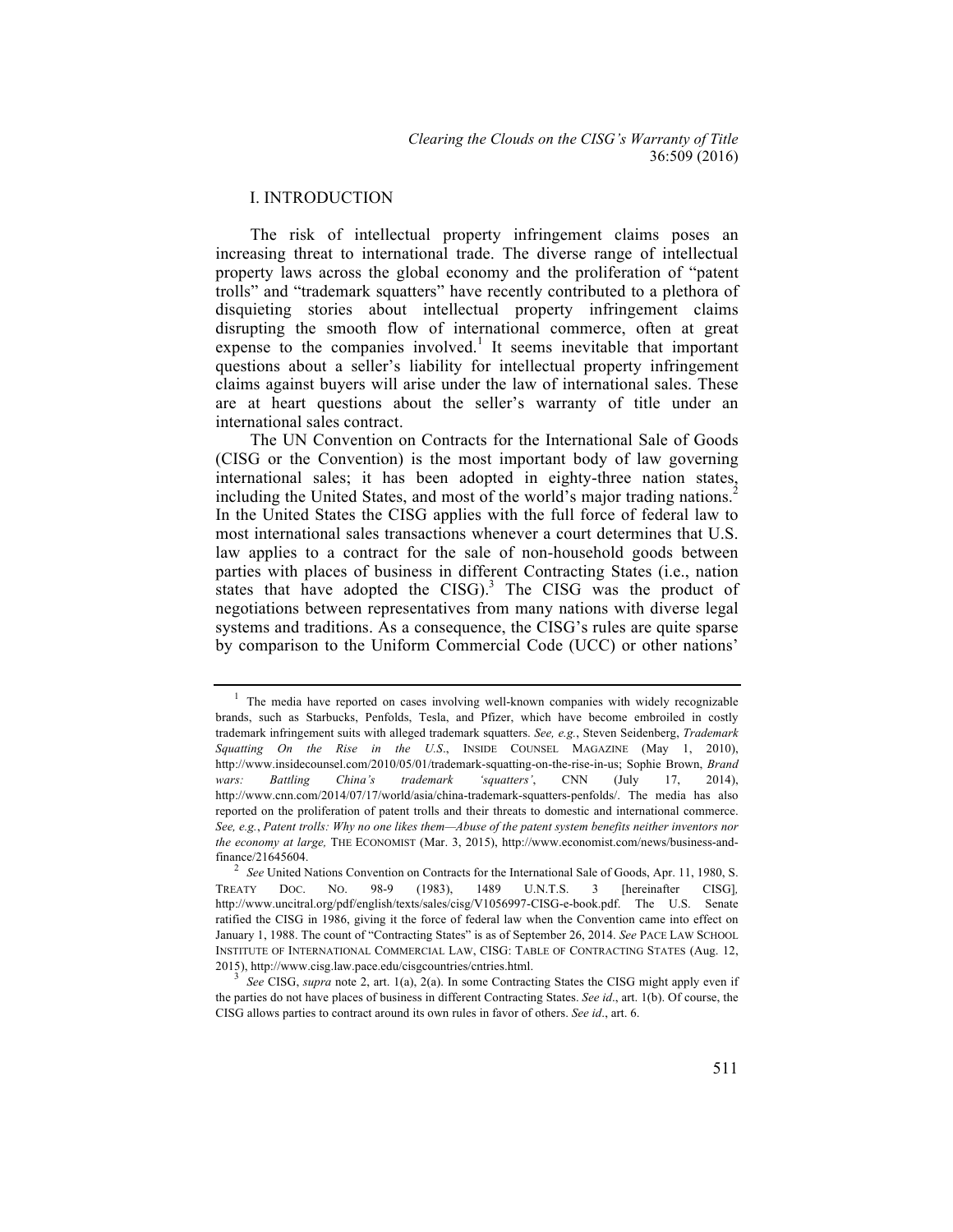domestic sales laws and it generally does not use the same commercial law terms. The CISG, for instance, does not use the term "warranty of title"—or even the word "warranty"—but it nonetheless states rules in Articles 41 and 42 that appear to be very similar to the warranty of title provisions in UCC § 2–312. For ease of reference, Articles 41 and 42 will be referred to in this Article as the CISG's "warranty of title" provisions.

A sale typically involves the conveyance of title to goods in return for a price.<sup>4</sup> The seller's warranty of title thus plays a pivotal role. The broader the warranty, the greater the assurance the seller provides to the buyer that the goods will be free from defects in title that might give rise to claims against the buyer after title has conveyed; of course, the broader the warranty, the greater the seller's potential liability for any claims against the buyer's title. Given the growing risks of intellectual property infringement claims in a diverse global economy, important questions will inevitably arise under the CISG about the scope of the seller's warranty of title, and courts will be called upon to interpret Article 42, which provides the CISG's warranty of title governing third-party intellectual property claims against the buyer, or the parties' contract if they execute a customized warranty of title term.<sup>5</sup>

Courts will face challenges in interpreting Article 42 because the language is not particularly clear and does not expressly answer some important questions. Indeed, because the language is less than crystal clear, parties may be inclined to draft customized warranty of title terms for their contracts.<sup>6</sup> But customized contract terms may also raise difficult questions about their interpretation, since the parties may not anticipate all the contingencies and circumstances that may give rise to warranty of title issues. While similar interpretative questions have been addressed under the UCC, international sales involve different circumstances than domestic sales and the warranty of title under the CISG raises unique issues.

As a general matter, warranty of title issues can arise from nonintellectual property claims against the goods or intellectual property claims against the goods. Under the UCC, U.S. courts have generally adopted the "cloud on title" standard to determine whether the warranty of title under

<sup>&</sup>lt;sup>4</sup> The CISG itself does not expressly define the term "sale." The UCC, however, states that "[a] 'sale' consists in the passing of tile from the seller to a buyer." U.C.C. § 2-106(1) (AM. LAW INST. & UNIF. LAW COMM'N 2012).<br><sup>5</sup> The CISG has adopted the principle of party autonomy and respects the parties' freedom of

contract as much as possible. *See* CISG, *supra* note 2, art. 6 ("The parties may exclude the application of this Convention or, subject to Article 12, derogate from or vary the effect of any of its provisions."). *Id*. 6 In fact, one distinguished commentator has advised that in important transactions the parties

should draft customized warranty of title provisions. *See* JOHN O. HONNOLD, UNIFORM LAW FOR INTERNATIONAL SALES UNDER THE 1980 UNITED NATIONS CONVENTION 398 (4th ed. 2009) ("In important transactions in which third-party claims are possible, the buyer should insist on contractual provisions that clearly state the protection that the seller provides in the case of third-party claims . . . .").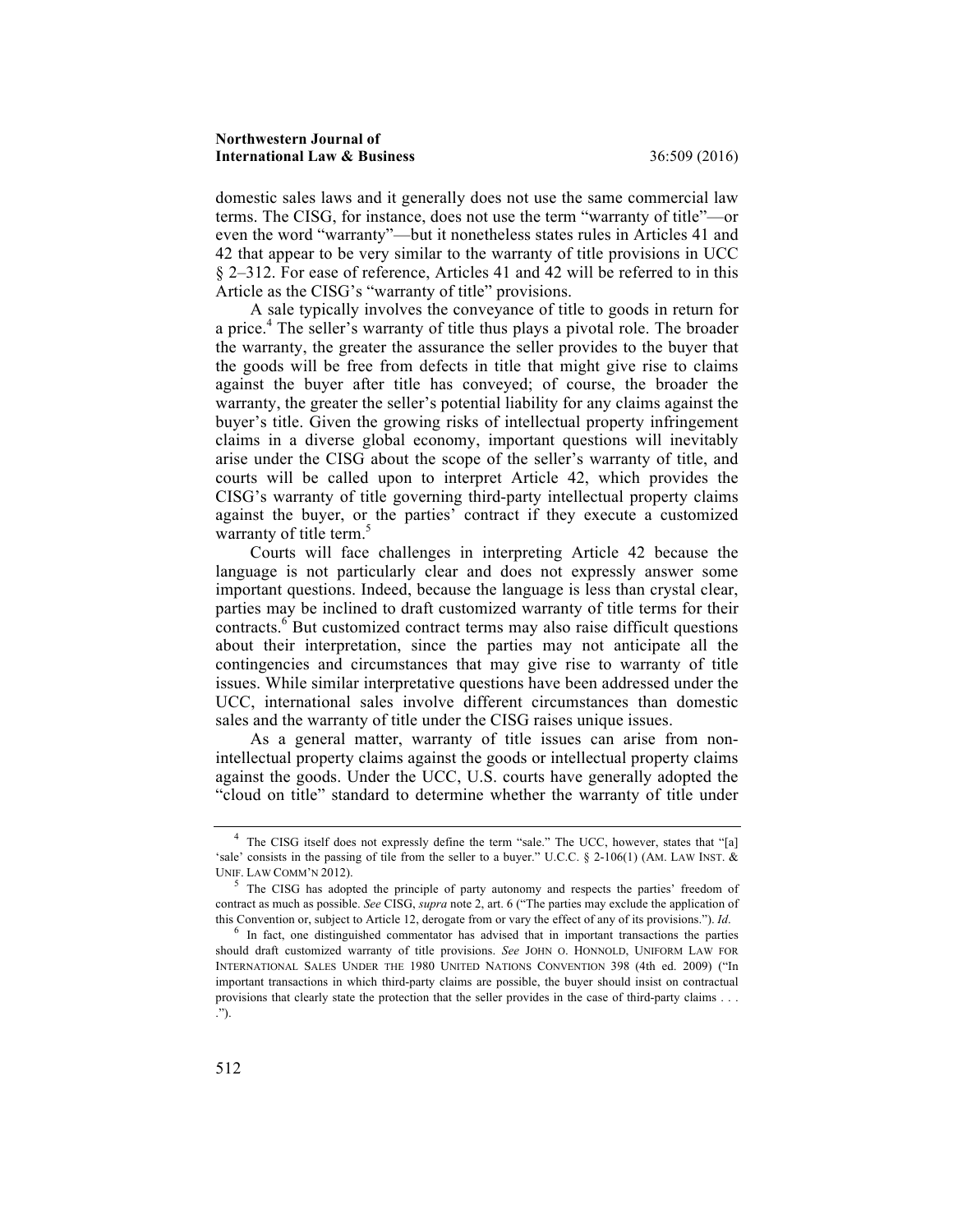UCC  $\S$  2-312(1) has been breached in cases involving non-intellectual property claims against the goods. Although it is less than perfectly clear, the cloud on title standard holds the seller liable not only for valid claims, but also for those that, while not valid, are not clearly spurious and still raise "colorable claims" against the buyer's title.<sup>7</sup> The case law construing the scope of the seller's warranty of title under UCC  $\S$  2–312(3), which governs intellectual property claims, is not as well developed, but a recent Californian case, *Pacific Sunwear v. Olaes*, has extended the cloud on title standard to intellectual property claims as well as non-intellectual property claims.<sup>8</sup> If *Pacific Sunwear* is persuasive, a seller will be held liable under the UCC for any colorable third-party intellectual property claim against the buyer as well as colorable non-intellectual property claims.<sup>9</sup>

While the cloud on title standard may be appropriate for domestic sales under the UCC, the unique characteristics of international sales make it inappropriate for third-party intellectual property claims under the CISG. In fact, international sales raise more difficult questions about the seller's liabilities for third-party intellectual property claims against the buyer than domestic sales. In a purely domestic sale,<sup>10</sup> the seller may reasonably be presumed to have constructive or actual knowledge of any registered intellectual property rights that might give rise to a third-party intellectual property claim, since the rights would be registered or otherwise created under the laws of the jurisdiction in which the seller is located. In fact, the seller could be held liable for beaching an intellectual property right arising in the seller's own jurisdiction simply by virtue of manufacturing or selling the good.<sup>11</sup> It would be perfectly reasonable, therefore, to hold the seller liable for a colorable third-party intellectual property claim, even if the claim ultimately proved invalid. In an international sale, however, the seller should not generally be presumed to have actual or constructive knowledge of all intellectual property rights that might give rise to a third-party claim against the buyer since the seller is not generally located in the jurisdiction under which the third-party's intellectual property rights are registered or otherwise created; the buyer, on the other hand, often is.

This Article analyzes the appropriate scope of the seller's liabilities under Article 42 of the CISG. More specifically, it addresses whether the

<sup>&</sup>lt;sup>7</sup> *See, e.g.*, Colton v. Decker, 540 N.W.2d 172, 176 (S.D. 1995). <sup>8</sup> Pac. Sunwear of Cal, Inc. v. Olaes Enterprises, Inc., 167 Cal. App. 4th 466 (2008). The court reasoned that the burden of nonfrivolous claims should be placed on the seller because the seller will

generally have superior knowledge of the existence of such claims. *Id*. at 470.<br><sup>9</sup> *Id*. <sup>10</sup> The term "purely domestic" sale as used here and elsewhere in this Article means a sale in which the seller and buyer are both located in the domestic jurisdiction. Thus, it excludes sales that would be governed by domestic law but in which the seller is located in a foreign jurisdiction.<br><sup>11</sup> *See, e.g.*, Roger D. Blair & Thomas F. Cotter, *An Economic Analysis of Seller and User Liability* 

*in Intellectual Property Law*, 68 U. CIN. L. REV. 1, 1–4 (1999).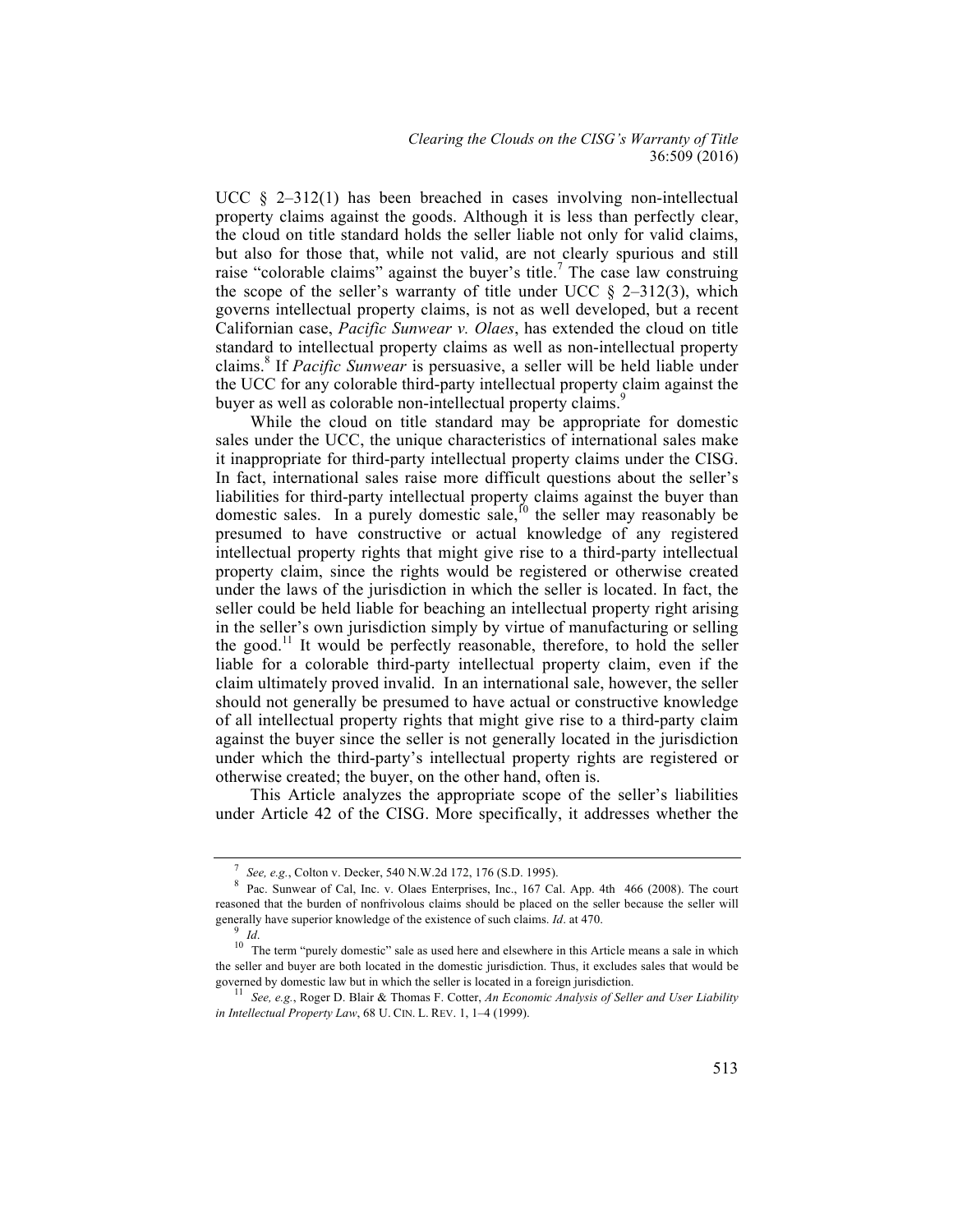seller should be held liable under the CISG for a breach of the warranty of title when a third–party makes an intellectual property claim against the buyer based on an intellectual property right in the jurisdiction of the buyer's location or the jurisdiction in which the buyer resells the goods. It draws on the underlying policy of the warranty of title in a sales transaction, the CISG's legislative history, the CISG case law interpreting Article 42, and an important German Supreme Court precedent in an analogous case to argue that, unless the parties' contract clearly indicates otherwise, the seller in a CISG contract should only be held liable for third-party intellectual property claims against the buyer if (1) the buyer resells the goods in the seller's jurisdiction and the claim arises under the intellectual property laws in the seller's jurisdiction, (2) the buyer informed the seller about the thirdparty's intellectual property rights prior to contracting, or (3) due to special circumstances, such as the seller having a branch in the jurisdiction under which the third-party's intellectual property rights are registered or otherwise created, the seller but not the buyer knew or should have known about the third-party's intellectual property rights.

The next section of this Article provides a brief overview of the growing risks of intellectual property infringement claims in international sales. The third section provides some background on the CISG, and the fourth section elaborates on the CISG's warranty of title provisions in Articles 41 and 42. The fifth section discusses the legislative history of Article 42, reviews the case law interpreting Article 42, and highlights the most germane unanswered question: whether the seller or the buyer should bear liabilities for a third-party intellectual property claim based on an intellectual property right in the jurisdiction in which the buyer is located or in the jurisdiction in which the buyer plans to resell the goods? The sixth section draws on the underlying policy considerations and an important German Supreme Court precedent in an analogous case to suggest a rule to govern when the seller should be liable for third-party intellectual property claims under the CISG. The last section concludes and offers a summary.

## II. THE GROWING RISKS OF INTELLECTUAL PROPERTY INFRINGEMENT CLAIMS IN INTERNATIONAL SALES

Patent "trolls" and trademark "squatters" have recently made prominent headlines.<sup>12</sup> A patent troll is a person or company that purchases patents from inventors, not in the hopes of actually using them for productive purposes, but rather, in the hopes of using them to make patent infringement claims against other persons or companies that are engaged in

<sup>12</sup> *See, e.g.*, Seidenberg, *supra* note 1; Brown, *supra* note 1; THE ECONOMIST, *supra* note 1.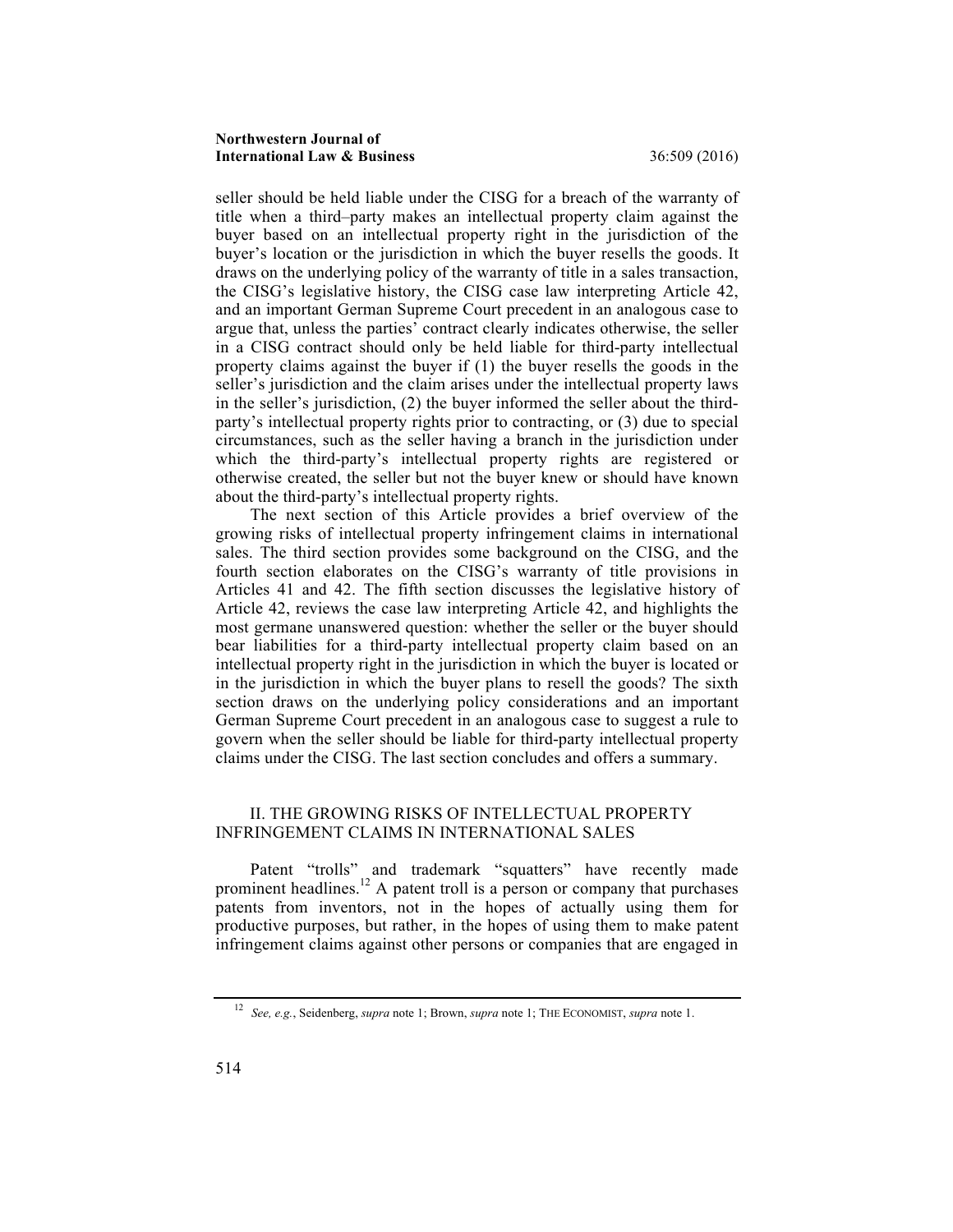productive activities.<sup>13</sup> A trademark squatter is a person or company that acquires trademarks, not in the hopes of actually using them to help market a product or service, but rather, in the hopes of making trademark infringement claims against other persons or companies that do use them to market their products or services.<sup>14</sup> As the pejorative terms themselves suggest, patent trolls and trademark squatters are widely alleged to create costs and impediments to other companies and to global commerce generally, and the incidence of patent trolling and trademark squatting is widely alleged to be on the rise.<sup>15</sup> Indeed, the threats to commerce have motivated the Electronic Frontier Foundation and the U.S. Patent and Trademark Office to publicize the issues and offer prophylactic advice to potential targets.<sup>16</sup> Nonetheless, in spite of the efforts to combat them,<sup>17</sup> patent trolls and trademark squatters likely pose increasing risks to international sales.

In fact, intellectual property infringement claims likely pose particular risks to international sales simply because of the diversity of intellectual property laws across the global economy and the unfamiliarity of many trading parties and potential trading parties with the laws outside their own jurisdictions. For example, a report of the U.S. Patent and Trademark Office suggests that U.S. patent holders have often lacked the awareness and familiarity with the patent system in China necessary to protect themselves against patent infringement claims by Chinese companies that are more familiar with their domestic patent system.<sup>18</sup> To confound matters, U.S. patent holders have experienced difficulties in obtaining patents through international filing mechanisms, such as the Patent Cooperation Treaty administered by the World Intellectual Property Organization.<sup>19</sup> Foreign patent holders may experience similar difficulties acquiring patent

<sup>13</sup> *See, e.g.*, *Patent Trolls*, ELEC. FRONTIER FOUND., https://www.eff.org/issues/resources-patenttroll-victims (last visited Mar. 20, 2016). For a more through explanation, see Karen E. Sandrik,

*Warranting Rightful Claims*, 72 LA. L. REV. 873 (2012). <sup>14</sup> <sup>S</sup>*ee, e.g.*, Scott Baldwin, *Don't Sit and Wait: Stopping Trademark Squatters*, 4 INVENTORS EYE <sup>1</sup> (2013), http://www.uspto.gov/custom-page/inventors-eye-don-t-sit-and-wait-stopping-trademarksquatters. For a more extended discussion, see Kitsuron Sangsuvan, *Trademark Squatting*, 31 WIS. INT'L L.J. 252 (2013).

<sup>15</sup> *See, e.g.*, Sandrik, *supra* note 13; Sangsuvan, *supra* note 14, THE ECONOMIST, *supra* note 1; James Bessen, *The Evidence Is In: Patent Trolls Do Hurt Innovation*, HARV. BUS. REV. (Nov. 2014), https://hbr.org/2014/07/the-evidence-is-in-patent-trolls-do-hurt-innovation.

<sup>&</sup>lt;sup>16</sup> Baldwin, *supra* note 14; ELEC. FRONTIER FOUND,, *supra* note 13.<br><sup>17</sup> The U.S. Supreme Court's decision in *Alice Corp. v. CLS Bank Int'l*, 134 S. Ct. 2347 (2014) is credited for making it more difficult to troll software patents, but although the number of patent infringement cases in the United States declined in 2014, it remains high. *See, e.g.*, Nicholas Wells & Eric Chemi, *Can't Kill Off the Patent Trolls Yet*, CNBC (May 19, 2015), http://www.enbc.com/2015/05/19/.

 $18$  U.S. PAT. & TRADEMARK OFF., REPORT ON PATENT ENFORCEMENT IN CHINA 2 (2012), http://www.uspto.gov/ip/global/China\_Report\_on\_Patent\_Enforcement\_%28FullRprt%29FINAL.pdf. 19 *Id*.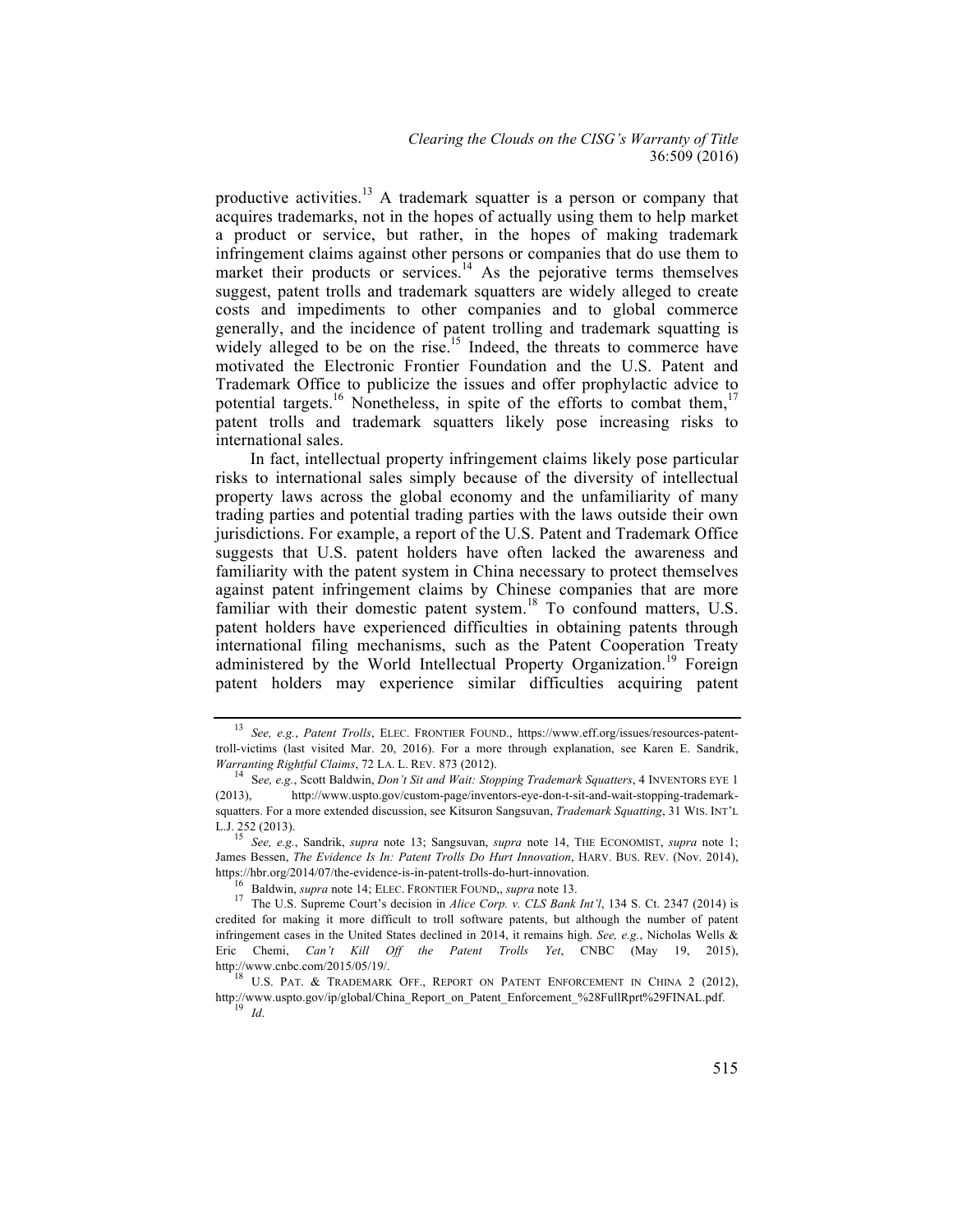protection in the U.S. Trademark squatting, on the other hand, has been facilitated by the use of two different systems for registering trademarks: the first-to-use system, which is prevalent in nations with common law systems, and the first-to-file system, which is prevalent in nations with civil law systems.<sup>20</sup> Under the first-to-use systems, trademark squatting is rare because the acquisition of trademark rights depends on their use,<sup>21</sup> but the first-to-file systems facilitate it because trademark squatters do not have to invest in actually using the trademarks to acquire rights in them and are therefore able to target well-known brands that have not yet been registered in their jurisdictions.<sup>2</sup>

As a consequence, several companies with well-known products and brands have become embroiled in highly publicized international intellectual property infringement disputes. For example, Starbucks was the target of a trademark infringement claim in Russia, $2<sup>3</sup>$  Treasure Wine Estates, which owns the Penfolds brand, was the target of a trademark infringement claim in China, $24$  Tesla was also the target of a trademark infringement claim in China, $^{25}$  and Pfizer, which owns the Viagra brand, was the target of both trademark and patent infringement claims in China.<sup>26</sup> Although there are pressures on governments to rectify the problems, there do not appear to be any imminent cures, and the threats to international commerce will likely remain high for the foreseeable future.<sup>27</sup> As the volume of international trade increases, the risks of warranty of title claims under the CISG will probably also increase. This will make the interpretation of Article 42, as well as customized warranty of title contract terms under the CISG , an important matter in the years to come.

## III. THE CISG

The CISG was initially approved at a United Nations Commission on International Trade Law (UNCITRAL) conference in 1980 and went into effect on January 1,  $1988<sup>28</sup>$  Work on the CISG had been begun, however, by UNCITRAL in 1968, and it was strongly influenced by work that the International Institute for the Unification of Private Law (UNIDROIT) had

<sup>&</sup>lt;sup>20</sup> Sangsuvan, *supra* note 14, at 261.<br>
<sup>21</sup> *Id.* at 262.<br>
<sup>22</sup> *Id.* at 264.<br>
Seidenberg, *supra* note 1.<br>
<sup>24</sup> Brown, *supra* note 1.<br>
<sup>25</sup> *Id.*<br>
<sup>26</sup> *Id.*<br>
<sup>26</sup> *Id.*<br>
<sup>27</sup> *See, e.g.*, Baldwin, *supra* note 14; W SALES: THE STUDIES, DELIBERATIONS, AND DECISIONS THAT LED TO THE 1980 UNITED NATIONS CONVENTION WITH INTRODUCTIONS AND EXPLANATIONS 1 (1989).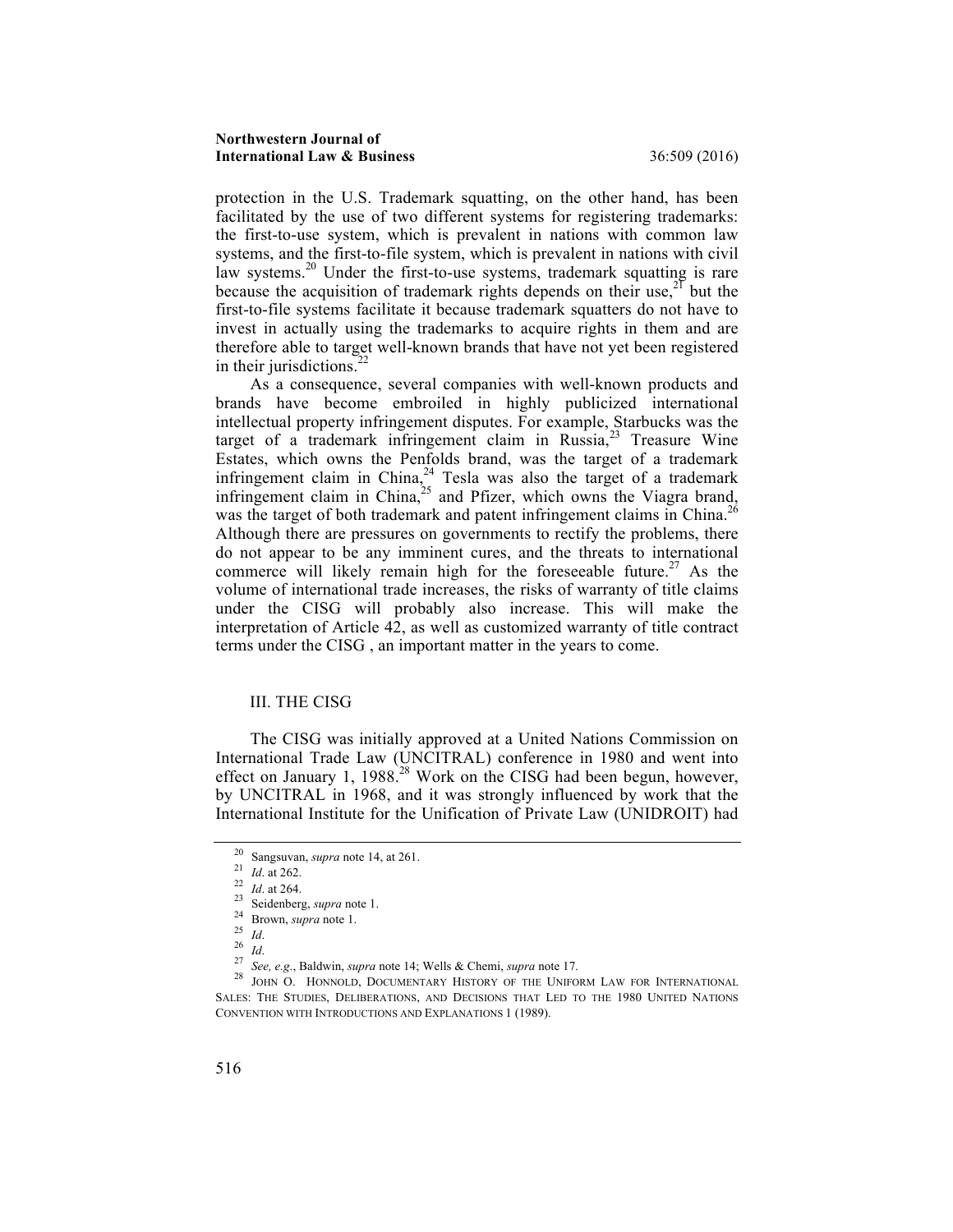done on the unification of international private law over the three decades prior to that.<sup>29</sup> Although the CISG's rules may seem spare by comparison to most nations' domestic laws, it was the product of considerable deliberation and debate, as well as compromise and cooperation.

The purpose of unifying international private law was, in the words of John Honnold, "to free international commerce from a Babel of diverse domestic legal systems."<sup>30</sup> To that end, the drafters of the CISG recognized that the greatest challenge would lie in the application of the new rules. They worried, in particular, about a "homeward trend bias"— a tendency for courts to draw on domestic law in interpreting CISG provisions, whether expressly as a means of filling purported gaps in the CISG, or implicitly in allowing domestic law to influence their interpretations and applications of  $CISG$  rules and principles.<sup>31</sup> Fortunately, to help mitigate those concerns, scholars have endeavored to preserve the legislative history of the CISG and to organize the documents and other materials to make them accessible to courts, scholars, and students.<sup>32</sup>

## IV. THE CISG'S WARRANTY OF TITLE

The CISG does not provide any titles for its provisions, and its language does not use common law terms. Articles 41 and 42 of the CISG, however, clearly state rules that are similar to the warranty of title provisions in the Uniform Commercial Code (UCC) § 2-312.<sup>33</sup> Article 41

<sup>&</sup>lt;sup>29</sup> As Honnold explains, the initial UNCITRAL Working Group included representatives from thirty-six nation states, including nine from Africa, seven from Asia, five from Eastern Europe, six from

Latin America, and nine from Western Europe and former Commonwealth nations. *Id.* at 1–3.<br><sup>30</sup> *Id.* 31 *See, e.g.*, LARRY DIMATTEO ET AL., INTERNATIONAL SALES LAW: A CRITICAL ANALYSIS OF CISG JURISPRUDENCE 2–3 (2005); Harry M. Fletcher, *The Several Texts of the CISG in a Decentralized System: Observations on Translations, Reservations and Other Challenges to the Uniformity Principle in Article 7(1)*, 17 J.L. & COM. 187, 200–04 (1998). *See also* U.N. Secretariat, Secretariat Commentary on the Draft Convention on Contracts for the International Sale of Goods*,* UNCITRAL, U.N. Doc. A/Conf. 97/5 (Mar. 14, 1979), http://www.globalsaleslaw.org/index.cfm?pageID=644#. The commentary for Article 7 explains that "it is especially important to avoid different constructions of the provisions of this Convention by national courts, each dependent upon the concepts used in the legal system of the country of the forum." *Id*. art. 7. 32 *See* HONNOLD, *supra* note 28. *See also Albert H. Krtizer CISG Database*, PACE L. SCH. INST.

INT'L COM. L., http://www.cisg.law.pace.edu/ (last visited Mar. 20, 2016).<br><sup>33</sup> U.C.C. § 2-312 (AM. LAW INST. & UNIF. LAW COMM'N 2012):

<sup>(1)</sup> Subject to subsection (2) there is in a contract for sale a warranty by the seller that

<sup>(</sup>a) the title conveyed shall be good, and its transfer rightful; and

<sup>(</sup>b) the goods shall be delivered free from any security interest or other lien or encumbrance

of which the buyer at the time of contracting has no knowledge.

<sup>(2)</sup> A warranty under subsection (1) will be excluded or modified only by specific language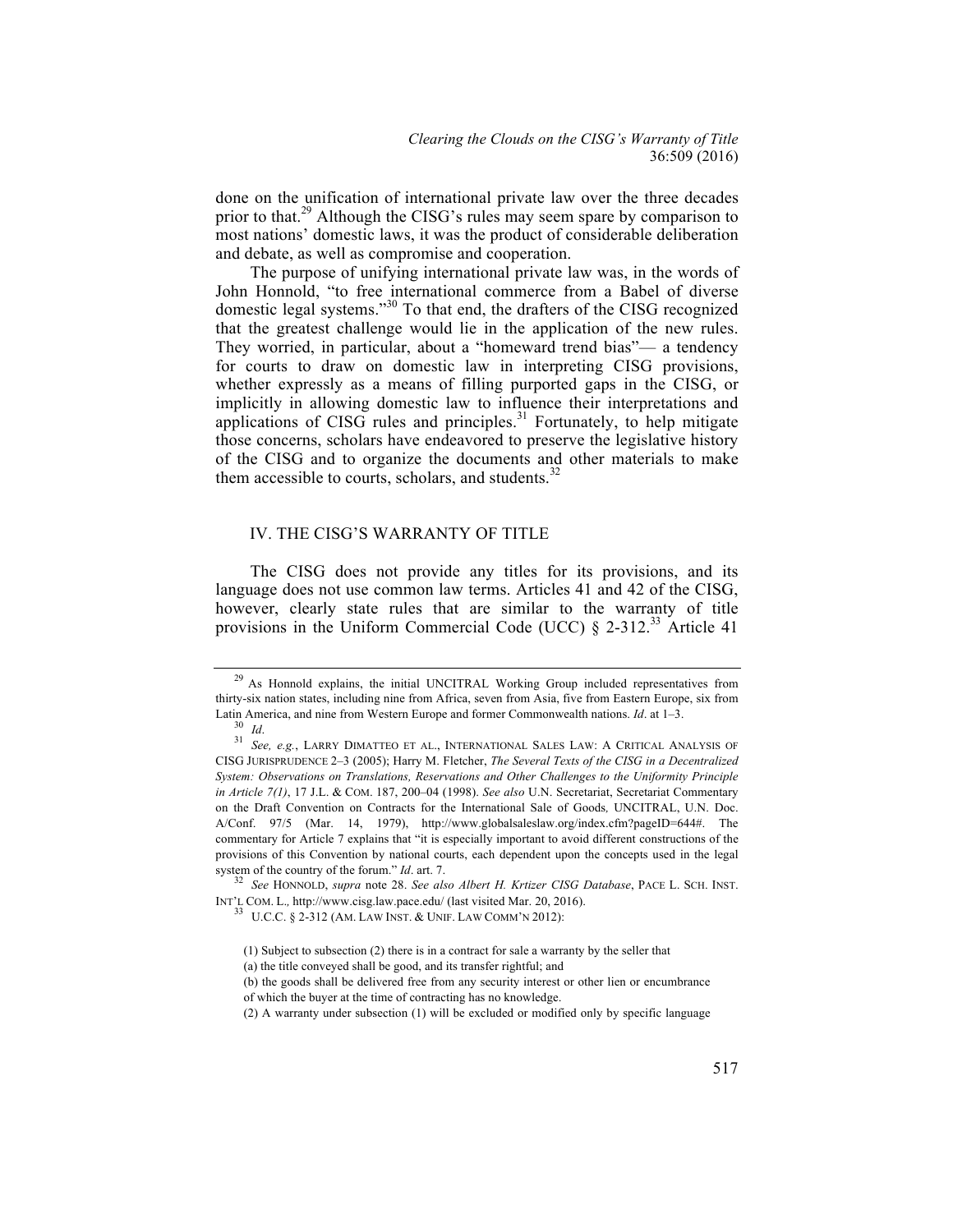states that a seller must deliver goods which are free from any nonintellectual property right or claim of a third party unless the buyer agreed to take the goods subject to such a right or claim.<sup>34</sup> CISG Article 42 states that a "seller must deliver goods which are free from any" relevant thirdparty intellectual property<sup>35</sup> right or claim of which "the seller knew or could not have been unaware" of at the time of contracting.<sup>36</sup> For the sake of Article 42, a relevant intellectual property right or claim is one arising under "the law of the [nation in which] the goods will be resold or [] used, if it was contemplated by the parties" that the goods would be resold or used in that nation at the time of contracting or, "in any other case, under

<sup>34</sup> *See* CISG, *supra* note 2, art. 41, which states:

The seller must deliver goods which are free from any right or claim of a third party, unless the buyer agreed to take the goods subject to that right or claim. However, if such right or claim is based on industrial property or other intellectual property, the seller's obligation is governed by Article 42.

<sup>35</sup> The drafters intentionally used the words "industrial property or other intellectual property" in Article 42 to ensure that the scope of the provision would be interpreted broadly, presumably by which they meant that it would be interpreted to include trademark and copyright as well as patent claims*,*  HONNOLD, *supra* note 28, at 334. <sup>36</sup> CISG, *supra* note 2, art. 42:

(1) The seller must deliver goods which are free from any right or claim of a third party based on industrial property or other intellectual property, of which at the time of the conclusion of the contract the seller knew or could not have been unaware, provided that the right or claim is based on industrial property or other intellectual property:

(a) under the law of the State where the goods will be resold or otherwise used, if it was contemplated by the parties at the time of the conclusion of the contract that the goods would be resold or otherwise used in that State; or

(b) in any other case, under the law of the State where the buyer has his place of business.

(2) The obligation of the seller under the preceding paragraph does not extend to cases where:

(a) at the time of the conclusion of the contract the buyer knew or could not have been unaware of the right or claim; or

(b) the right or claim results from the seller's compliance with technical drawings, designs, formulae or other such specifications furnished by the buyer.

or by circumstances which give the buyer reason to know that the person selling does not claim title in himself or that he is purporting to sell only such right or title as he or a third person may have.

<sup>(3)</sup> Unless otherwise agreed a seller who is a merchant regularly dealing in goods of the kind warrants that the goods shall be delivered free of the rightful claim of any third person by way of infringement or the like but a buyer who furnishes specifications to the seller must hold the seller harmless against any such claim which arises out of compliance with the specifications.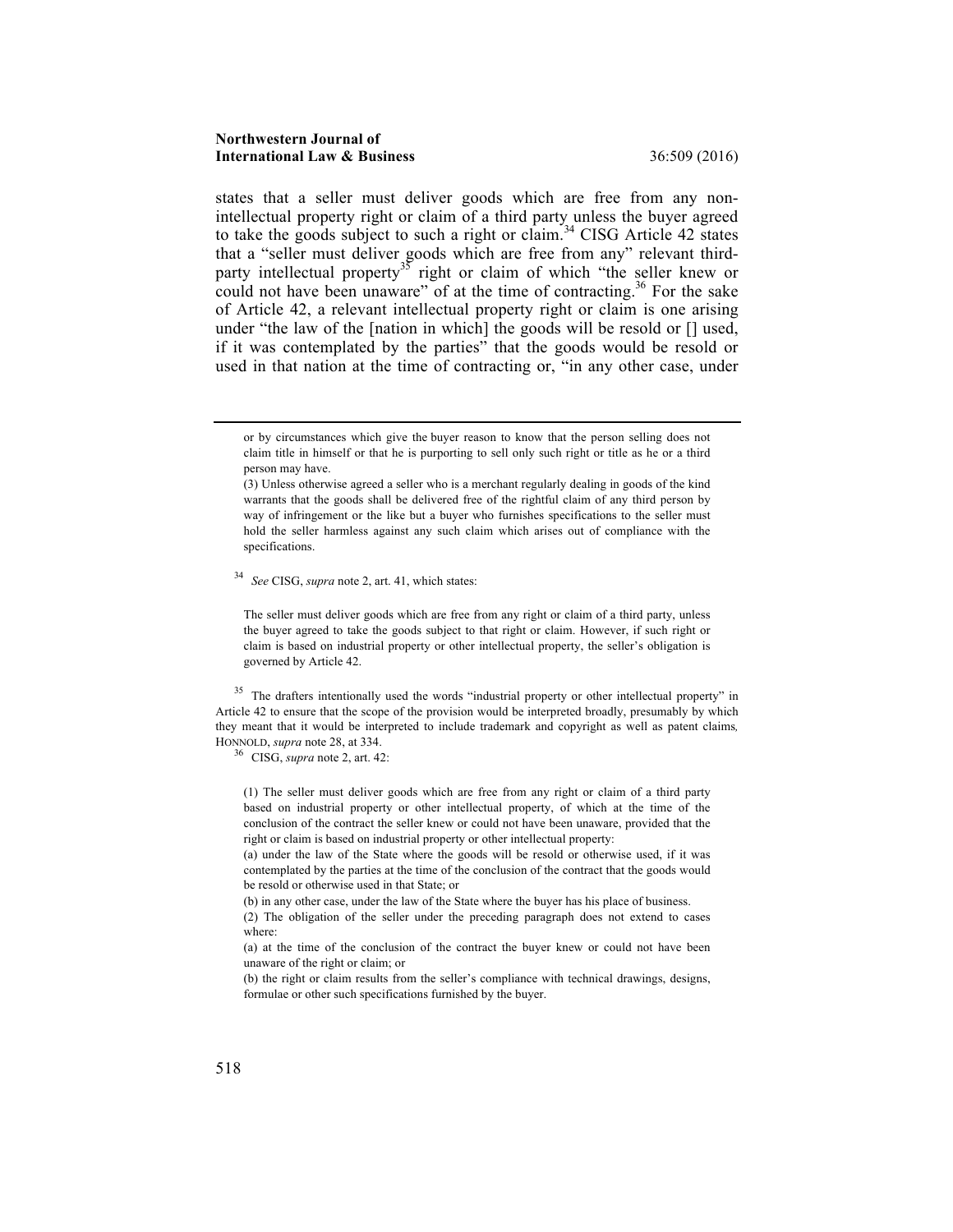the law of the [nation in which] the buyer has its place of business."<sup>37</sup>

Article 43 states a notice requirement that the buyer must meet to preserve any rights under Articles 41 and 42. The buyer loses the right to rely on Article 41 or 42 if the buyer fails to give the seller notice "specifying the nature of the [third party's] right or claim . . . within a reasonable time,"<sup>38</sup> although "the seller is not entitled to rely on" the buyer's failure to meet the notice requirement if the seller knew about the third party's right or claim and its nature.<sup>39</sup> As a general matter, the notice provisions under the CISG are significant because some courts have applied them quite strictly.<sup>40</sup> In this case, however, the notice provisions clearly also place an awareness burden on the buyer; the buyer must provide notice within a reasonable time of any third party rights or claims that the buyer "ought to have become aware of  $\dots$  ."<sup>41</sup> Much of the early discussion and debate about the warranty of title under the CISG was about the buyer's notice requirements, and some participants believed they tilted the CISG heavily in favor of the seller. $42$ 

## V. BACKGROUND ON ARTICLE 42

Unfortunately, the legislative history of the CISG and the case law that is easily accessible to U.S. and other English language courts do not shed much light on the most important questions about the scope of the CISG's warranty of title. In particular, they do not clearly define when a seller will be liable for third-party intellectual property claims against a buyer. They do offer some glimmers of insight, but even those are obfuscated by contradictory developments and opinions.

#### A. The Legislative History

It is significant that the CISG separated its warranty of title provisions into two separate Articles. The initial drafts of the CISG protected the buyer only against "claims" by a third party; some participants in the drafting process expressed concerns that such third party "claims" would not extend

<sup>37</sup> CISG, *supra* note 2, art. 42(1) ("[P]rovided that the right or claim is based on industrial property or other intellectual property: (a) under the law of the State where the goods will be resold or otherwise used, if it was contemplated by the parties at the time of the conclusion of the contract . . . or (b) in any other case, under the law of the State where the buyer has his place of business."). <sup>38</sup> CISG, *supra* note 2, art. 43(1) ("The buyer loses the right to rely on the provisions of article 41 or

article 42 if he does not give notice to the seller specifying the nature of the right or claim of the third party within a reasonable time . . . .").<br><sup>39</sup> CISG, *supra* note 2, art. 43(2) ("The seller is not entitled to rely on the provisions of . [Article

<sup>43(1)].</sup> if he knew of the right or claim of the third party and the nature of it.").<br>
<sup>40</sup> See infra Section IV.ii.(a).<br>
<sup>41</sup> See CISG, supra note 2, art. 43(1).<br>
<sup>42</sup> See HONNOLD, supra note 28, at 107.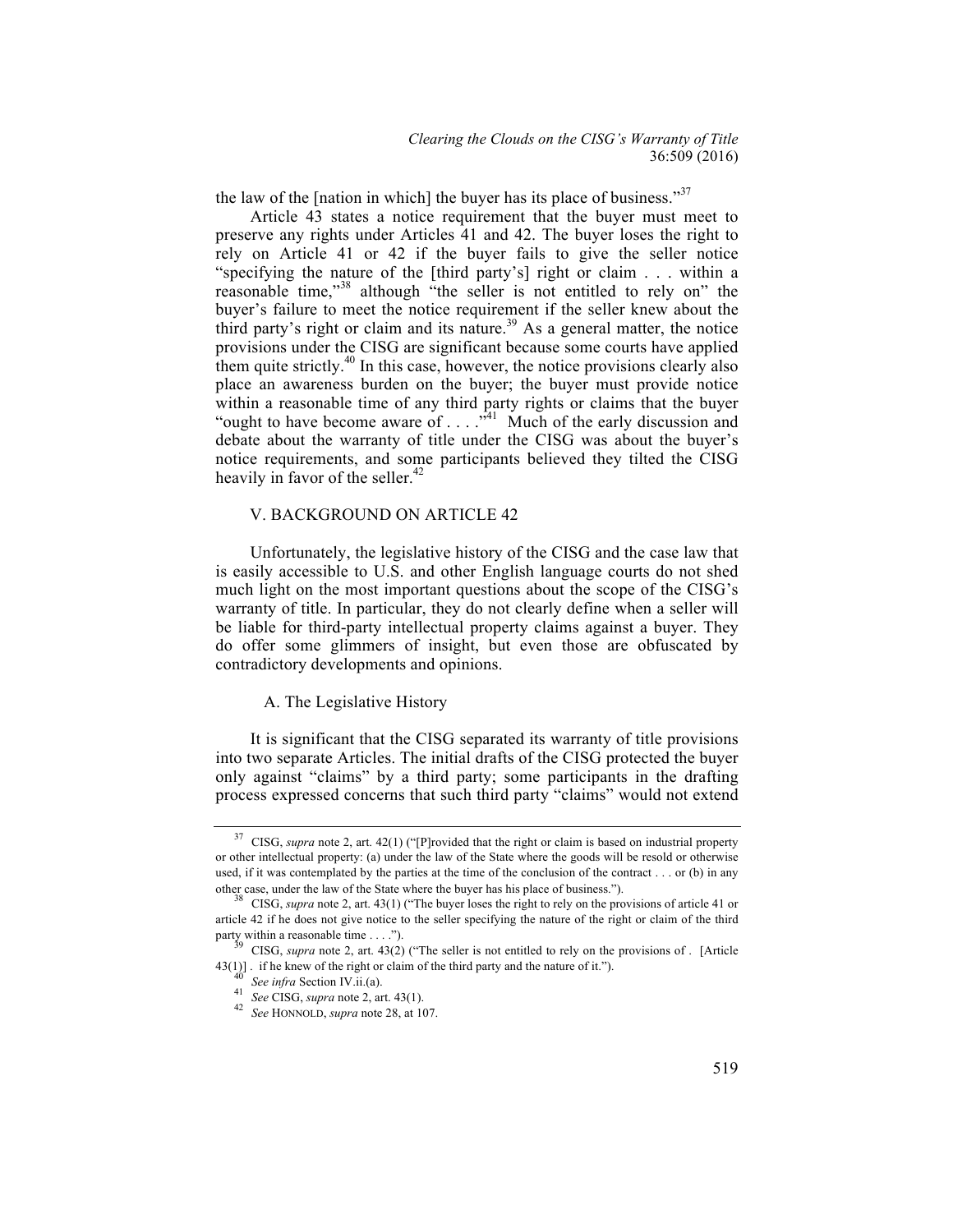to third party claims based on intellectual property rights.<sup>43</sup> Additional language was subsequently drafted to more clearly extend the warranty of title to claims based on "industrial or intellectual property."<sup>44</sup> The Special Working Group that drafted the language intended to limit the seller's liabilities for third party intellectual property rights or claims to those "of which at the time of the conclusion of the contract the seller knew or could not have been unaware."<sup>45</sup> It is relevant that the word "ought" is not used the language does not place any burden on a seller to make itself aware of potential third party intellectual property rights or claims. Even at that, some participants in the discussions and debates apparently believed that third party intellectual property rights and claims were simply too complex to be addressed under the  $\rm \tilde{C}IS\tilde{G}^{46}$ 

In fact, there was considerable concern about the scope of the CISG's warranty of title provisions throughout the drafting process. Early in the process, before the drafting language was extended to cover the warranty of title to intellectual property claims expressly, some participants raised concerns that the word "claim" might be construed to hold the seller liable for any third party claims, regardless of whether they were "frivolous or vexacious."<sup>47</sup> Other representatives, however, argued that the word "claim" could "only be interpreted to mean a valid or well-founded claim."<sup>48</sup> Indeed, one representative expressed a concern that because the word "claim" was ambiguous, the scope of a valid third party claim might be determined by domestic laws rather than the CISG.<sup>49</sup> Others appeared to feel the warranty of title had little substance and might, if anything, simply create needless confusion and litigation.<sup>50</sup> One thing, however, is quite clear: there was no agreement about the scope of the CISG's warranty of title.

Later in the drafting process, after the 1977 UNCITRAL "Sales" Draft had expressly extended the drafting language to cover a "right or claim based on industrial or intellectual property,"<sup>51</sup> UNCITRAL's Committee of

<sup>&</sup>lt;sup>43</sup> *Id.* at 151.<br><sup>44</sup> *Id.* at 333.<br><sup>45</sup> This is the language used in the draft as well as the final language of CISG, Article 42(1). CISG, *supra* note 2, art. 42(1).<br>
<sup>46</sup> HONNOLD, *supra* note 28, at 334.<br>
<sup>47</sup> *Id.* at 107.<br>
<sup>48</sup> *Id.* This is a legitimate concern. Article 7(2) of the CISG states that if courts are unable to answer

a question using a CISG provision or general principles on which the CISG is based, they are to apply choice of law rule sunder private international law and answer the question using the relevant domestic legal rule. *See* CISG, *supra* note 2, art. 7(2) ("Questions concerning matters governed by this Convention which are not expressly settled in it are to be settled in conformity with the general principles on which it is based or, in the absence of such principles, in conformity with the law applicable by virtue of the rules of private international law."). <sup>50</sup> HONNOLD, *supra* note 28, at 128. <sup>51</sup> *Id*. at 333.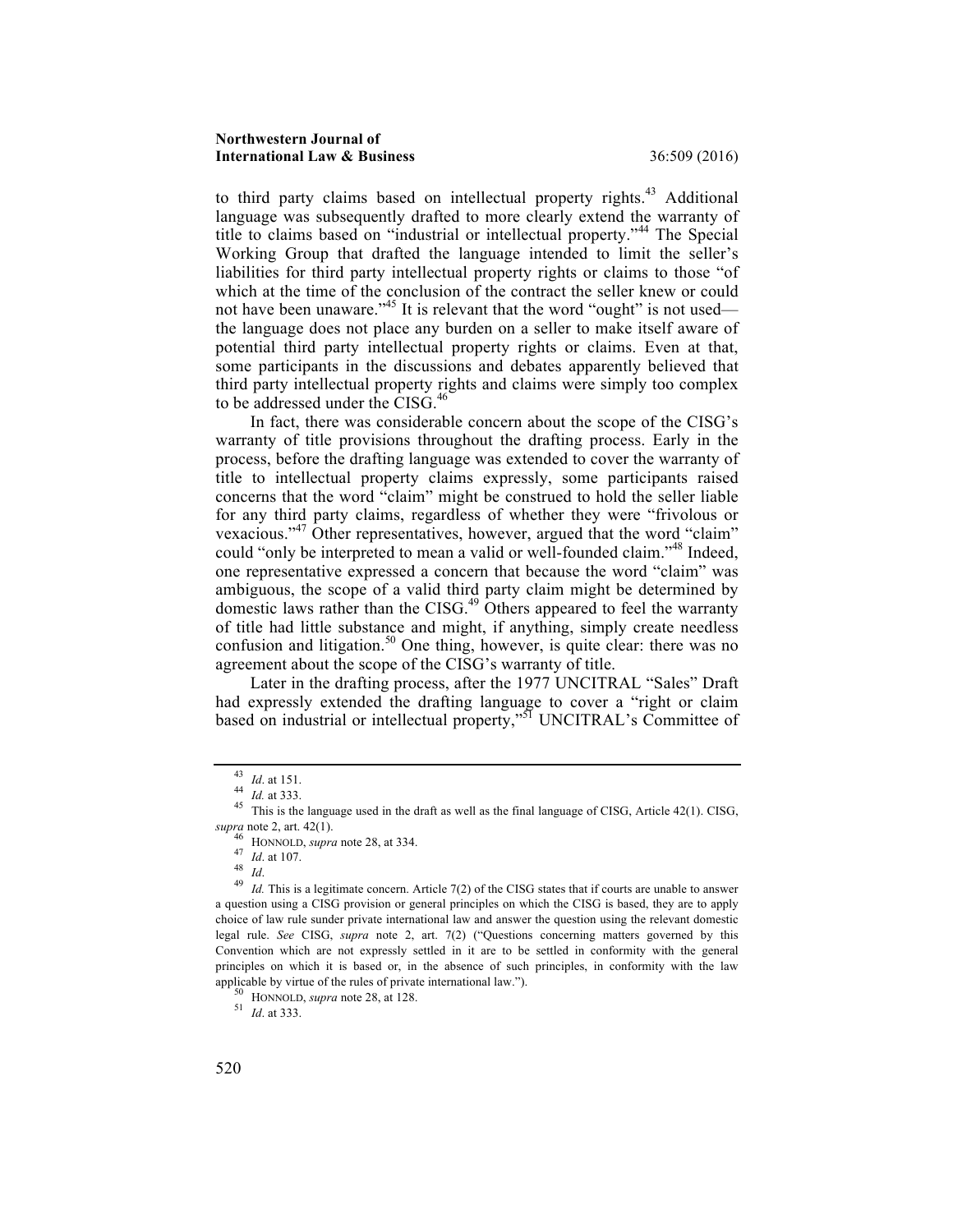the Whole<sup>52</sup> adopted a proposal that the seller breached the warranty of title if the buyer was rendered unable to resell or use goods because of a third party intellectual property claim.<sup>53</sup> Although this clarified that the warranty of title provided a buyer with substantive protections against third-party intellectual property claims, it still did not clarify what the word claim meant—whether it meant a valid claim or any claim at all or something in between. Since the word claim clearly had different meanings for different participants in the earlier discussion and debates,<sup>54</sup> the same ambiguity about the scope of the CISG's warranty of title provisions governing thirdparty non-intellectual property claims now extended to its coverage of third-party intellectual property claims.

UNCITRAL produced a draft version of the CISG in 1978, which was very similar to the final version of the CISG that was adopted in 1980. It then requested that the Secretary-General of the UN provide a commentary on the draft provisions. The Secretariat Commentary on the 1978 Draft Convention clearly suggests that sellers should bear extensive liabilities for third party non-intellectual property right claims. The Commentary states that the seller breaches its obligations not only when a third party's nonintellectual property claim is valid, but even when the third party has merely made a claim in respect of the goods.<sup>55</sup> The Commentary clarifies, however, that the seller's liabilities do not extend to frivolous third party claims, but it emphasizes that the seller has a burden to demonstrate to the buyer that the claim is frivolous or, if the seller fails to do so to the buyer's satisfaction, the seller must take appropriate action to free the goods from the third party's claim.<sup>56</sup>

The Secretariat's Commentary, however, clearly implies that sellers should bear significantly less liabilities for third party intellectual property claims. It observes that, while the seller is liable, at least to some extent, for third-party intellectual property claims under most nations' domestic laws, that makes sense because the seller is usually both a producer and a seller within its domestic legal system,  $57$  but that the seller in an international transaction should not normally be expected to have as much knowledge about intellectual property rights in the buyer's legal system as its own, and that it is the buyer that typically decides where the goods will be used or sold, sometimes after the sale has been concluded,<sup>58</sup> and therefore the seller

<sup>52</sup> UNCITRAL established the "Committee of the Whole" to evaluate the UNCITRAL "Sales" Draft. The Committee established a Drafting Committee and several other subcommittees but it discussed and debated the 1977 "Sales" Draft as a group. *Id.* at 318.<br>
<sup>53</sup> *Id.* at 334.<br>
<sup>54</sup> *See* discussion *supra* Section IV.<br>
<sup>55</sup> HONNOLD, *supra* note 28, at 426.<br>
<sup>57</sup> *Id.* at 426–7.<br>
<sup>57</sup> *Id.* at 427.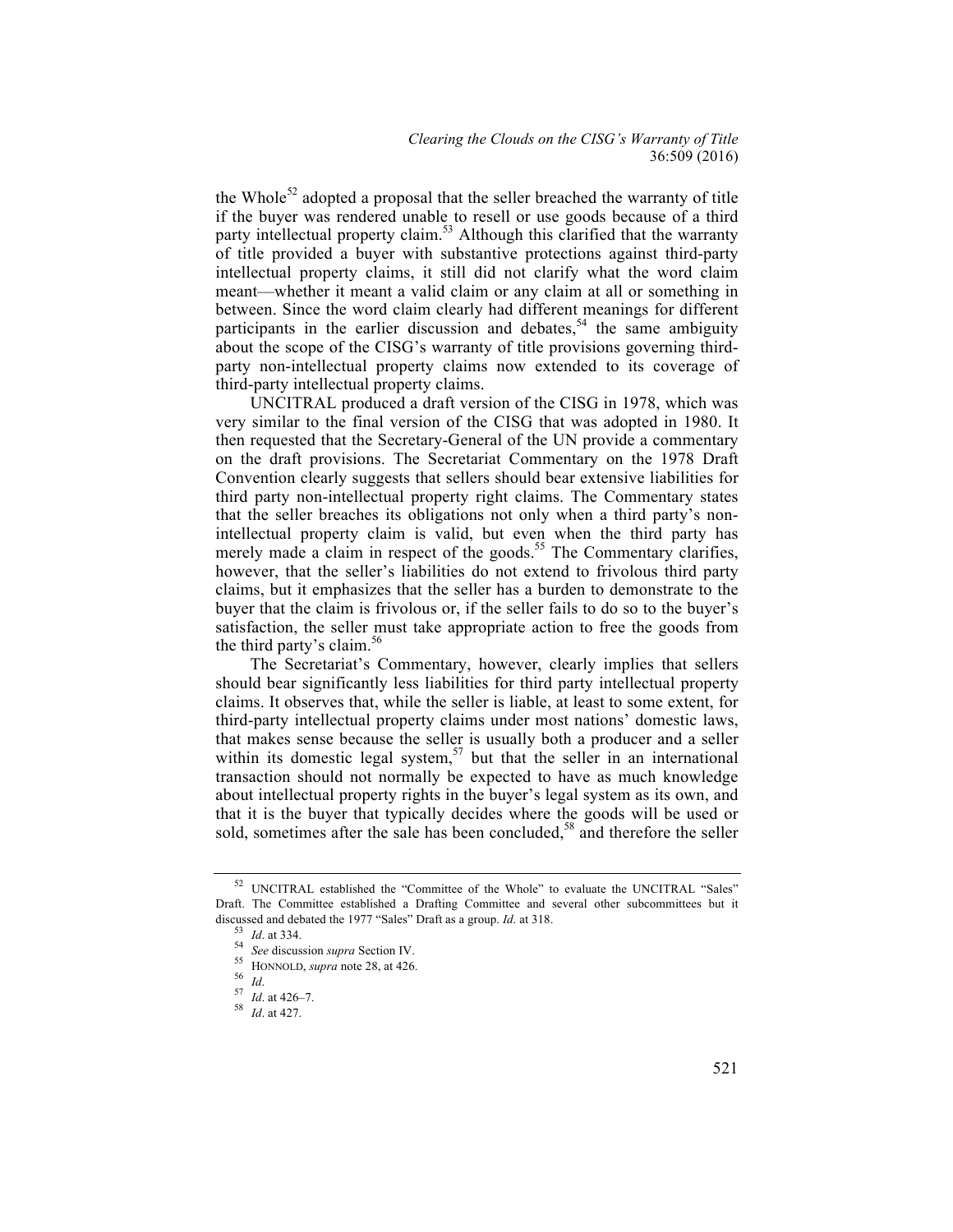should not be liable for third party intellectual property claims under international sales law to the same degree in all cases.<sup>59</sup> Indeed, the Commentary observes that the drafting language holds the seller liable only if the seller "knew or could not have been unaware" of the third party claim.60 It clarifies that "the seller could not have been unaware of the thirdparty claim if that claim was based on a patent application or grant which had been published in the country in question.<sup>"61</sup> However, it observes that it is possible for a third-party to have "industrial or intellectual property" rights or claims "even though there has been no publication" and in those cases "the seller is not liable to the buyer."<sup>62</sup> Although the Commentary does not define what it means by "no publication," this is presumably a reference to rights or claims based on unregistered trademarks or copyrights.

The Commentary does, however, imply that there are limits to the seller's liabilities. Most importantly, it observes that the draft language "provides that the seller is not liable to the buyer if at the time of the conclusion of the contract the buyer knew or could not have been unaware of the third-party's right or claim."<sup>63</sup> Unfortunately, it does not help to clarify when that would be the case—in other words, when it should be deemed that the buyer knew or could not have been unaware of the thirdparty's right or claim. If the Commentary intended that it should be deemed a buyer could not have been unaware of a third-party claim based on a published patent application or grant (obviously in the country in question) then there would have been no point in previously stating that it should be deemed a seller could not have been unaware of a third-party claim based on a published patent application or grant. The seller would clearly bear no liabilities for a third-party claim based on a published patent application or grant. Moreover, it is only reasonable to presume that the Commentary would state such an intention about the buyer's liabilities expressly since it had stated its intentions about the seller's liabilities expressly.

Subsequent to the Secretariat's Commentary, the UN General Assembly convened a Diplomatic Conference to act on UNCITRAL's draft.<sup>64</sup> The drafts of Articles 41 and 42 were deliberated and debated by the First Committee (a Second Committee deliberated and debated the draft provisions governing the CISG's entry into force).<sup>65</sup> The First Committee debated the merits of separating intellectual property rights and claims from non-intellectual property ones but ultimately adopted Articles 41 and 42 as

- 
- 
- 
- 
- 
- 59 *Id*. 60 *Id*. 61 *Id*. 62 *Id*. 63 *Id*. 64 *Id*. at 3. 65 *Id*. at 3–4.

<sup>522</sup>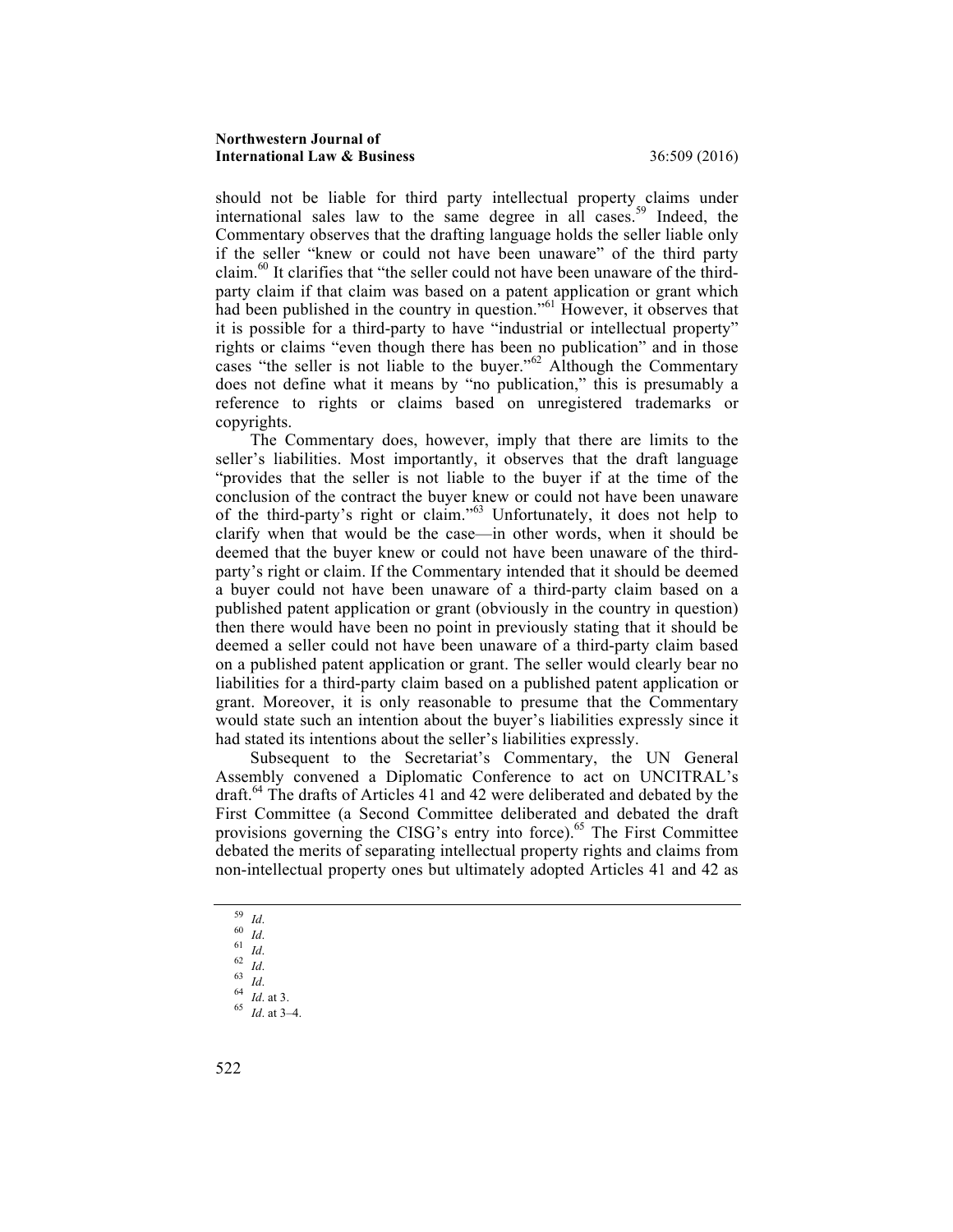drafted.<sup>66</sup> Much of the real debate revolved around the scope of the seller's obligation under Article 42. The Canadian representative proposed an amendment to Article 42 that was intended to prevent buyers from making ill-founded claims and also to expedite settlement in cases in which the buyer suffered no serious prejudice or inconvenience.<sup>67</sup> Although the Canadian representative withdrew the proposal, it was obviously motivated by a concern that sellers could be liable for ill-founded or de minimus claims as Article 42 had been drafted and the concern was shared by some other representatives.<sup>68</sup>

The German Democratic Republic (GDR) representative proposed an amendment that would limit the seller's exposure to liabilities for claims under Article 42 to two years. The proposal was supported by some other representatives, including the one from Belgium who expressed a concern that not limiting the period for which the seller would remain liable would put too much of a burden on the seller to make inquiries into rights that it was not well-equipped to do. The French representative, on the other hand, argued that the buyer was in an even worse position than the seller to know about such third-party rights. $69$  Although the representatives were clearly divided on the GDR representative's proposal, it was ultimately rejected.<sup>70</sup> Nonetheless, it also reflected serious concerns about the seller's liabilities under Article 42.

Viewed as a whole, the legislative history of the CISG suggests an almost complete reversal in the conception of the scope of the seller's liabilities for third-party intellectual property claims under Article 42. The initial concerns about imposing the burden on the seller to acquaint itself with foreign intellectual property rights systems that motivated a separate warranty of title provision of third-party intellectual property claims were never disclaimed but they appeared to be forgotten as the drafting process continued, and by the time the CISG was adopted the prevalent view appeared to be that the seller's liabilities under Article 42 were as broad as under Article 41. The Secretariat's earlier concerns that the seller in an international transaction should not normally be expected to have as much knowledge about intellectual property rights in the buyer's legal system as in its own legal system, and that it is the buyer that typically decides where the goods will be used or sold, sometimes after the sale has been concluded.<sup>71</sup> were not manifest in the discussions and debates at the subsequent Diplomatic Conference. Of course, the failure of the Diplomatic

<sup>&</sup>lt;sup>66</sup> *Id.* at 549, 648.<br><sup>67</sup> *Id.* at 548.<br><sup>68</sup> The Dutch, Swiss, and Swedish representatives all expressed their sympathy with the concern. *Id*.

<sup>69</sup> *Id*. <sup>70</sup> *Id*. at 549. <sup>71</sup> *Id*. at 426–7.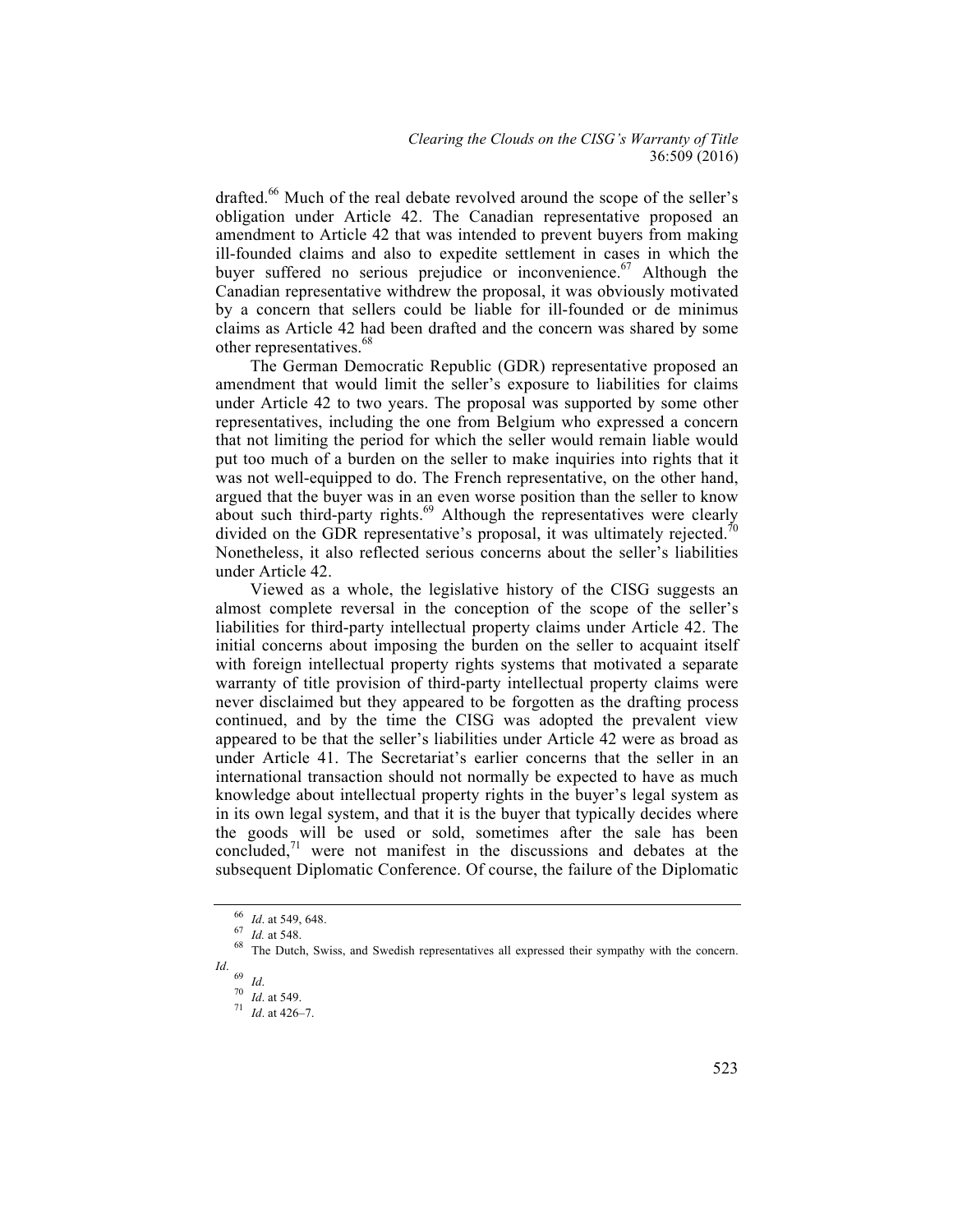Conference to affirm those concerns does not negate them, nor should it diminish their persuasiveness in the interpretation of Article 42.

#### B. The Case Law

One of the challenges in interpreting the CISG, and a challenge to achieving uniformity in its application, arises from the fact that the case law is written in multiple languages and translations of the cases are not easy to find. Fortunately, the Pace Law School Institute of International Commercial Law has compiled many translations of CISG cases from their original languages to English.<sup>72</sup> Although the case precedents are not entirely uniform and do not answer the most germane questions, courts have clearly found reasons not to hold sellers liable for third-party intellectual property claims against the buyer. At least one case rejected a buyer's claim under Article 42 for the buyer's failure to provide adequate notice of an infringement claim under Article 43; other cases rejected buyers' claims because the buyer had prior knowledge of the intellectual property infringement; only two cases address the scope of sellers' liabilities under Article 42 directly and, although they interpreted them differently, the more persuasive case interpreted them narrowly.

## *1. The Buyer's Failure to Provide Notice Within a Reasonable Time*

In a case involving plastic faceplates for mobile telephones.<sup>73</sup> a German court addressed whether the buyer met the notice obligations under Article 43 as required to proceed with a claim under Article 42 for a trademark infringement claim against the goods. The Austrian seller had supplied the German buyer with plastic faceplates for its mobile phones shortly before the market for mobile phones collapsed.<sup>74</sup> In a suit against the seller, the buyer subsequently claimed that many of the faceplates had been confiscated because of a trademark infringement claim by Nokia against the buyer, and that it had also been required to pay over \$100,000 Euros in damages to Nokia to settle the trademark infringement claim. Although the opinion did not clarify how long the buyer delayed in providing notice of Nokia's trademark infringement claim to the seller, it held that the buyer did not comply with the duty to notify the seller about Nokia's claim under Article 43.

<sup>&</sup>lt;sup>72</sup> *See Cases on the CISG*, PACE L. SCH. INST. INT'L COM. L., http://www.cisg.law.pace.edu/cisg/text/caseschedule.html (last visited Mar. 20, 2016).

<sup>&</sup>lt;sup>3</sup> Landgericht Köln [LG] [District Court] Dec. 5, 2006, 85 O 200/05 (Ger.), http://cisgw3.law.pace.edu/cases/061205g1.html. <sup>74</sup> *Id*.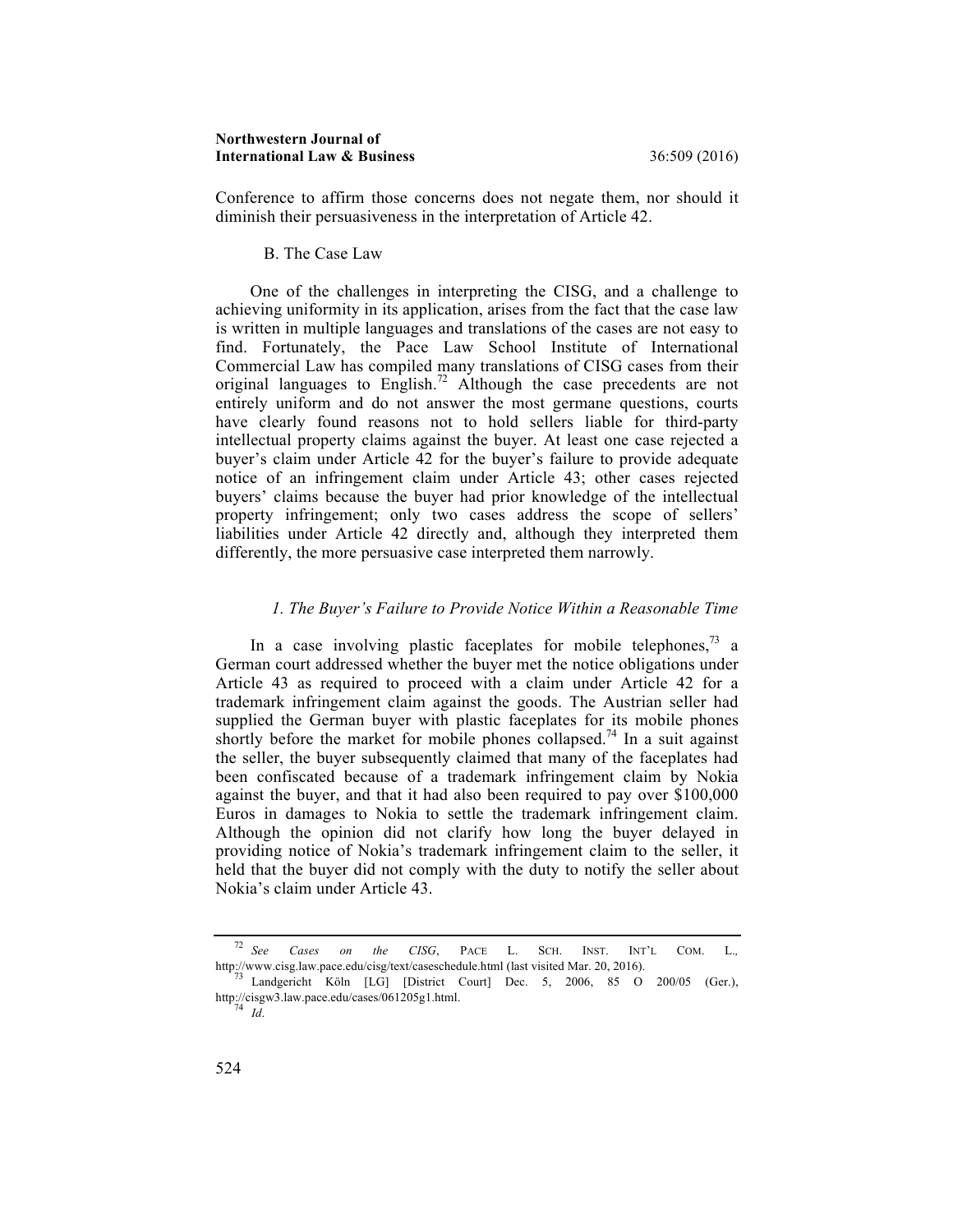## *2. The Buyer's Prior Knowledge of Intellectual Property Infringement*

In a case involving blank CDs,<sup>75</sup> a German seller, which had bought the CDs from a Taiwanese company, resold them to an Austrian buyer. The Taiwanese company apparently had a license to sell the CDs in Germany but not in Austria.<sup>76</sup> The buyer subsequently retained payment of the contract price for the CDs on the grounds that it might be liable for payment of license fees for the  $CDS<sub>1</sub><sup>77</sup>$  The seller disputed the buyer's claim contending that the buyer could not be held liable to the Taiwanese company because there had been no breach of the license and disputed the buyer's right to retain payment.<sup>78</sup> The Supreme Court of Austria held that under Article 42 the seller had an obligation to deliver goods free of any third-party right under the law of the jurisdiction in which the goods were to be resold if this was contemplated by the parties at the time of contracting or, in any other case, in the law of the jurisdiction in which the buyer had its place of business.<sup>79</sup> It observed that the lower court had failed to determine where, at the time of contracting, the parties had contemplated the goods would be resold and remanded the case for a determination.<sup>80</sup> Presumably, the seller would have been liable if it had been contemplated by the parties at the time of contracting that the goods would be resold in a jurisdiction in which they would have been subject to a third-party intellectual property claim. What is perhaps most interesting about the Court's opinion is that it appears to construe the seller's obligations under Article 42 so broadly. The Court states that not only may valid third-party intellectual property claims trigger the seller's liability, but so might unjustified claims. $8$ 

In a case involving what the opinion described as counterfeit furniture, $82$  a Spanish company sold furniture to two French buyers who were subsequently subjected to intellectual property infringement claims by another company. The resulting dispute was put to a French court which had to decide, among other things, whether the seller should be liable for the infringement claims under Article  $42.^{83}$  The French court observed that one of the buyers actually knew the furniture infringed on a third-party's

<sup>75</sup> Oberster Gerichtshof [OGH] [Supreme Court] Sept. 12, 2006, 10 Ob 122/05x, http://cisgw3.law.pace.edu/cases/060912a3.html (Austria).<br>  $\frac{76}{76}$  *Id.*<br>  $\frac{77}{16}$  *Id.*<br>  $\frac{78}{16}$  *Id.*<br>  $\frac{80}{16}$  *Id.*<br>  $\frac{81}{16}$ .<br>  $\frac{79}{16}$  *Id.*<br>  $\frac{81}{16}$ .<br>  $\frac{79}{16}$  *Id.*<br>  $\frac{81}{16}$ .<br>  $\frac{79$ 

<sup>2004, 01/08276 (</sup>Fr.), http://cisgw3.law.pace.edu/cases/041123f1.html. The reference to "counterfeit furniture" suggests the case involved a trademark infringement claim. <sup>83</sup> *Id*.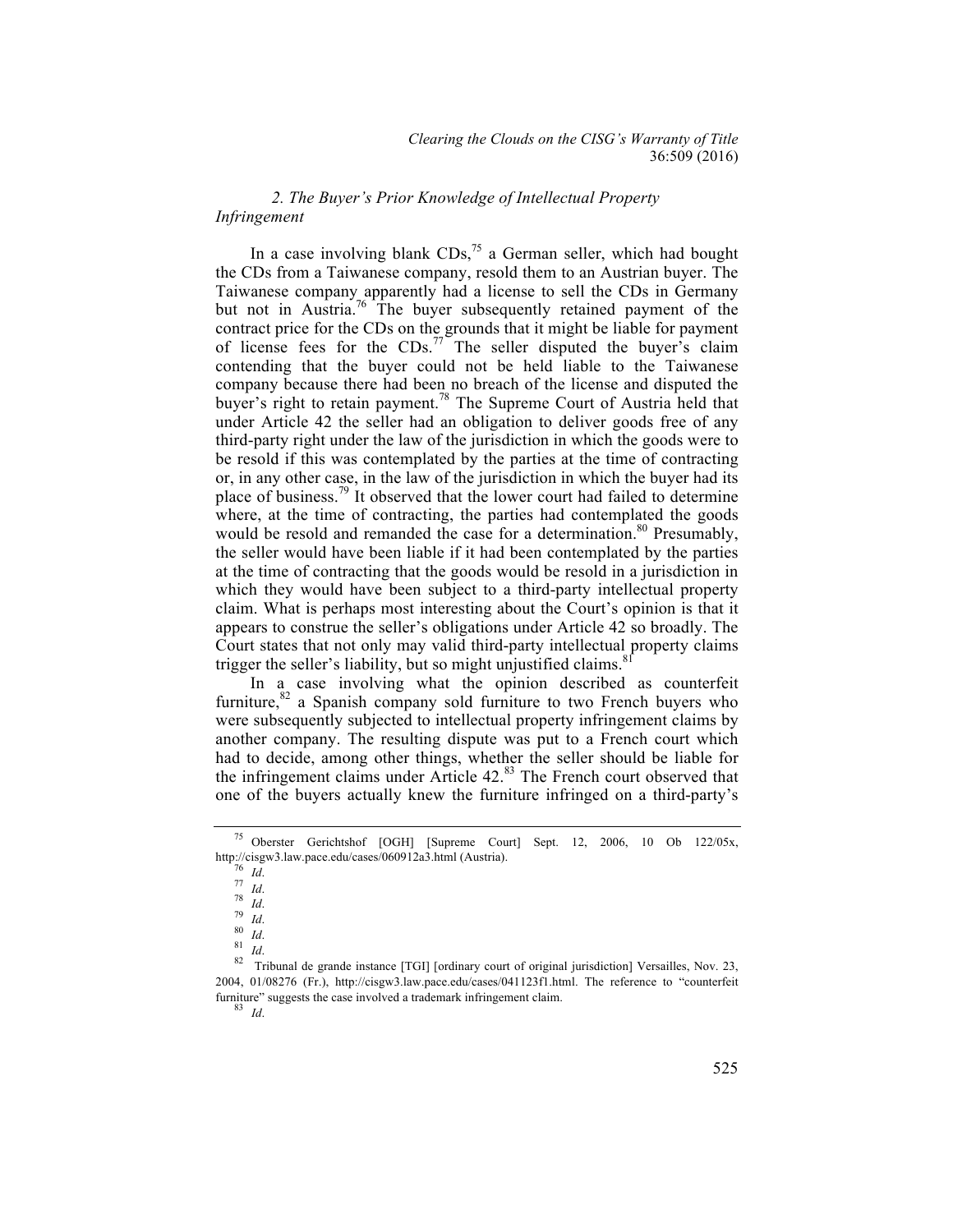rights and the other had consulted with professional designers and could not have been unaware that the furniture was "counterfeit."<sup>84</sup> The court observed that the furniture had been featured in magazine articles and museums, and that previous infringement claims by the creator had been widely reported in the news media.<sup>85</sup> Both buyers own retail chains of stores and were advised by professional designers who should have known about the creator's rights in the furniture. $86$  The case helps to clarify that the provisions in Article 42 relieving the seller from liability when the buyer could not have been unaware do at least have some real teeth, although it does not clarify how much.

In a similar case involving printed textiles,  $87$  another French court clarified that the buyer's knowledge or constructive knowledge of an infringement trumps the seller's liability under Article 42 even where the seller clearly also knew about the infringement. In that case, a German company sold printed textiles to a French company that another company claimed infringed its intellectual property rights in the patterns.<sup>88</sup> The seller apparently had stores of its own in France and also knew that the fabrics would be resold in France.<sup>89</sup> This, of course, would normally implicate the seller for liabilities under Article 42. According to the court, the buyer, however, could not have been unaware of the infringement and this relieved the seller of any liability for the infringement claims.<sup>90</sup> The opinion does not elaborate on why the buyer could not have been unaware of the infringement, but does observe that the buyer operated six clothing stores in eastern France and refers to its professional capacity.<sup>91</sup> Since six clothing outlets is, at best, a small chain, the opinion may suggest that the circumstances in which courts will infer the buyer could not have been unaware of a third-party intellectual property right in the goods are somewhat broader than the counterfeit furniture case had suggested.

In another case decided in a French court,  $92$  a Spanish company sold footwear to a French company. The French buyer was sued by a third-party for infringing a trademark and the buyer paid 300,000 French francs to settle the infringement claim.<sup>93</sup> The buyer then sued the seller of the footwear for breaching Article 42 of the CISG. The buyer won at trial but

<sup>84</sup> *Id.*<br>
85 *Id.*<br>
86 *Id.*<br>
87 Cour d'appel [CA] [regional court of appeal] Colmar, Nov. 13, 2002, 1B 98/01776 (Fr.),<br>
http://cisgw3.law.pace.edu/cases/021113f1.html.

http://cisgw3.law.pace.edu/cases/021113f1.html. <sup>88</sup> *Id*. <sup>89</sup> *Id*. <sup>90</sup> *Id*. <sup>91</sup> *Id*. <sup>92</sup> Cour d'appel [CA] [regional court of appeal] Rouen, Feb. 17, 2000, 1998/710, http://cisgw3.law.pace.edu/cases/000217f1.html. <sup>93</sup> *Id*.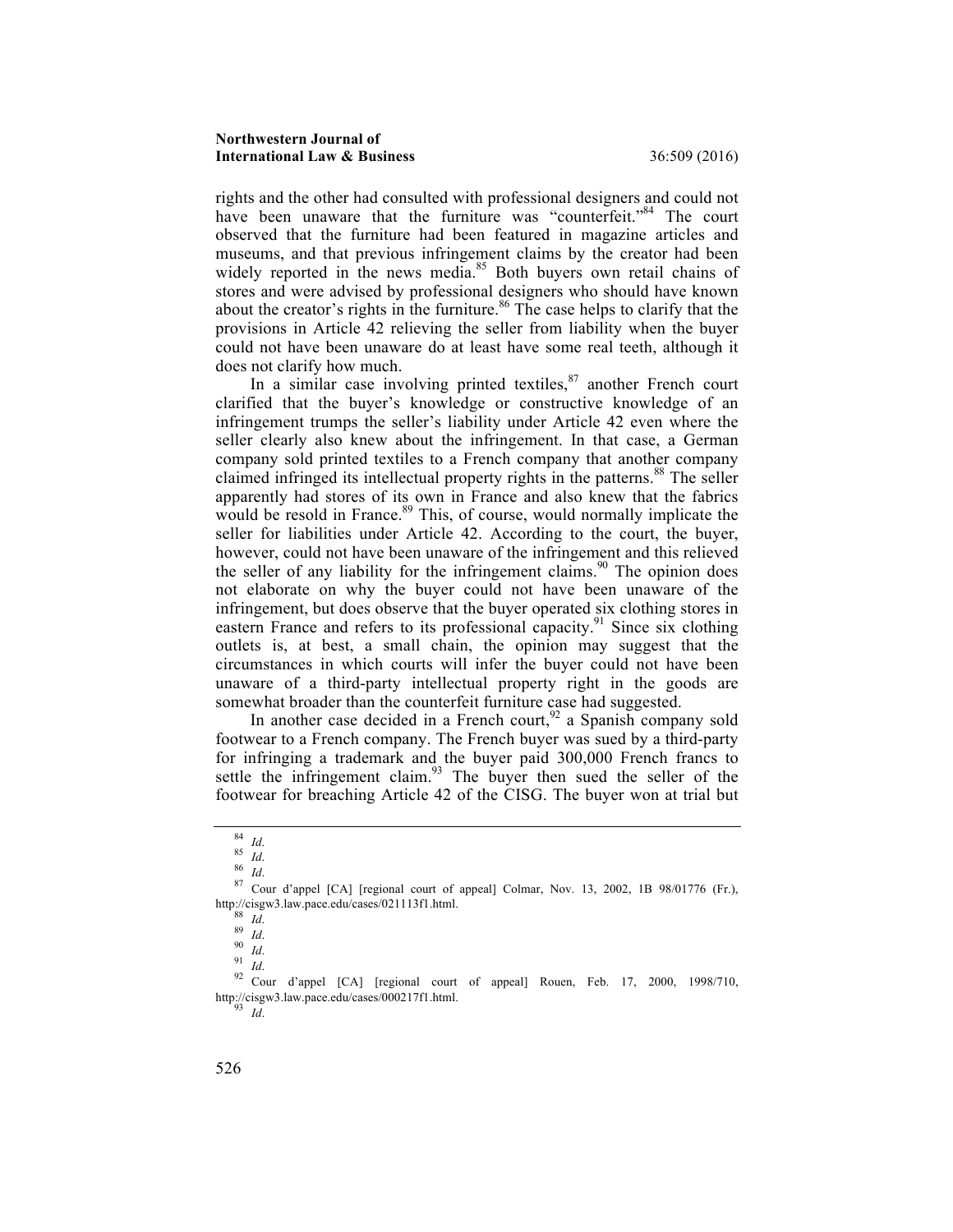#### *Clearing the Clouds on the CISG's Warranty of Title* 36:509 (2016)

on appeal the judgment was overturned.<sup>94</sup> The appellate court observed that the buyer was an "informed professional" and should have known about the third-party's trademark rights in France and been able to avoid the infringement claims.<sup>95</sup> Moreover, the court observed that, in supplying the footwear, the seller complied with instructions from the buyer, and that Article 42 relieves the seller of liability for an infringement claim when that is the case.<sup>96</sup> If anything, the case illustrates that the provision in Article  $42$ relieving the seller of liability when it merely complies with instructions from the buyer can be important.

## *3. The Scope of the Seller's Liabilities*

Only one accessible case has addressed the scope of the seller's liabilities under Article 42 directly. In a case decided in a Dutch court.  $97$  a Dutch company bought textiles from an Italian company. A third-party subsequently claimed copyrights in the designs of the textiles and sued the Dutch buyer.<sup>98</sup> The buyer was ordered to pay damages and thereupon sued the Italian seller asserting, among other things, a breach of Article 42 of the CISG.<sup>99</sup> The Dutch court devoted most of its opinion to clarifying the applicable law, in the end deciding that Italian law should apply, and that under Italian law the CISG was applicable.<sup>100</sup> What is perhaps most interesting about the opinion, however, was the court's ruling that under Article 42 the buyer must prove that the seller knew or could not have been unaware of the intellectual property infringement.<sup>101</sup> The court thus appeared to reject the view, expressed by the UN Secretariat during the legislative history of the CISG, that it should be presumed a seller could not have been unaware of a third-party intellectual property right when the intellectual property is publicly recorded under the relevant national intellectual property system.

One additional Israeli case involving boots also addressed the scope of a seller's liabilities under Article 42, although perhaps more obliquely.<sup>102</sup> In that case, an Israeli seller was sued by a Belgian buyer after the boots were confiscated in transit by U.S. Customs authorities because they violated a well-known trademark.<sup>103</sup> The case was appealed all the way to the Israeli

<sup>&</sup>lt;sup>94</sup> *Id.*<br>
95 *Id.*<br>
96 *Id.*<br>
97 Hof, 21 mei 1996, 95/246 AL (Neth.), http://cisgw3.law.pace.edu/cases/960521n1.html.<br>
98 *Id.*<br>
99 *Id.*<br>
99 *Id.*<br>
100 *Id.*<br>
101 *Id.*<br>
102 CA 3912/90 Eximin SA v. Itel Style Ferarri T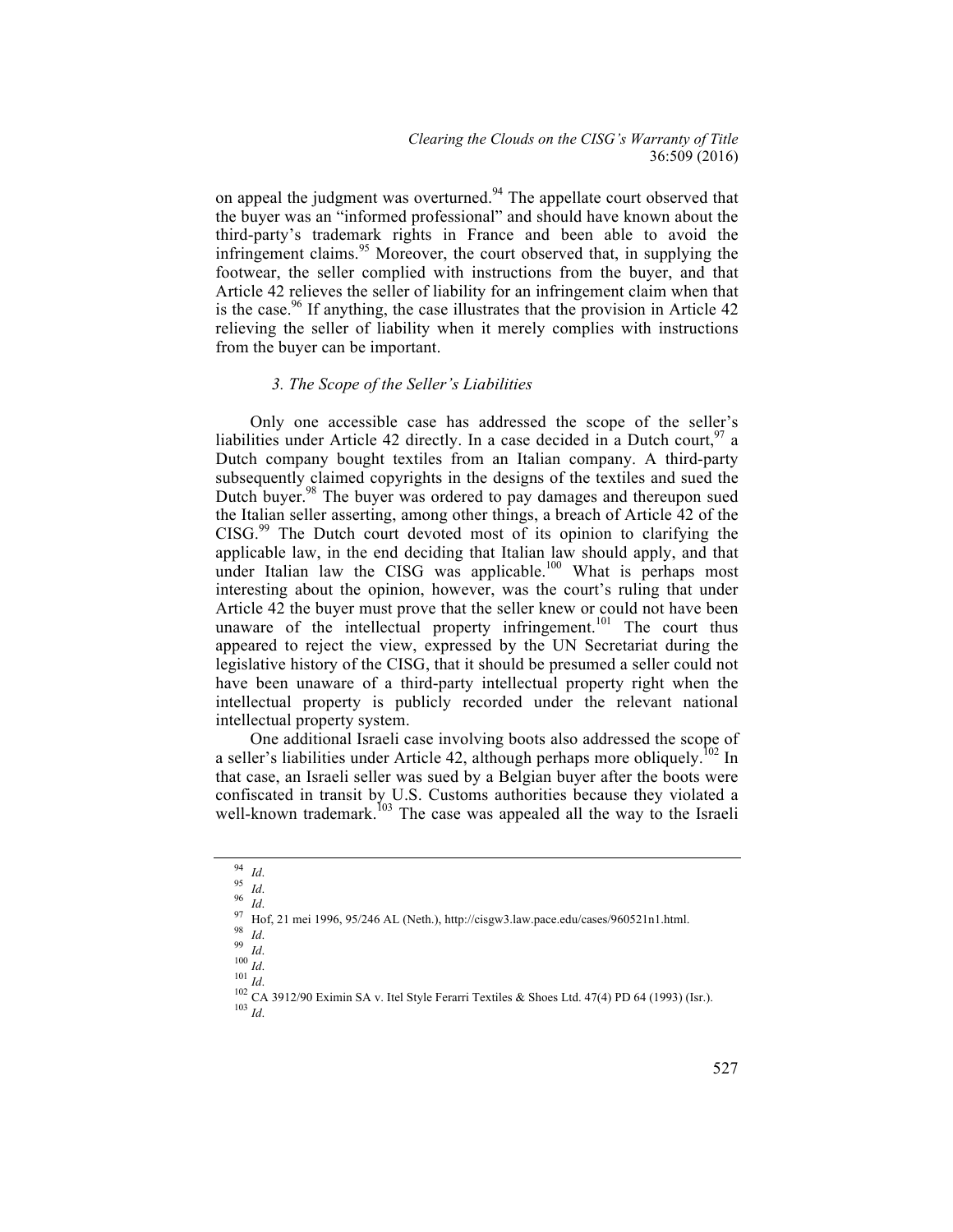Supreme Court. Although the Israeli Supreme Court determined that the Hague Sales Convention should apply, not the CISG, it nonetheless drew an analogy with the CISG, and split the liabilities between the seller and buyer because both should have known about the trademark infringement and were both, therefore, partly to blame.<sup>104</sup> The Court correctly reasoned that under Article 42 the fact that the buyer knew or could not have been unaware of the trademark would trump the fact that the seller also knew or could not have been unaware of the trademark and relieve the seller of liability.<sup>105</sup> Interestingly, however, the Court nonetheless held that both parties should bear part of the liabilities in the case under the good faith obligations on the parties under Israeli law.<sup>106</sup> As the case commentary notes, to the extent that the Court drew an analogy with the CISG the ruling may only confound the proper interpretation of Article 42.<sup>107</sup> Moreover, the case illustrates the hazards of applying domestic rules to an international sales transaction because it can clearly lead to outcomes that appear to be inconsistent with the CISG.

## C. The Important Unanswered Question

Article 42 raises some obvious interpretative questions that neither the legislative history nor the case law help to answer clearly. First of all, should the seller be presumed to know about potential third-party intellectual property claims if the third-party's intellectual property rights are registered or created under the domestic laws of the buyer's location or the location where the buyer plans to resell the goods? Second, should the buyer also be presumed to know about a third-party intellectual property right registered or created in a jurisdiction where the buyer plans to use or resell the goods?

If the answer to the first question is "yes" and the answer to the second one is "no," then the seller presumably should be held liable whenever a third-party makes a claim against the buyer based on an intellectual property right in the jurisdiction in which the buyer is located or the jurisdiction in which the buyer plans to resell the goods. If the answer to the first question is "no" and the answer to the second one is "yes" then the buyer presumably should bear the risk of such a claim. If the answer to both questions is "no," then the seller presumably should be liable only if the buyer can prove that the seller knew or could not have been unaware of the third-party intellectual property right<sup>108</sup> without conceding that it also knew

<sup>104</sup> *Id.*<br>
<sup>105</sup> *Id.*<br>
<sup>106</sup> *Id.*<br>
<sup>107</sup> *Id.*<br>
<sup>108</sup> *See* CISG, *supra* note 2, art. 42(1) ("The seller must deliver goods which are free from any right or claim of a third party based on industrial property or other intellectual property, of which at the time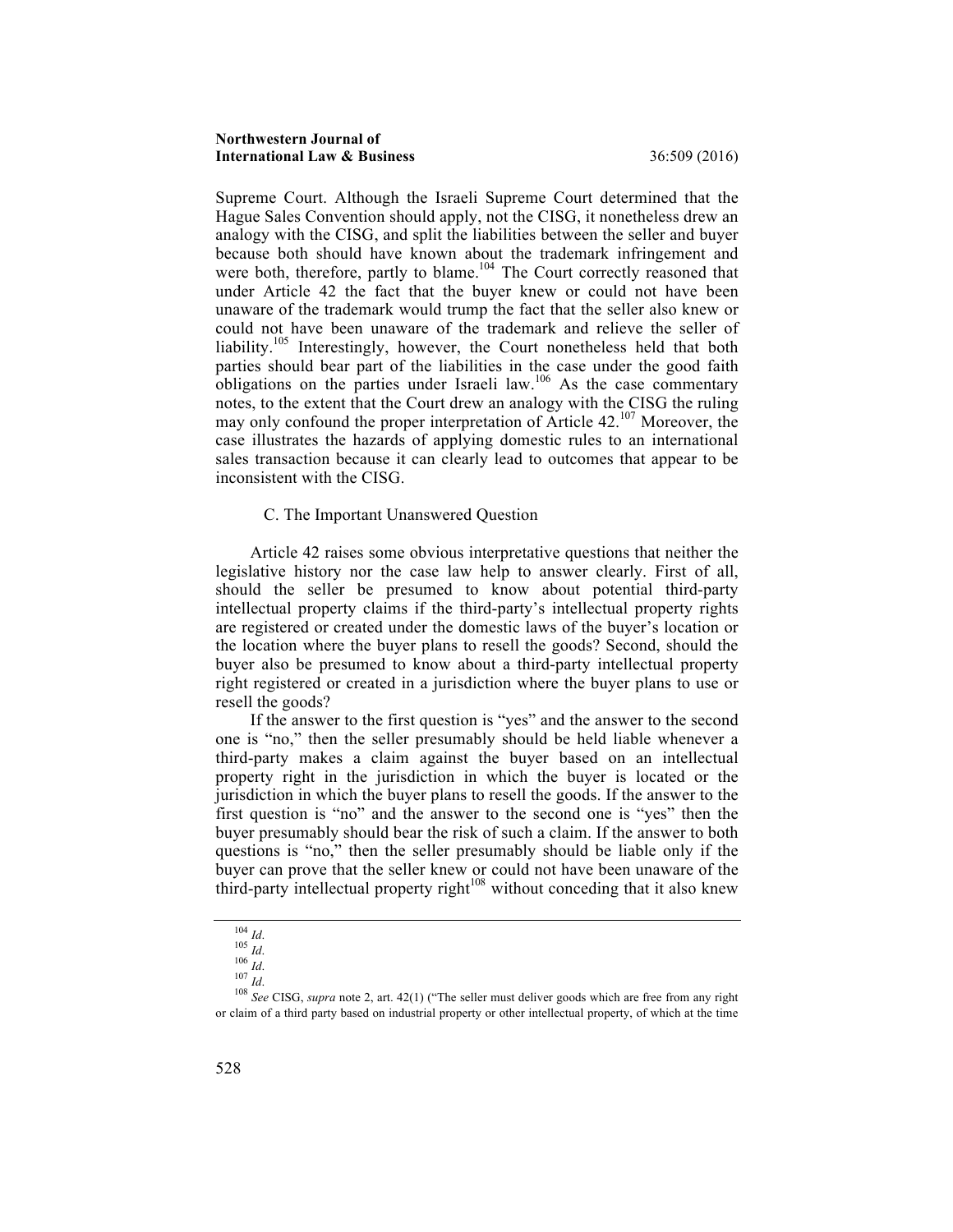or could not have been unaware of the third-party intellectual property right;<sup>109</sup> of course, if the fact that the intellectual property right is registered or created under the laws of the buyer's own jurisdiction or the jurisdiction in which the buyer plans to resell the goods does not create a presumption that the seller knew or could not have been unaware of the right, the buyer will have great difficulty bearing that burden of proof.<sup>110</sup>

The two questions boil down to the one of central interest to this article: who should bear the liabilities for a third-party intellectual property claim based on an intellectual property right registered or created in the jurisdiction in which the buyer is located or the jurisdiction in which the buyer plans to resell the goods, the seller or the buyer? To answer that question correctly, we will need to make the right presumptions about the parties' knowledge. Of course, the answer must also accord with the governing rules and principles of the CISG.

## VI. INTERPRETING THE WARRANTY OF TITLE UNDER THE CISG

Contract laws serve both utilitarian and ethical purposes. One of the important utilitarian purposes of contract laws is to reduce the costs of transacting, since the lower the transaction costs, the great the potential gains from trade. Most contract laws—including the CISG—allow the parties to draft customized terms for their agreements.<sup>111</sup> If transaction costs were zero and the parties were perfectly rational, they would always be able to draft customized terms for their agreements that would maximize their joint surplus from transacting.<sup>112</sup> Unfortunately, parties are never perfectly rational and there are significant costs to negotiating, drafting, and enforcing customized contract terms.<sup>113</sup> Given that there are significant transaction costs, the best that even the most rational parties can hope for is

of the conclusion of the contract the seller knew or could not have been unaware . . . ."). <sup>109</sup> *See* CISG, *supra* note 2, art. 42(2) ("The obligation of the seller under the preceding paragraph does not extend to cases where (a) at the time of the conclusion of the contract the buyer knew or could not have been unaware of the right or claim  $\dots$ .").<br><sup>110</sup> The language of Article 42 appears to make this clear; if there was any uncertainty, this is one

matter that the case law appears to have clarified. See *supra* Section IV.ii.(b). <sup>111</sup> *See* CISG *supra* note 2, art. 6 ("The parties may exclude the application of this Convention or,

subject to Article 12, derogate from or vary the effect of any of its provisions.").<br><sup>112</sup> This is a basic implication of the Coase Theorem. *See generally* R.H. Coase, *The Problem of* 

*Social Cost*, 3 THE J.L. & ECON. 1 (1960). As an aside, this is apparently the most cited law review article of all time. *See* Shapiro, Fred R. Shapiro and Michelle Pearse, *The Most-Cited Law Review* 

<sup>&</sup>lt;sup>113</sup> This is axiomatic and hardly worthy of a citation, but it is worth noting that bounded rationality and transaction costs are important enough to have provided the foundational assumptions for an entire school of economic thought, the so-called New Institutional Economics. *See, e.g.,* Oliver E. Williamson, *The New Institutional Economics: Taking Stock, Looking Ahead*, 38 J. ECON. LIT. 595–613 (2000).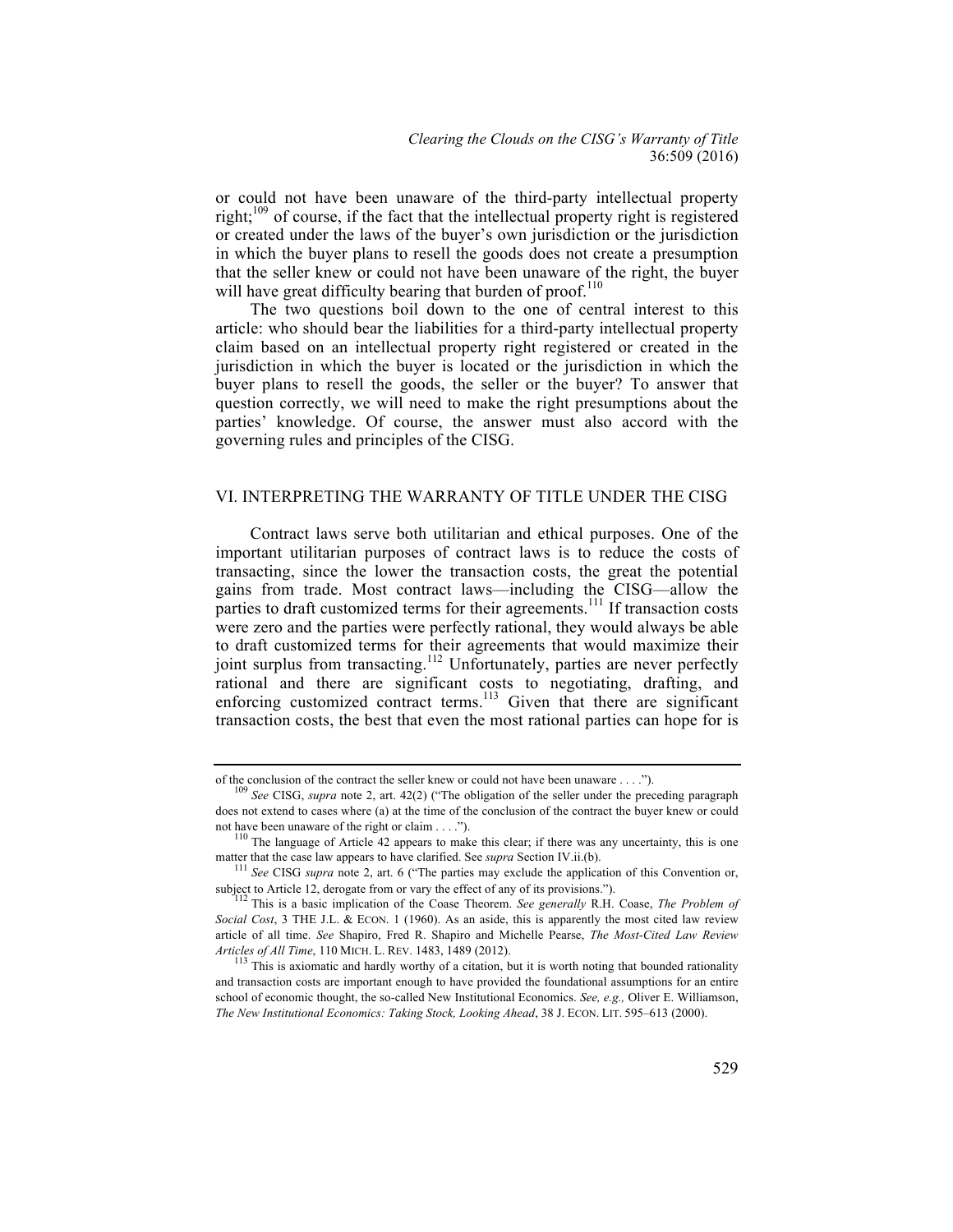a contract that allows them to earn as much joint surplus as possible net of the transaction costs. To that end, contract laws are often helpful because they provide default rules that the parties may contract under instead of incurring the significant costs of negotiating and drafting customized contract terms.<sup>114</sup> The CISG provides an important set of contract default rules and, in many international sales, the parties may rely on the default rules to govern their transactions. This makes the interpretation of the CISG's rules, including Article 42, important to the economic purposes of the parties.

#### A. Interpreting the CISG Default Rules Under Article 42

If the parties to an international sale governed by the CISG choose not to draft a customized warranty of title term, then the default rule in Article 42 will govern whether the seller is liable for a third-party intellectual property claim against the buyer. If a dispute arises about the interpretation of Article 42, the clear directive in Article 7(1) is that it should be interpreted with due regard to the international character of the CISG, the need to promote uniformity in its application, and the desire to promote good faith in international trade.<sup>115</sup>

## *1. Good Faith in International Trade and Reasonable Commercial Standards*

Unfortunately, it is not necessarily obvious what Article 7(1)'s admonishment to pay regard to the international character of the CISG and to promote uniformity in its application and good faith in international trade implies. At a minimum, the international character of the CISG and the desire to promote uniformity in international sales argue strongly that courts should look beyond case precedents from their domestic jurisdictions to those from foreign ones;<sup>116</sup> they may also argue for consulting scholarly commentary, at least to the extent that it addresses problems of contract interpretation.<sup>117</sup> To the extent that it applies to the interpretation of the CISG, the promotion of good faith in international trade at a minimum

<sup>114</sup> *See, e.g*., ROBERT COOTER & THOMAS ULEN, LAW & ECONOMICS, 217–24 (5th ed. 2008). <sup>115</sup> *See* CISG, *supra* note 2, art. 7(1) ("In the interpretation of this Convention, regard is to be had to its international character and to the need to promote uniformity in its application and the observance of

good faith in international trade."). <sup>116</sup> This has been strongly urged in scholarly commentary and by some courts, although U.S. courts have not always heeded the admonishment. HONNOLD, *supra* note 6, at 125–31.<br><sup>117</sup> John Honnold suggests that Article 7(1) implies courts should consult scholarly writings in

interpreting the CISG. If one accepts that the principles of Article 7(1) should apply to the interpretation of contract terms under the CISG as well as the CISG itself, then to the extent that scholarly commentary may offer useful guidance in interpreting specific contract terms, such commentary should also be consulted. *Id*.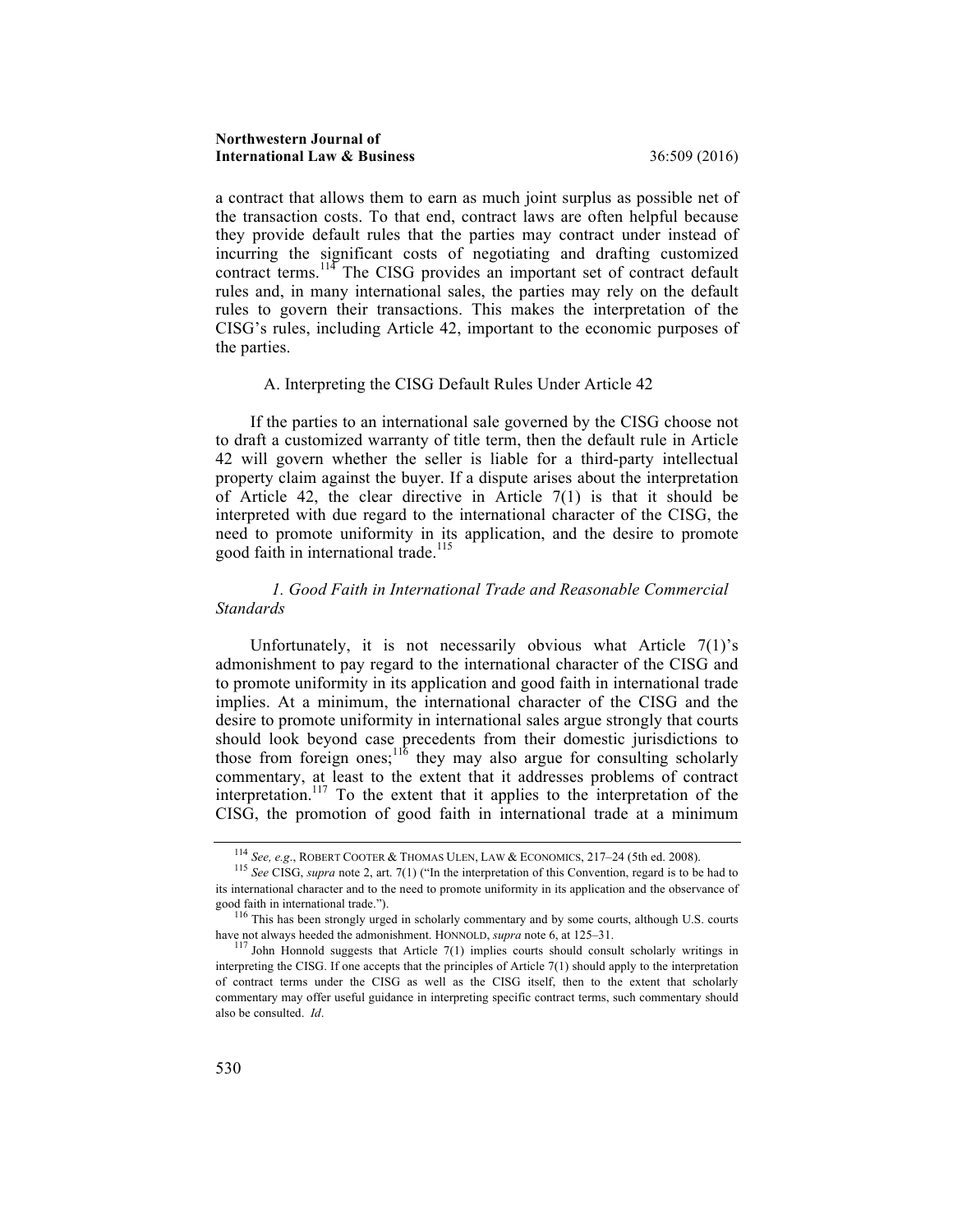arguably requires a liberal interpretation of some CISG provisions.<sup>118</sup> Beyond that, it may also require an appeal to the reasonableness standard as well as the practices established between the parties and usages within their industry.<sup>119</sup>

Indeed, as John Honnold explains,<sup>120</sup> Article 7(1) may have implications similar to those of the good faith obligation under the Uniform Commercial Code (UCC). Under Article 2 of the UCC, good faith is defined to mean "honesty in fact and the observance of reasonable commercial standards of fair dealing in the trade."<sup>121</sup> According to the Official Comments of the UCC, "fair dealing is a broad term … that is concerned with the fairness of conduct..." and should be "determined in light of reasonable commercial standards….".<sup>122</sup> The overarching requirement of good faith under the UUC, therefore, is dictated by reference to reasonable commercial standards. Since the purpose of most commercial transactions is to earn profits, reasonable commercial standards presumably should help to minimize the costs of transacting and allow the parties to earn, on average, as much joint surplus as possible subject to the requirement that they are treated fairly.

# *2. Asymmetric Information and the Policy Purpose of a Warranty of*

The economic purposes of the warranty of title should be relevant to the reasonable commercial standards that guide its application. As a general matter, the warranty of title helps to reduce transaction costs by alleviating informational asymmetries and assigning the liabilities associated with third-party claims against the buyer to the party that is most efficiently able to avoid them.<sup>123</sup> A sales transaction typically entails the transfer of title to goods for a price. Problems might arise, however, if there is asymmetric information between sellers and buyers about the "quality"<sup>124</sup> of the title that is being conveyed from the seller to the buyer. For example, suppose the seller knows there is a third-party who might make a property claim

*Title*

<sup>118</sup> *Id.* at 135–36.<br><sup>119</sup> *Id.* at 136.<br><sup>120</sup> *Id. See also* Troy Keily, *Good Faith and the Vienna Convention on Contracts for the*<br>*International Sale of Goods (CISG)*, 3 VINDOBONA J. INT'L COM. L. & ARB. 15 (1999).

<sup>&</sup>lt;sup>121</sup> See U.C.C. § 2-103(1)(b) (AM. LAW INST. & UNIF. LAW COMM'N 2012). In fact, this is now the general definition of good faith under all the Articles of the UCC. See U.C.C. § 1-201(b)(29).

<sup>&</sup>lt;sup>122</sup> U.C.C. § 1-201, cmt. 20.<br><sup>123</sup> The informational asymmetries can create a so-called "lemons problem." *See, e.g.*, George A. Ackerloff, *The Market for "Lemons": Qualitative Uncertainty and the Market Mechanism,* 84 QUART. J. ECON. 488, 489–91 (1970).<br><sup>124</sup> The reference to "quality" of title refers to the risk of liabilities associated with third-party

property claims against the goods. A title subject to less risk of such claims is obviously better than one subject to greater risk.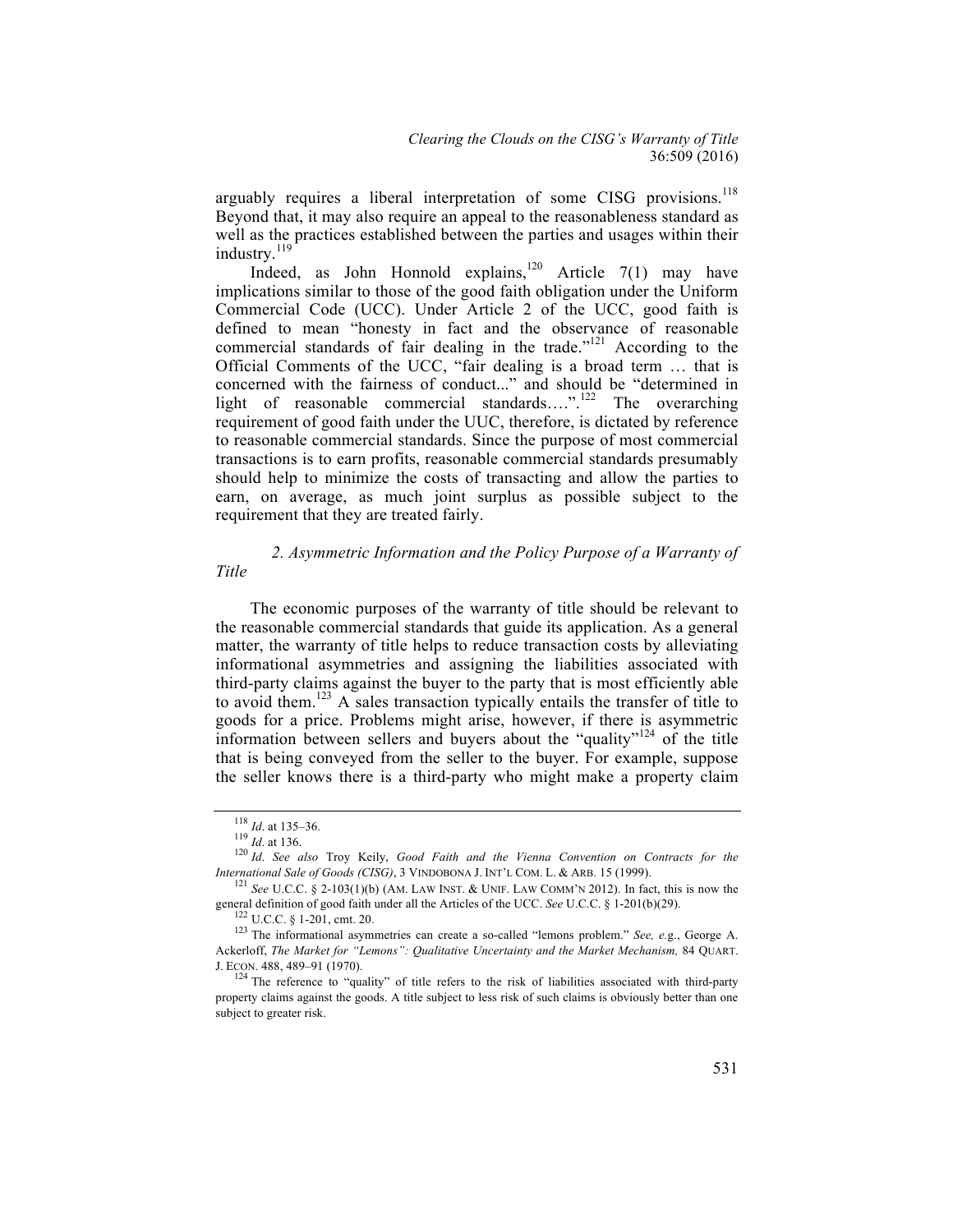against the goods after the sale but the buyer does not. This constitutes what is called a "hidden information problem."<sup>125</sup> As a consequence of such a problem, the buyer might unwittingly pay a higher price for the goods than they are worth. The mere risk that the seller might have hidden information bearing on the risks of third-party challenges against the buyer's title could therefore discourage the buyer from transacting.

The warranty of title may also help to mitigate information asymmetries associated with hidden actions, which can create what are commonly known as "moral hazard" problems.<sup>126</sup> For example, the owner of an automobile could make major repairs with used parts; the used parts might contain vehicle identification numbers different than those on the remaining original parts of the automobile.<sup>127</sup> If the owner sells the vehicle to a buyer who is unaware of the used parts, a police stop or other inspection could disclose the discrepancies to the authorities and may raise questions about the buyer's title. The seller's actions, hidden from the buyer because they were prior to the sale of the automobile, would thus cause the buyer to suffer a claim against title to the automobile. The risk that the seller's hidden actions might compromise the buyer's title after a sale creates a lemons problem of a somewhat different kind than the one created by hidden information but it is no less of an impediment to sales transactions.

In theory, the price that buyers are willing to pay for a good depends on the quality of the title they expect to receive, but buyers often have less information about the quality of the title than the seller. Since sellers may have private information that is hidden and cannot be verified by the buyer, the buyers cannot distinguish the quality of the titles that will be conveyed by different sellers and they will therefore only pay a price appropriate for goods with titles of the average quality of all titles of goods of the same type on the market.<sup>128</sup> An individual seller therefore has no incentive to sell a good whose title is of higher than average quality—or, in other words, subject to fewer potential third-party claims. In theory, the low quality title sellers could actually force high quality title sellers out of the market and buyers could end up with no alternative to low quality title goods, even though they might be willing to pay a premium for goods with verifiably

 $125$  Economists have distinguished between two basic kinds of asymmetric information problems: "hidden action" problems and "hidden information" problems. Hidden information problems arise in situations where one party to a transaction has information that is of value to the other party but the information cannot be revealed in any simple manner. *See* Bengt Holmstrom, *Moral Hazard and Observability*, 10 BELL J. ECON. 74, 74–91 (1979) (discussing informational asymmetries in economic problems in a seminal Article).

<sup>&</sup>lt;sup>126</sup> *Id.* at 74–76.<br><sup>127</sup> The example is from the classic case, Colton v. Decker, 540 N.W.2d 172, 174–75 (S.D. 1995).<br><sup>127</sup> In fact, they would only pay a price that was appropriate for a product of average quality if t were risk-neutral; if they were risk-averse they would pay less than that.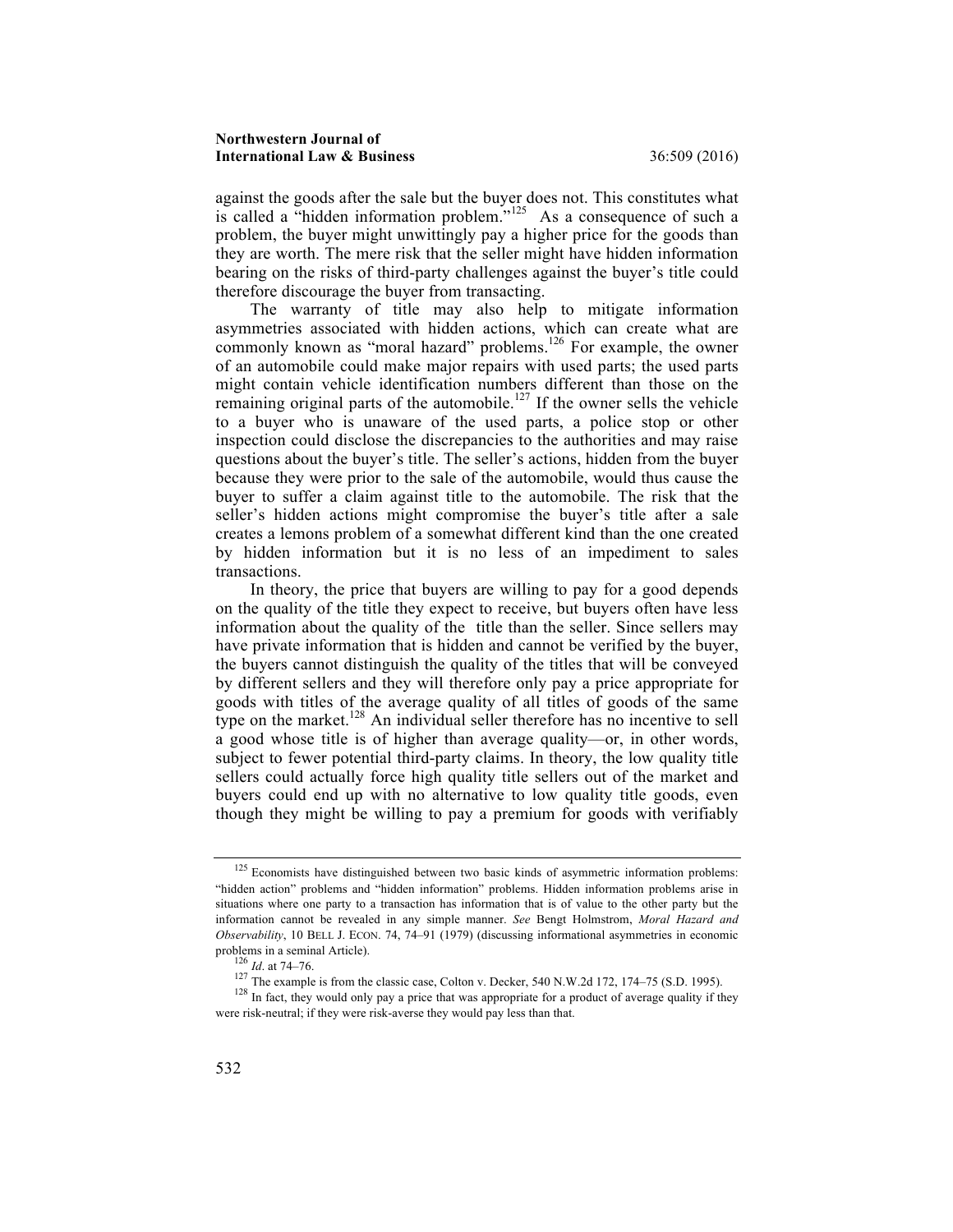high quality titles.<sup>129</sup> The warranty of title may help to mitigate asymmetric information problems by making the seller liable for third-party claims against the buyer when the seller knew about the risks but the buyer did not.

Under the CISG a warranty of title will apply by default under Articles 41 and 42 unless the parties draft a customized warranty of title provision that displaces the CISG's default rules. If there is a third-party claim against the buyer or some other defect in title after the sale, the buyer may be entitled to a remedy, if the claim or defect constitutes a breach of the warranty.<sup>130</sup> The warranty of title thus acts as a kind of insurance policy provided by the seller in any sale, unless properly waived, that protects the buyer against third-party property claims against the goods or other defects in title. To the extent that the warranty of title is well devised, it will therefore mitigate information asymmetries, reduce the costs of transacting, and improve the economic efficiency of markets. A well-devised warranty of title would arguably thus comport with reasonable commercial practices of fair dealing and promote good faith in international trade, but the important question is, how should the warranty of title be devised to mitigate information asymmetries and reduce transaction costs? To be more specific, what test should be used to determine whether the seller bears the liability for a claim against the buyer's title?

### *3. The Cloud on Title Standard*

U.S. courts have generally adopted the "cloud on title" standard in cases arising under the UCC.<sup>131</sup> There is a cloud on title if the buyer's title is or may be subjected to a colorable challenge. A colorable challenge is one which is "not spurious" and casts a "substantial shadow" on the title such that it is not free from "reasonable doubt."<sup>132</sup> The language is less than crystal clear and commentators have not surprisingly urged that the UCC standard be clarified. Nonetheless, it is clear that under the UCC a thirdparty claim against the buyer's title usually does not have to be valid to constitute a breach of the seller's warranty of title.<sup>133</sup> It seems equally clear that a frivolous or spurious claim would not constitute a breach.<sup>13</sup>

<sup>&</sup>lt;sup>129</sup> In other words, they end up with no alternative but to buy a "lemon."<br><sup>130</sup> Under the CISG, damages might be available under Articles 74–77. *See* CISG, *supra* note 2, at 688–89. If the seller's breach is "fundamental," as defined in Article 25, the buyer may also be able to avoid the contract under Article 49. *See* CISG, *supra* note 2, at 682.<br><sup>131</sup> *See, e.g.*, Colton, 540 N.W.2d at 176 ("[M]ere initiation of a colorable challenge, one which is

not spurious, regardless of the outcome, is sufficient to violate the warranty of title."). In this case, the court held that the seller was liable for a breach of the warranty of title under the UCC after the buyer's vehicle was impounded by state authorities because conflicting vehicle identification numbers on used parts created a shadow on the buyer's title. *Id*. This is an example of a colorable challenge.  $\frac{132 \text{ } Id.}{133 \text{ } Id.}$ <br>133 *Id.* 134 *Id.*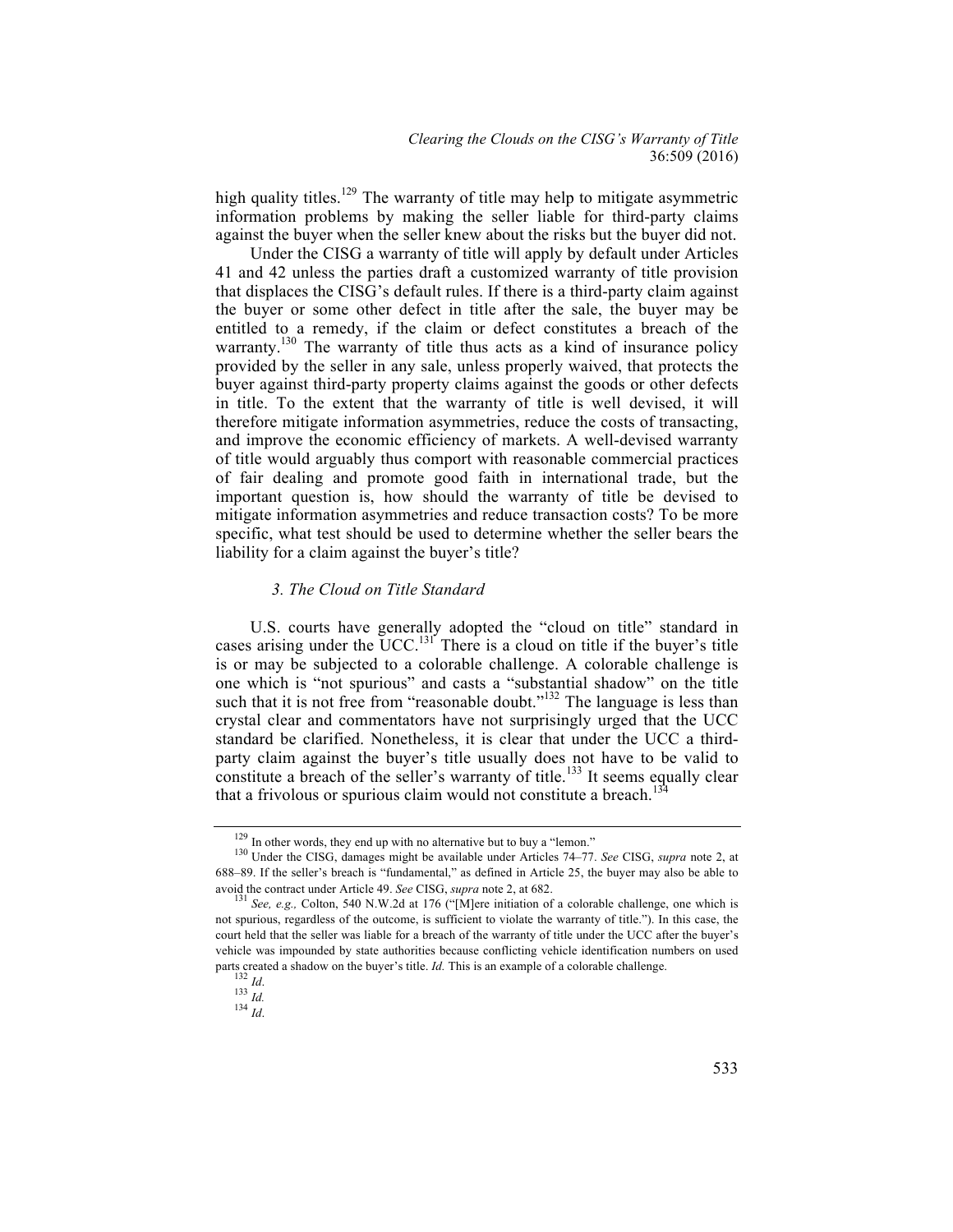Most of the UCC cases have addressed third-party non-intellectual property claims against the buyer. In a recent case, however, the Court of Appeals of California has extended the cloud on title standard to third-party intellectual property claims against the buyer as well.<sup>135</sup> In the *Pacific Sunwear* case, the court addressed whether a third-party trademark infringement claim against a buyer that was denied a summary judgment on the grounds that the third-party had not "established a likelihood of confusion"<sup>136</sup> and was subsequently settled was sufficient to breach the seller's warranty of title under UCC § 2-312(3). The court held that "the warranty covers a broad scope of infringement claims and is not limited to claims that ultimately will prove successful in litigation," $137$  and thus it "applies to all claims of infringement that have any significant and adverse effect on the buyer's ability to make use of the purchased goods, excepting only frivolous claims that are completely devoid of merit."<sup>138</sup>

The cloud on title standard probably comports with reasonable commercial standards in a domestic sales transaction. In a purely domestic sale, the seller can reasonably be presumed to have actual or constructive knowledge about any potential intellectual property rights claims against the goods since the intellectual property rights that would provide a basis for the claims would arise under the laws of the jurisdiction in which both the seller and buyer are located and the seller therefore should know about the potential claims prior to the sale. In fact, the seller would be a potential target for the claims prior to the sale, simply by virtue of using the intellectual property.<sup>139</sup> Thus, it is arguably reasonable to extend the cloud on title standard commonly used under the UCC for non-intellectual property warranty of title claims to those that are based on third-party intellectual property rights claims as well. $140$ 

## *4. The Unique Characteristics of International Sales*

In an international sale, however, the seller cannot so easily be presumed to have constructive or actual knowledge of potential third-party intellectual property claims against the goods since the seller is typically located in a jurisdiction other than the one under which the third-party's intellectual property rights will be made. The seller would therefore not

<sup>&</sup>lt;sup>135</sup> Pac. Sunwear of Cal., 167 Cal. App. 4th at 481 ("[T]he warranty . . . applies to all claims of infringement that have any significant and adverse effect on the buyer's ability to make use of the

purchased goods, excepting only frivolous claims that are devoid of merit . . . .").<br>
<sup>136</sup> *Id.* at 470.<br>
<sup>137</sup> *Id.* at 481.<br>
<sup>138</sup> Blair & Cotter, *supra* note 11, at 1–4.<br>
<sup>140</sup> That does not mean, of course, that the see Sandrik, *supra* note 13, at 905–915.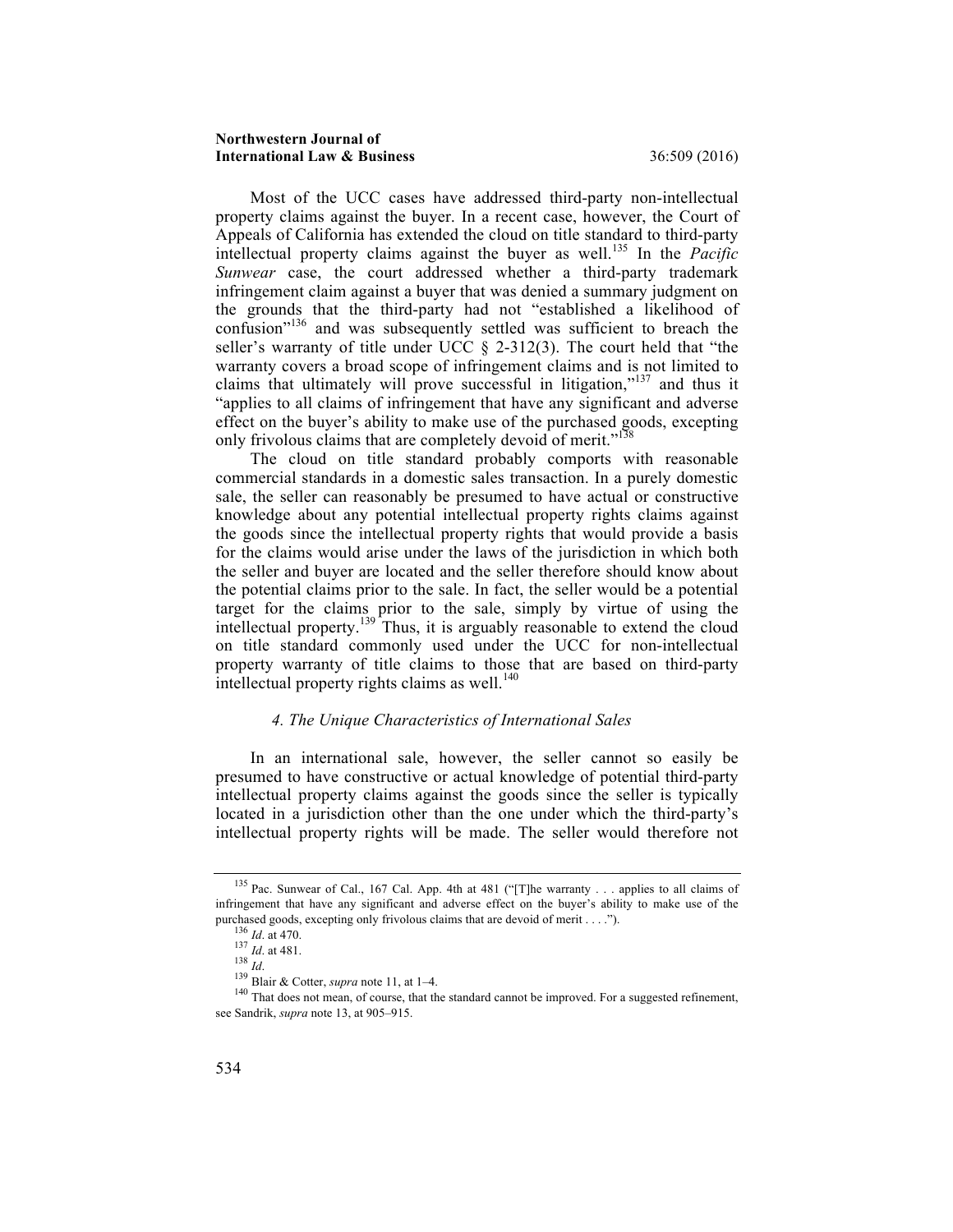normally know much about the intellectual property laws under which any intellectual property claims might be made. The one exception, which would apply only in rare and unusual cases, would arise if the buyer re-sold the goods in the jurisdiction in which the seller was located and the thirdparty claim was based on intellectual property rights created in the seller's own jurisdiction. Aside from that exception, the buyer should normally be presumed to know at least as much as the seller about the laws of the jurisdiction under which any third-party's intellectual property claim would be based.

In an international sale, the buyer is also generally the party that should be better able to avoid the risks of a third-party intellectual property claim by searching the jurisdiction's records in advance of the sales transaction for registered intellectual property rights that might be infringed by the goods. The buyer is obviously located in the jurisdiction under which the claims might be made or plans to resell the goods in a jurisdiction under which the claims might be made and should therefore be able to conduct a search of the records at lower cost than the seller. The buyer's cost savings would derive not only from the buyer's physical presence, which should by itself allow the buyer to conduct the search at lower costs, but also from the buyer's greater familiarity with the laws of the jurisdiction, including the intellectual property laws and the system for registering intellectual property rights.<sup>141</sup> In many sales transactions, the seller will have neither the time nor the resources or competence to conduct an adequate search of the intellectual property records in distant and unfamiliar jurisdictions. In fact, in many cases the seller might not even imagine that any third-party might make an intellectual property claim. Regardless, the buyer should be presumed to have at least as much foresight about the possibility of such claims as the seller and to be better able to forestall the possibility of a title problem.

The basic problem is analogous to the one involving goods that violate the local laws, regulations, customs, or standards of the jurisdiction in which the buyer is located.<sup>142</sup> For example, suppose the seller delivers an

<sup>&</sup>lt;sup>141</sup> The buyer arguably should be more familiar than the seller with the laws of its own jurisdiction and, if it plans to resell the goods in a foreign jurisdiction, arguably should be at least as familiar with the laws of that jurisdiction as well—unless, of course, the buyer plans to resell the goods in the seller's own jurisdiction, an unlikely exception.<br><sup>142</sup> This is a common problem in sales across jurisdictions and has therefore arisen under the UCC as

well as the CISG. *See, e.g., Award Made in Case No. 2129 of 1972*, *in* COLLECTION OF ICC ARBITRAL AWARDS 1974–85, at 23 (Sigvard Jarvin & Yves Derains eds., 1990) (automobile parts conformed to German standards but not to Ohio standards); *Award in Case No. 3779 of 1981*, *in* COLLECTION OF ICC ARBITRAL AWARDS 1974–85, at 138 (Sigvard Jarvin & Yves Derains eds., 1990) (whey powder conformed to contract when tested by North American methods but not when test by European methods), Medical Marketing Int'l, Inc. v. Internazionale Medico Scientifica, S.R.L*.*, No. CIV. A. 99- 0380, 1999 WL 311945 (E.D. La. May 17, 1999) (mammography machines complied with Italian regulations but did not comply with FDA regulations).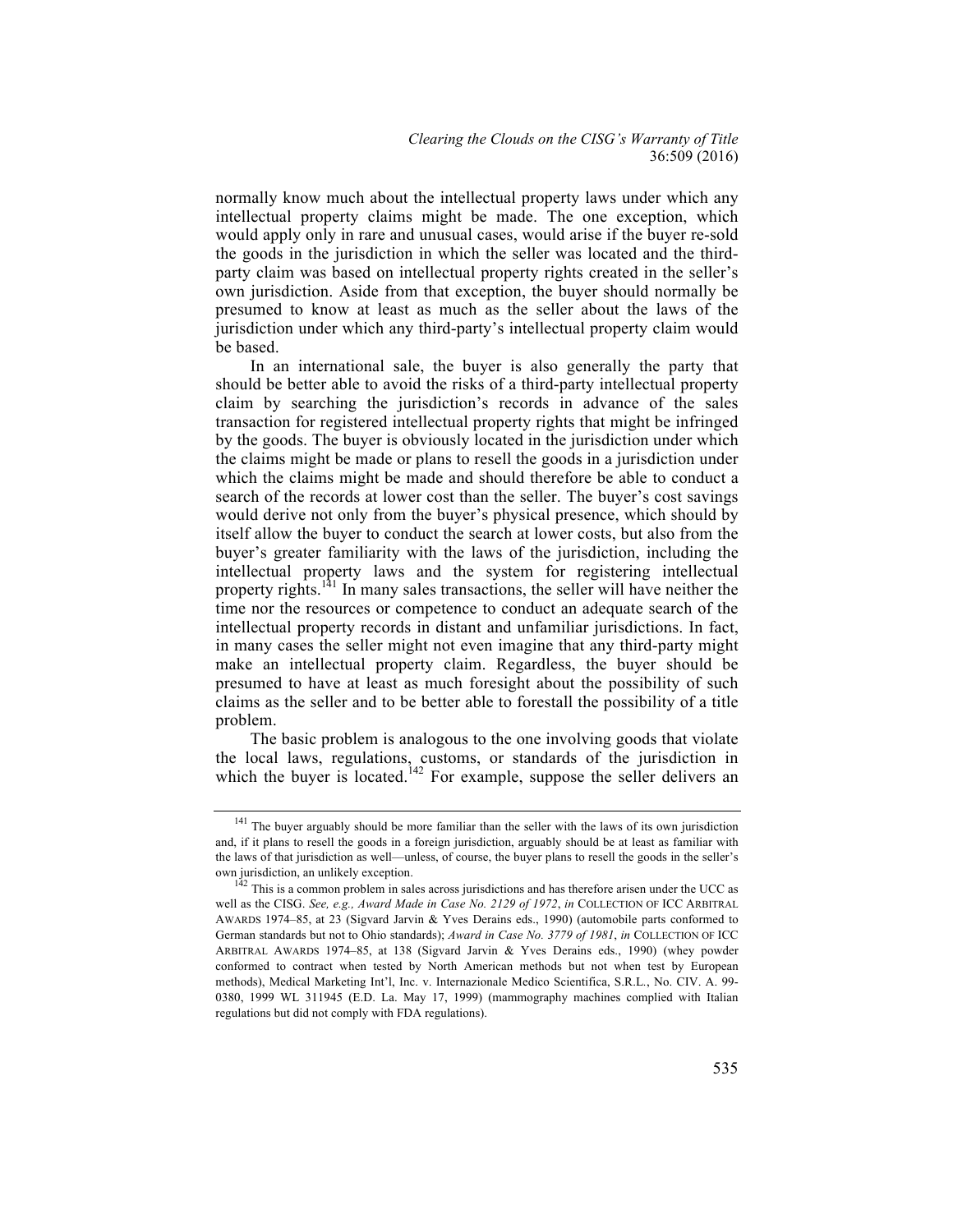expensive piece of medical equipment to the buyer, but the equipment violates health regulations in the buyer's jurisdiction even though it complies with those in the seller's jurisdiction.<sup>143</sup> Who should bear the liabilities, the seller or the buyer? As a general matter, the buyer probably should be more familiar with the health regulations in its own jurisdiction than the seller. The seller may not have made any other sales or have had any other operations or business in the buyer's jurisdiction. The buyer, on the other hand, is not only located in its own jurisdiction, but obviously plans to use or resell the seller's medical equipment in that jurisdiction. As a general matter, therefore, the buyer is in a better position to know about the health regulations, and to take any actions necessary to forestall compliance problems. Policy considerations thus generally support assigning liabilities for noncompliance with local laws or regulations to the buyer to help alleviate informational asymmetries that might otherwise impede or inhibit efficient transactions.

There is a strong analogy between questions about whether the seller should be liable for claims against the buyer because of the failure of goods to conform to the laws or regulations in the buyer's jurisdiction and questions about whether the seller should be liable for claims against the buyer because the goods infringe on a third-party's rights under the intellectual property laws in the buyer's jurisdiction. If goods fail to comply with regulations in the buyer's jurisdiction, then the buyer may be subject to a claim by the government. If goods infringe on an intellectual property right under intellectual property laws in the buyer's jurisdiction, then the buyer may be subject to a claim by a third-party who owns the intellectual property right. In each case, the claims against the buyer arise under the laws of the buyer's jurisdiction. Both cases, therefore, raise questions about whether the seller or buyer should bear the liabilities for claims arising under the laws of the buyer's jurisdiction.

## *5. A German Supreme Court Precedent in an Analogous Case*

There is, in fact, some persuasive authority under the CISG that supports assigning liabilities to the buyer cases where goods fail to comply with laws or regulations in the buyer's jurisdiction. The German Supreme Court addressed a question under the CISG about whether the failure of goods to conform to local regulations constituted a breach of Article 35 in *Entscheidunger des Bundersgerichtshofs in Zivilsachen*. <sup>144</sup> In that case, a

<sup>&</sup>lt;sup>143</sup> This is not a warranty of title issue since it does not involve any defect in, or claim against, the buyer's title to the goods. Under the U.C.C. it is probably best treated as a warranty of merchantability issue under U.C.C. § 2-314 or a warranty of fitness issue under U.C.C. § 2-315. Under the CISG it

would probably be best treated under the analogous provisions in CISG Article 35(2)(a) or 35(2)(b).<br><sup>144</sup> Bundesgerichtshof [BGH] [Federal Court of Justice] Mar. 8, 1995, ENTSCHEIDUNGEN DES BUNDESGERICHTSHOFS IN ZIVILSACHEN [BGHZ] 129, 75–86, 1995 (Ger.),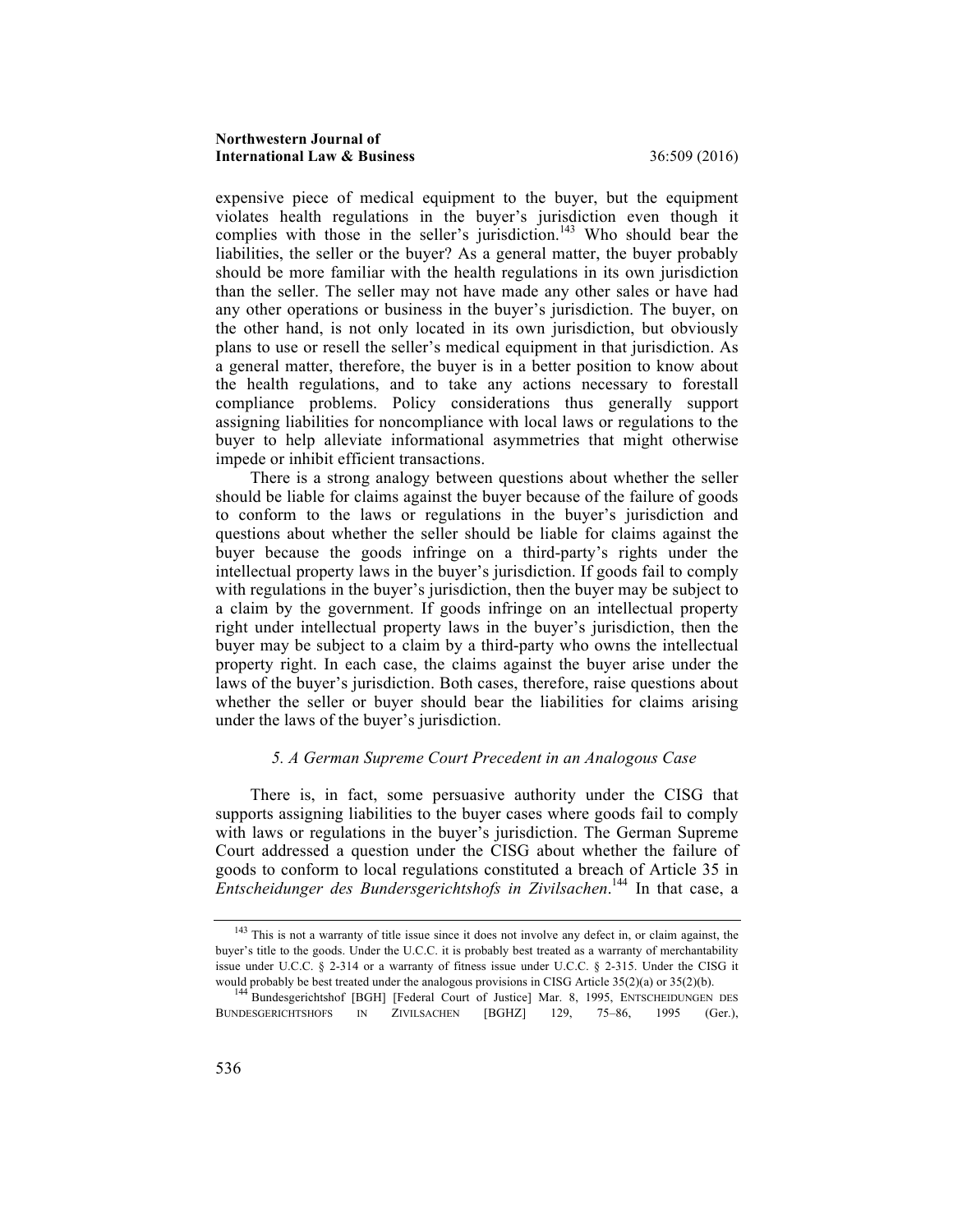Swiss company sold a large order of mussels to a German buyer. The mussels conformed to the contract description of the goods, but did not comply with the cadmium concentration limits recommended by the German health authorities.<sup>145</sup> Although the mussels were not sufficiently high in cadmium for the German authorities to consider them unsuitable for consumption, they were high enough in cadmium to be considered "not harmless" and the buyer wanted to return them and declare the contract avoided under CISG Article 49.<sup>146</sup> The seller won at trial and the buyer subsequently appealed.<sup>147</sup> On the first appeal, the German Court of Appeals observed that the contract did not expressly indicate whether the laws of the seller's or buyer's jurisdiction applied, but in any case declined to hold that the lack of conformity with German law constituted a fundamental breach under CISG Article 25, as required for the buyer to avoid the contract under CISG Article 49.

On further appeal, to the German Supreme Court observed:

The mere fact that the mussels should be delivered to the storage facility in G.G. does not necessarily constitute an agreement regarding the resalability of the goods . . . in Germany, and it definitely does not constitute an agreement regarding the compliance with certain public law provisions on which the resalability may  $depend.$ <sup>1</sup>

The Court therefore undertook an extensive survey of the commentary on questions about whether the "ordinary uses" and "fitness for a for a particular purpose" provisions under CISG Article 35(2((a) and 2(b) required that the mussels conform with the law of the buyer's jurisdiction, and concluded that "it is not important for the purposes of subsection . . .  $[35(2)(a)]$ ... whether the use of the goods conflicts with public law provisions of the import country." The Court further reasoned:

In any event, certain standards in the buyer's country can only be taken into account if they exist in the seller's country as well . . . or if, and this should possibly be examined within the scope of CISG Art.  $35(2)(b)$ , the buyer has pointed them out to the seller ... and, thereby, relied on and was allowed to rely on the seller's expertise or, maybe, if the relevant provisions in the anticipated export country are known or should be known to the seller due to the particular circumstances of the case.<sup>149</sup>

http://cisgw3.law.pace.edu/cases/950308g3.html. <sup>145</sup> *Id*. <sup>146</sup> *Id*. <sup>147</sup> *Id*. <sup>148</sup> *Id*. <sup>149</sup> *Id*.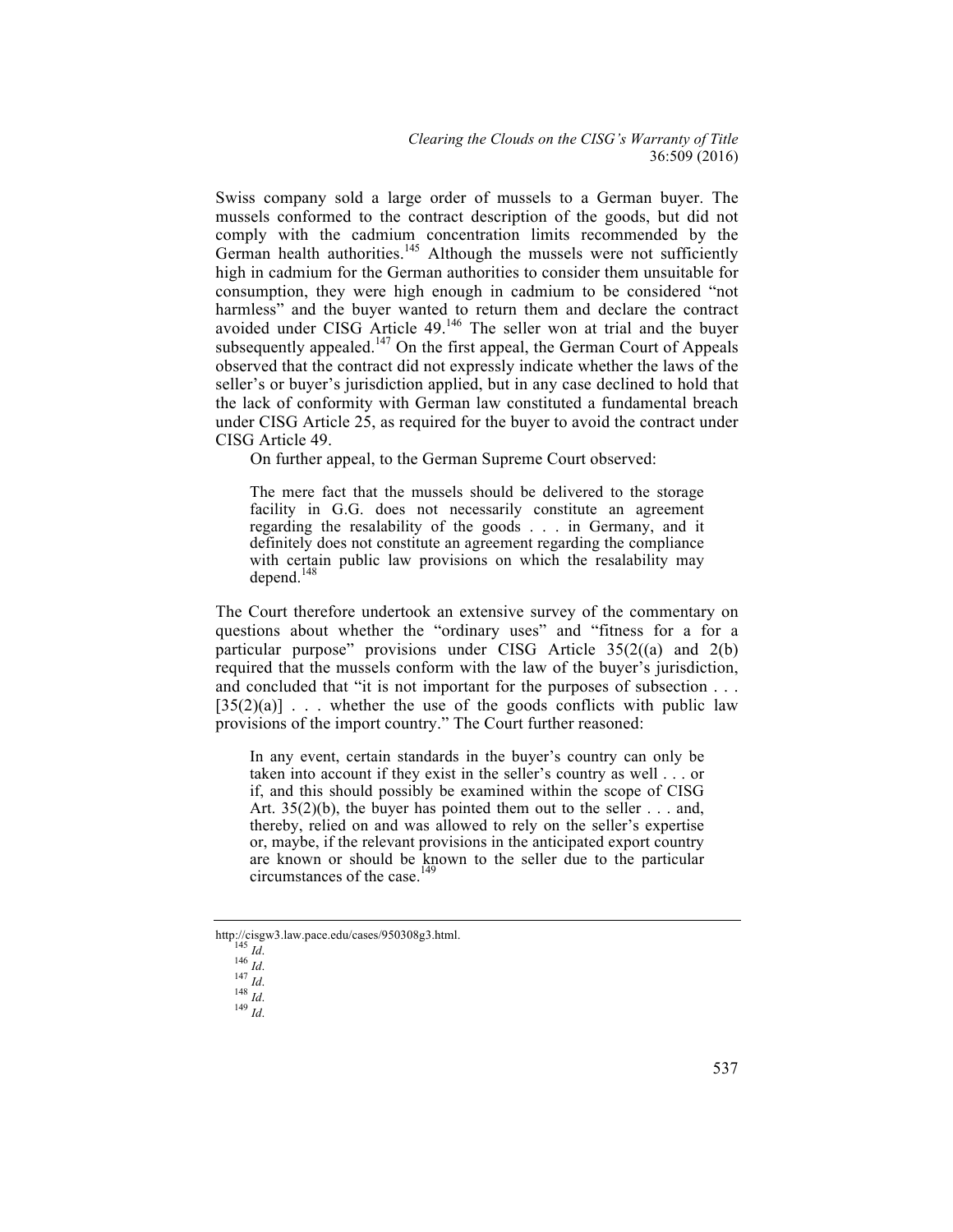The analogy between the question of whether goods are defective because they fail to conform to the laws or regulations in the buyer's jurisdiction and the question of whether title to goods is defective because of a third-party intellectual property claim under the laws or regulations of the buyer's jurisdiction (or the jurisdiction in which the buyer plans to resell the goods) makes the German Supreme Court's opinion relevant and compelling. Since Article 7(1) directs courts to interpret the CISG to promote uniformity in its application and good faith in international trade, and since those arguable require that analogous cases be treated in similar ways, *Entscheidunger des Bundersgerichtshofs in Zivilsachen* has great persuasive force. In fact, *Entscheidunger des Bundersgerichtshofs in Zivilsachen* has been cited favorably by a U.S. court in *Medical Marketing Int'l*,<sup>150</sup> which summarized the rule as follows:

A seller is generally not obligated to supply goods that conform to public laws and regulations at the buyer's place of business . . . [T]his general rule carries with it exceptions in three limited circumstances: (1) if the public laws and regulations of the buyer's state are identical to those enforced in the seller's state, (2) if the buyer informed the seller about those regulations, or (3) if due to "special circumstances," such as the existence of a seller's branch office in the buyer's state, the seller knew or should have known about the regulations at issue.<sup>151</sup>

Since registering or otherwise creating intellectual property rights in one jurisdiction does not generally provide a right to make an infringement claim in another jurisdiction, the first of the limited exceptions summarized by the court in *Medical Marketing Int'l* is inapt. There is, however, an analogous, if unlikely, scenario. It is theoretically possible that the buyer could resell the goods in the seller's own jurisdiction. Of course, the seller should be aware of any third-party intellectual property rights registered or created under the laws of its own jurisdiction—in that case, the third-party could sue the seller regardless of whether the sale occurred.<sup>1</sup>

## *6. A Rule for Applying Article 42*

One can draw on the analogy between claims based on the failure of goods to conform to local laws or regulations and claims based on thirdparty intellectual property rights, to suggest a rule to govern the application of Article 42 as follows: the seller in a CISG contract should only be held

<sup>150</sup> Medical Marketing Int'l, Inc. v. Internazionale Medico Scientifica, S.R.L*.*, No. CIV. A. 99-0380, 1999 WL 311945, at \*2(E.D. La. May 17, 1999). <sup>151</sup> *Id*. <sup>152</sup> Blair & Cotter, *supra* note 11, at 1–4.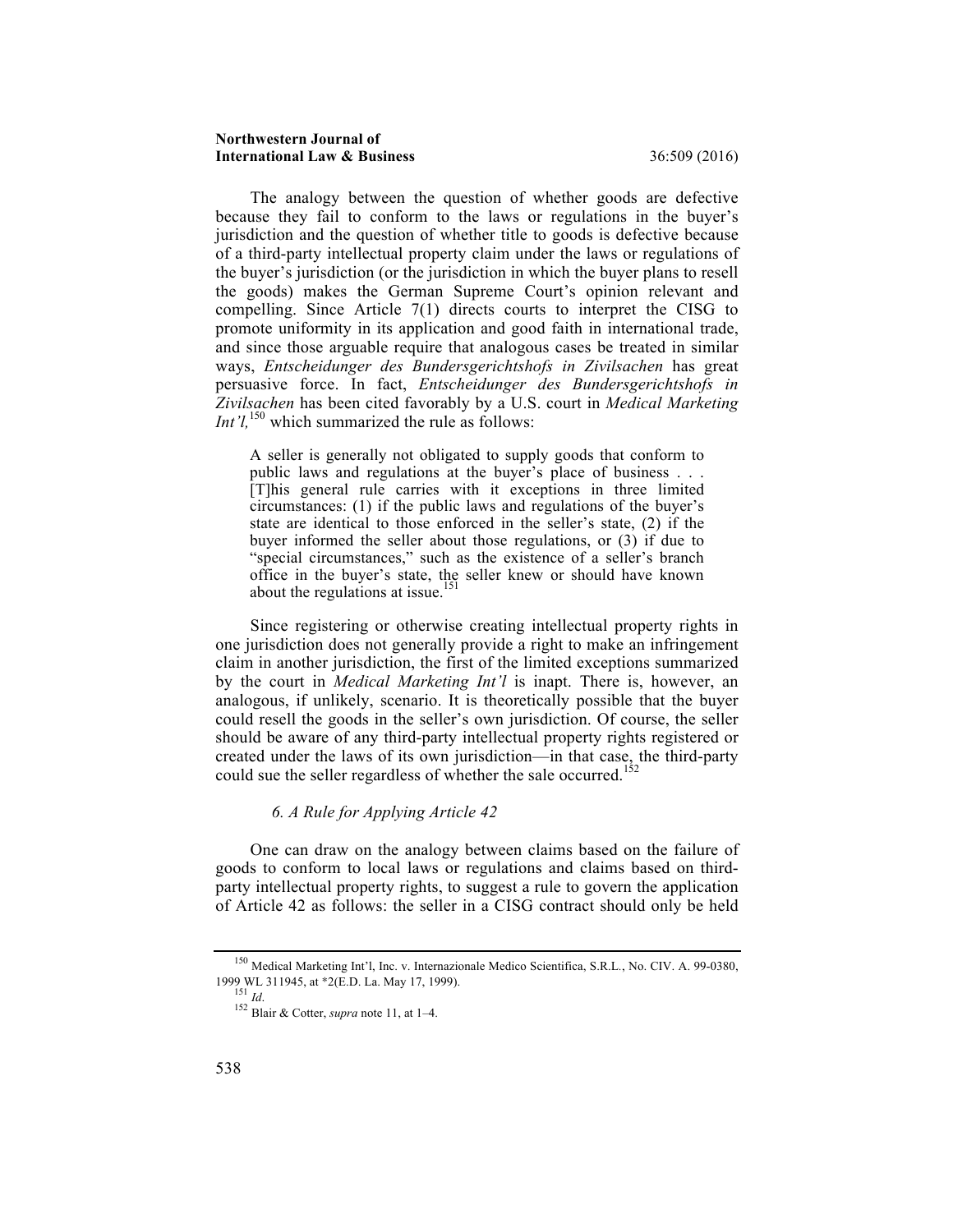liable under Article 42 for third-party intellectual property claims against the buyer if (1) the buyer resells the goods in the seller's jurisdiction and the claim arises under the intellectual property laws in the seller's jurisdiction, (2) the buyer informed the seller about the third party's intellectual property rights prior to contracting, or (3) due to special circumstances, such as the seller having a branch in the jurisdiction under which the third party's intellectual property rights are registered, or the seller but not the buyer knew or should have known about the third party's intellectual property rights.<sup>153</sup>

#### B. Interpreting Customized Contract Terms

In some cases, especially where the stakes are high and the parties are relatively sophisticated, the parties might decide to draft a customized warranty of title term. Since the CISG expressly authorizes the parties to contract around almost all of its default rules, courts would generally respect the parties' customized contract term, and so the mere fact that the parties drafted one would not raise any issues.154 Of course, if the parties subsequently had a dispute about the meaning of their customized warranty of title contract term, the task of interpreting it might be put to the courts.

The CISG does not provide any bright lines rules to govern the interpretation of parties' customized contract terms, but it does offer some guidance, especially in Article 8. Article 8(1) states that statements made by a party are to be determined by the party's subjective intent where the other party knew or could not have been unaware what that intent was.<sup>155</sup> Unfortunately, Article  $8(1)$  will rarely apply. Article  $8(2)$  states that where Article 8(1) does not apply, statements made by a party are to be interpreted according to the understanding of a reasonable person of the same kind as the other party in the same circumstances.<sup>156</sup> What is perhaps most interesting about Article 8(2) is not that it uses a reasonableness standard, but that it implies a party's statements should be interpreted according to how the other party should reasonably have interpreted them. Article 8(2) therefore appears to imply that if one of the parties drafts a writing for a

<sup>&</sup>lt;sup>153</sup> The special circumstances noted are only illustrative. There might be many other circumstances that justify assigning liabilities to the seller. For example, the seller might be a large, sophisticated corporation that has previously made many sales in the jurisdiction under which the third-party's claim arises, and the buyer, on the other hand, might be a much less sophisticated actor dealing in goods of the

particular kind for the first time.<br>
<sup>154</sup> *See* CISG, *supra* note 2, art. 6. <sup>155</sup> *See* CISG, *supra* note 2, art. 8(1) ("[S]tatements made by and or other conduct of a party are to be determined by his intent where the other party knew or could not have been unaware what that intent

was.").<br><sup>156</sup> CISG, *supra* note 2, art. 8(2) ("[S]tatements made by and or other of a party are to be determined<br>in the other party would have according to the understanding that a reasonable person of the same kind as the other party would have had in the same circumstances.").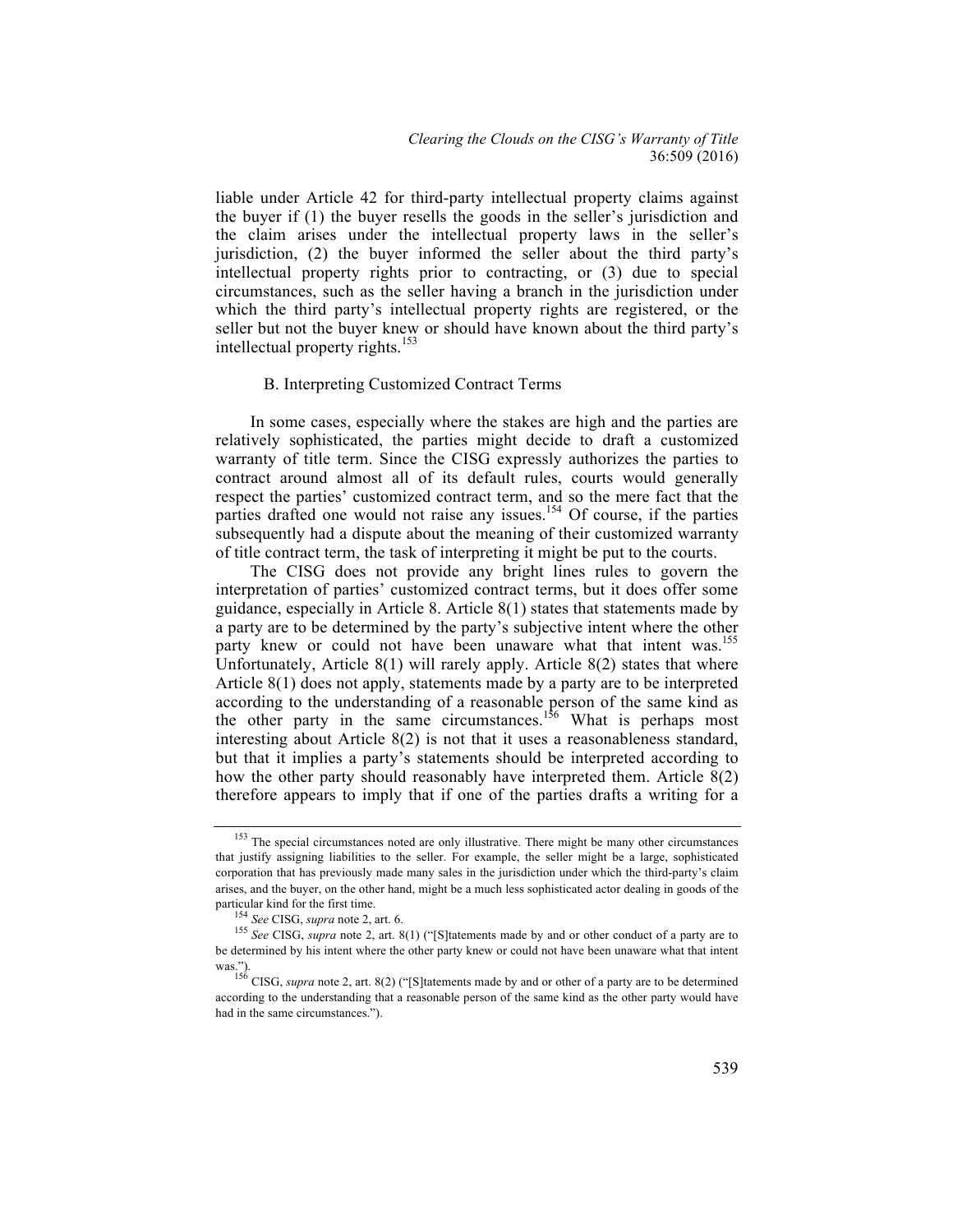contract and there is a dispute about the interpretation of one of the terms, a court should interpret the term in the same way that a reasonable person of the same kind as the other party in the dispute would have done under the same circumstances.157 It appears to be similar to the *contra proferentem* rule that is commonly used to resolve contract interpretation disputes in the United States,<sup>158</sup> although it may not disfavor the drafter quite so much as it favors the reasonableness of the interpretation. Since customized contract terms are commonly drafted by the party with more resources and experience,<sup>159</sup> Article  $8(2)$  seems both reasonable and fair.

Although it may not be obvious that Article 8(2) applies to contract interpretation when both of the parties participated in drafting the contract terms, upon some reflection it also appears to imply that courts should apply a reasonableness standard in interpreting contract terms that were jointly drafted. Presumably, if both parties took a role in drafting a contract term they should each be treated as having made a statement expressing the term through their participation in the drafting process and their expression of the term should be interpreted according to how a reasonable person of the same kind as the other party to the contract would have done under the same circumstances.<sup>160</sup> Article 8(2) thus appears to direct courts to interpret a jointly drafted contract term in the same way that a reasonable person of the same kind as each of the parties under the same circumstances would have interpreted it. Since an interpretation of a contract term that is construed as reasonable from each of the opposing parties' sides (instead of from only one side) could only be described as "reasonable," Article 8(2) appears to direct courts to apply a version of a reasonableness standard in interpreting jointly drafted contract terms.<sup>161</sup>

Unfortunately, the application of Article 8(2)'s reasonableness standard may not be as simple as it initially appears. If the parties have a genuine interpretive dispute, it may be possible that, relative to each of them, a person in the position of the other party could have a reasonable

<sup>157</sup> HONNOLD, *supra* note 6, at 158. <sup>158</sup> *Id*. <sup>159</sup> *See, e.g*., Friedrich Kessler, *Contracts of Adhesion – Some Thoughts About Freedom of Contract,*  43 COLUM. L. REV. 629 (1943) (classic Article exploring the implications of unequal bargaining power

<sup>&</sup>lt;sup>160</sup> The language of Article 8(2) refers to "statements . and other conduct" of a party. *See* CISG, *supra* note 2, art. 8(2). Presumably, a written contract term that was drafted or jointly drafted by a party should be treated as a statement by that party and should, therefore, be subject to Article 8(2).<br><sup>161</sup> This should not be surprising. A reasonableness standard is stated in several CISG provisions.

Indeed, one distinguished commentator has claimed that a reasonableness standard is one of the general principles on which the CISG is based. *See* PETER SCHLECHTRIEM, UNIFORM SALES LAW—THE UN CONVENTION ON CONTRACTS FOR THE INTERNATIONAL SALE OF GOODS 21 (1986) ("[That] the parties must conduct themselves according to the standard of the 'reasonable person,' which is expressly described in a number of provisions and, therefore, according to Article  $7(2)$ , must be regarded as a general principle of the Convention.").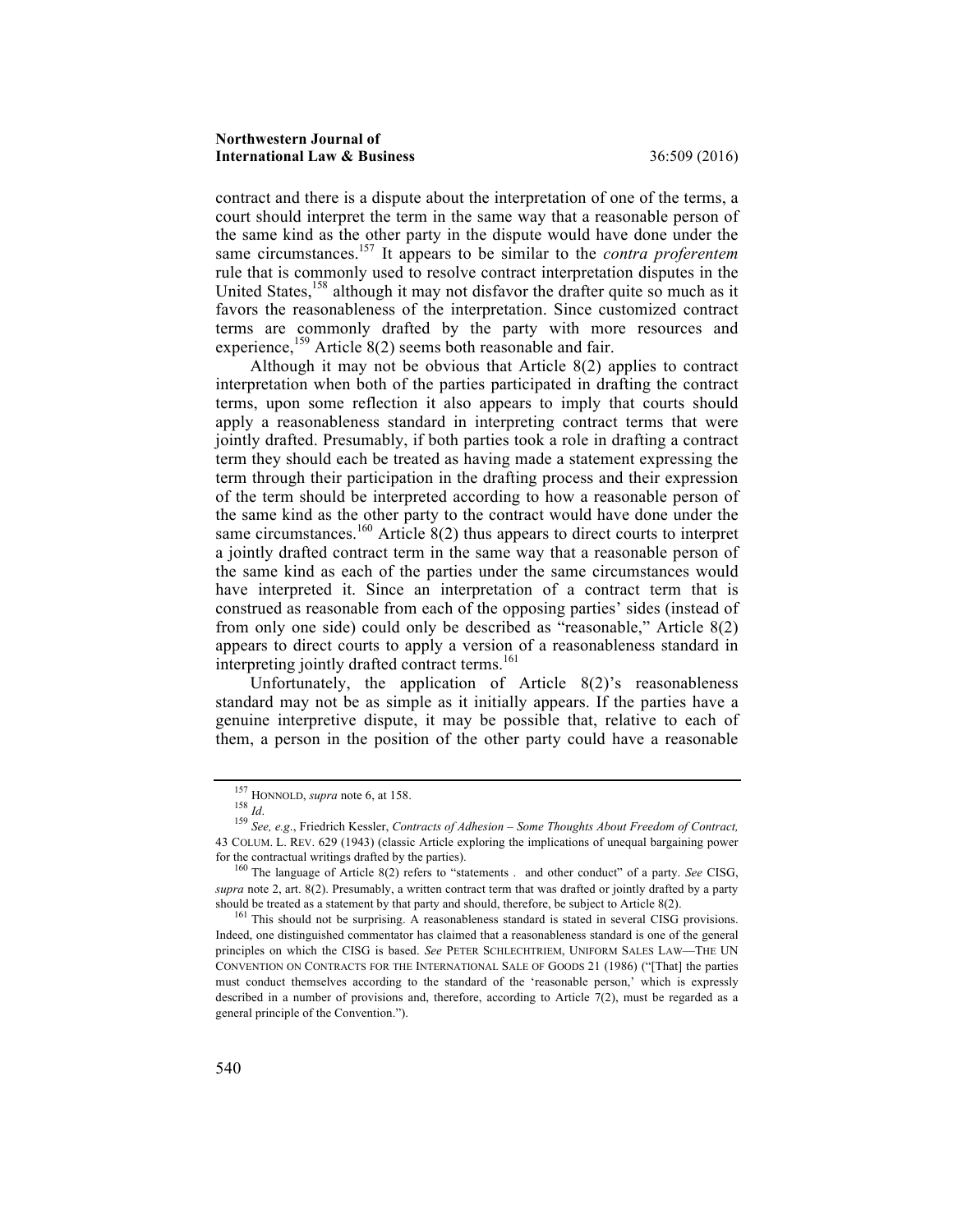interpretation of the contract term under the same circumstances that differed from their own. In fact, it may be possible that, relative to each of the parties, a reasonable person in the position of the other party could have more than one—perhaps even several—reasonable interpretations of the term.<sup>162</sup> In other words, relative to each of the parties, Article 8(2) might imply a set of multiple reasonable interpretations that could be imputed to the other party. Since a reasonable interpretation would have to be mutually reasonable, it would have to lie in the intersection of the sets of reasonable interpretations that could be imputed to each of the parties. Article 8(2) would thus imply three possibilities.<sup>163</sup> The intersection of the sets of reasonable interpretations could (1) identify a unique reasonable interpretation of the term,<sup>164</sup> (2) identify a set of more than one reasonable interpretations of the term,<sup>165</sup> or (3) might not identify any reasonable interpretation of the term.<sup>166</sup> If Article 8(2) identified a unique reasonable interpretation, then that would arguably be the one a court should apply. But what if Article 8(2) did not identify a unique reasonable interpretation, either because it identified multiple reasonable interpretations or none at all?

As several scholars have observed,<sup>167</sup> Article 8(3) directs courts to look beyond any contract writing to almost any extrinsic evidence bearing on the meaning of a contract term.<sup>168</sup> Although the extrinsic evidence might

<sup>&</sup>lt;sup>162</sup> The language of Article 8(2) seems to overlook this possibility, since it uses the definite article when it refers to "the understanding that a reasonable person . . . would have had in the same circumstances." But it also uses the indefinite article in referring to "a reasonable person." Since reasonable people can disagree, they could in principle have different understandings of a contract term under the same circumstances. Thus, in applying Article 8(2) a court could contemplate the different understandings that more than different reasonable persons could have had of a contract term under the same circumstances. CISG, *supra* note 2, art. 8(2). <sup>1</sup><br><sup>163</sup> It is tempting but unnecessary to draw Venn diagrams. Nonetheless, readers who are so inclined

may like to conceptualize the alternatives in set-theoretic terms. To that end, let P1 denote the set of reasonable interpretations that could be imputed to the first party, and let P2 denote the set of reasonable interpretations that could be imputed to the second party. <sup>164</sup> In other words, the intersection of P1 and P2 might consist of a single mutually reasonable

interpretation. This we could rightly call a unique reasonable interpretation of the contract term.<br><sup>165</sup> One alternative possibility is that the intersection of P1 and P2 might consist of more than one

mutually reasonable interpretation. Under the application of Article 8(2), the contract term would thus be ambiguous.<br><sup>166</sup> A third and final possibility is that intersection of P1 and P2 might consist of the null set—that is,

it might not include any mutually reasonable interpretations. In this case, Article 8(2) would not imply any interpretation of the contract terms at all, even any ambiguous ones. <sup>167</sup> *See, e.g.*, Parol Evidence Rule, Plain Meaning Rule, Contractual Merger Clause and the CISG,

CISG Advisory Opinion No. 3 (Oct. 23 2004), http://www.cisg.law.pace.edu/cisg/CISG-AC-op3.html. *But see* CLAYTON P. GILLETTE & STEVEN D. WALT, SALES LAW: DOMESTIC AND INTERNATIONAL 150

<sup>&</sup>lt;sup>168</sup> See CISG, *supra* note 2, art. 8(3) ("[D]ue consideration is to be given to all relevant circumstances of the case including the negotiations, any practices which the parties have established between themselves, usages and any subsequent conduct of the parties.").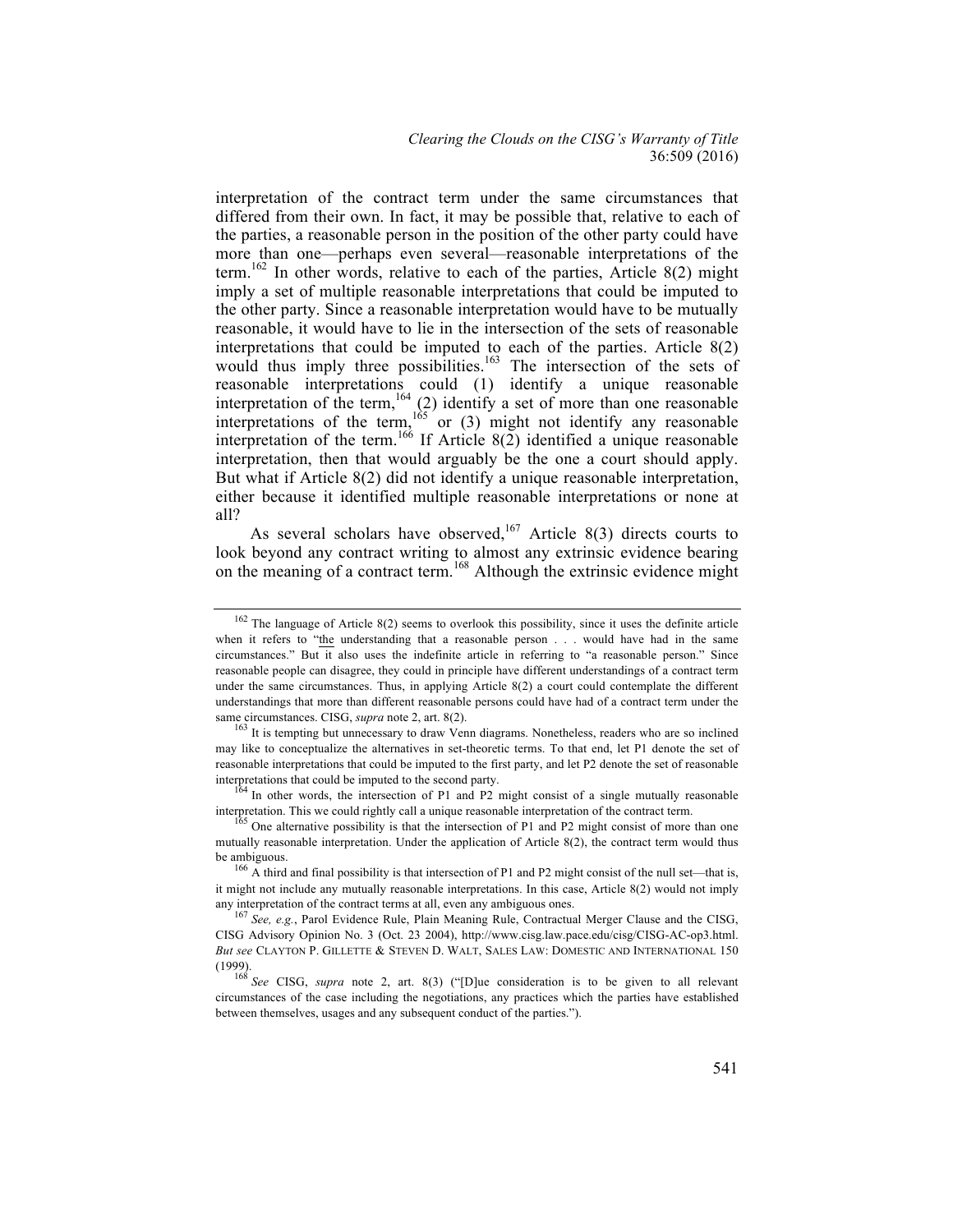be helpful in many cases, it could also confound an interpretive problem and increase the number of possible reasonable interpretations of a contract term since reasonable people might (reasonably) rely on different extrinsic evidence in arriving at their understandings of what the contract term entails. Article 9 might also bear importantly on an interpretation problem. Article 9(1) implies that the parties are bound by what those familiar with the UCC would consider usages of trade, course of dealings, or courses of performance.<sup>169</sup> Of course, these are simply other kinds of extrinsic evidence and, while they may be helpful in many cases, they might also confound contract interpretations in others. The greater the range of the extrinsic evidence admitted, the more likely the evidence will imply contradictions and multiple reasonable interpretations of a contract term. The question thus remains: what if Article 8(2) in conjunction with all the available extrinsic evidence fails to identify a unique reasonable contract interpretation?

Article 7(1) suggests an answer. Article 7(1) directs courts to interpret the CISG with regard to its international character and the need to promote uniformity in its application and good faith in international trade.<sup>170</sup> Of course, on its face, Article 7(1) expressly governs only the interpretation of the CISG's own rules, not any contract terms that displace them. Nonetheless, one could argue that Article 7(1)'s directive to interpret the CISG to promote uniformity in its application and good faith in international trade reflects underlying principles of the  $\text{CISG}.^{171}$  Since Article 7(1) directs courts to resolve questions concerning matters governed by the CISG but for which the Articles of the CISG do not expressly provide an answer by applying the principles on which the CISG is based, it arguably implies that courts should interpret contract terms to promote uniformity in international sales law and good faith in international trade in cases where both of the parties drafted them but Article 8(2) does not imply a unique interpretation. In other words, Article  $7(1)$ , in conjunction with

<sup>169</sup> *See* CISG, *supra* note 2, art. 9(1) ("The parties are bound by any usage to which they have agreed and by any practice which they have established between themselves."). Article 9(2) clarifies that the parties impliedly agree to any usages which they ought to have know about. CISG, *supra* note 2, art. 9(2) ("The parties are considered, unless otherwise agreed, to have impliedly made applicable to their contract ... a usage of which [they] knew or ought to have known.").

<sup>&</sup>lt;sup>170</sup> *See* CISG, *supra* note 2, art. 7(1) ("In the interpretation of this Convention, regard is to be had to its international character and to the need to promote uniformity in its application and the observance of good faith in international trade.").

<sup>&</sup>lt;sup>171</sup> There is a long-standing debate about how liberal courts should be in construing the general principles on which the CISG is based. *See, e.g.*, HONNOLD, *supra* note 6, at 146–48; *see also* Camilla Baasch Andersen, *General Principles of the CISG—Generally Impenetrable?*, *in* SHARING INTERNATIONAL COMMERCIAL LAW ACROSS NATIONAL BOUNDARIES 13 (Camilla B. Andersen & Ulrich G. Schroeter eds., 2008); Andre Janssen, *The CISG and Its General Principles*, *in* CISG METHODOLOGY 261 (Andre Janssen & Olaf Meyer eds., 2009); Joseph Lookofsky, *Walking the Article 7(2) Tightrope Between CISG and Domestic Law*, 25 J.L. & COM. 87 (2005).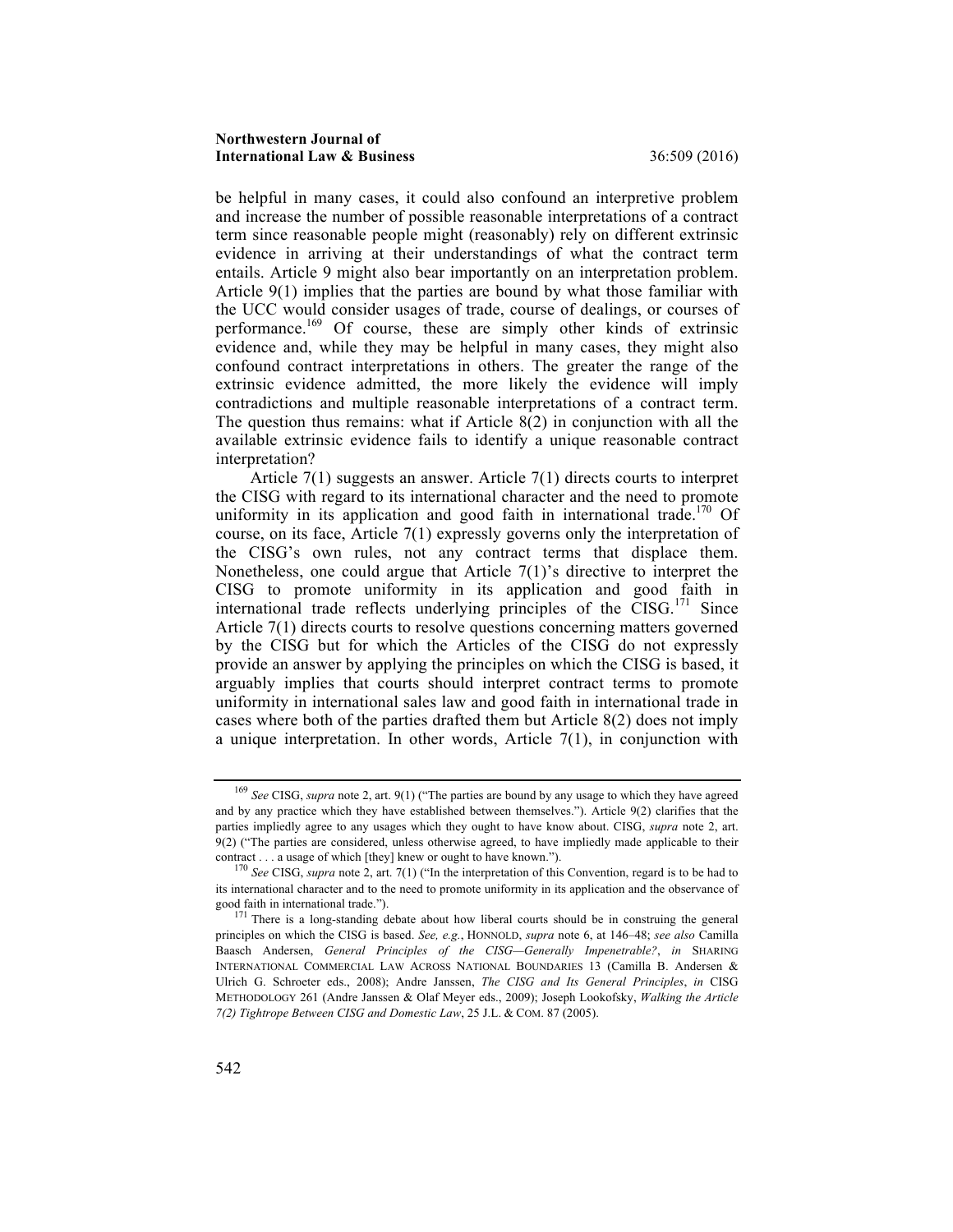any extrinsic evidence admissible under Articles 8(3) and 9, might help courts to select a single (and obviously reasonable) interpretation of a contract term if Article 8(2) either suggests multiple reasonable interpretations or none at all.

Most scholars and commentators appear to agree that courts should use Article 8 to interpret contract terms under the  $\text{CISG}$ ,<sup>172</sup> but to the author's knowledge, no one has specifically addressed whether Article 7(1) implies principles that courts could use to interpret contract terms when their use of Article 8 fails to resolve difficult interpretive problems.<sup>173</sup> Nonetheless, many commentators have argued for construing the principles on which the CISG is based broadly. John Honnold, for example, emphasizes the importance of the character and texture of a body of rules and characterizes most of the CISG's provisions, presumably including Article  $7(1)$ ,  $^{174}$  as what others have referred to as "muddy standards"<sup>175</sup> in contrast to "sharpedged" rules.<sup>176</sup> As Honnold argues, "a code that lays down general principles to cover a wide variety of transactions and is expected to endure, calls for an approach very different from tax laws and similar legislation that is written in great detail and is subject to frequent legislative adjustment."<sup>177</sup> Thus, he believes the CISG's rules and the principles on which they are based should be construed broadly to help achieve the larger purpose of international legal codification and unification.<sup>178</sup> As Honnold and many other scholars view the matter,<sup>179</sup> the risk of construing the CISG

<sup>172</sup> *See, e.g.*, CISG Advisory Council Opinion No. 3, *supra* note 167; HONNOLD, *supra* note 6, at 153–54; SCHLECHTRIEM & SCHWENZER, COMMENTARY ON THE UN CONVENTION ON THE INTERNATIONAL SALE OF GOODS (CISG). ART. 8. (Ingeborg Schwenzer ed., 2nd ed. 2005).

<sup>&</sup>lt;sup>173</sup> Of course, it might be possible to identify other principles of the CISG that could be used to aid in contract interpretation. Peter Schlechtriem, for example, might argue that reasonableness is a sufficiently general principle of the CISG that it should govern contract interpretations when Article 8(2) is unavailing. Under a broad construction of such a reasonable principle, a court could apply its own reasonable interpretation of a contract term instead of applying the algorithm in Article 8(2) that requires contemplation of the understandings of reasonable persons. SCHLECHTRIEM, *supra* note 168.<br><sup>174</sup> Honnold does not expressly state that Article 7(1) provides more of a standard than a sharp-

edged rule, but he does not list it among the rules that he describes as sharp-edged. HONNOLD, *supra* note 6, at 150. <sup>175</sup> The classic Article is Carol M. Rose, *Crystals and Mud in Property Law*, 40 STAN. L. REV. 577,

<sup>577–78 (1988).&</sup>lt;br><sup>176</sup> HONNOLD, *supra* note 6, at 150.

<sup>177</sup> *Id.* 178 *Incention*, *supra* note 6, at 150.<br>
177 *Id.* 178 *Id.* at 151–52. Of course, not everyone agrees. Indeed, one scholar has argued that the goal of uniformity comes at the expense of other important values, and that a homeward trend bias, which would result from construing the principles of the CISG narrowly, might improve the legitimacy of the CISG over the long-term. *See* Karen Halverson Cross, *Parole Evidence Under the CISG: The* 

<sup>&</sup>lt;sup>179</sup> HONNOLD, *supra* note 6, at 147; *see* Michael Joachim Bonell, *General Provisions: Article 7, in* COMMENTARY ON THE INTERNATIONAL SALES LAW: THE 1980 VIENNA SALES CONVENTION ¶ 2.2.1 (C.M. Bianca & M.J. Bonell eds., 1987) ("[T]he Convention . . . is intended to replace all rules in legal systems previously governing matters within its scope. . . . This means that in applying the Convention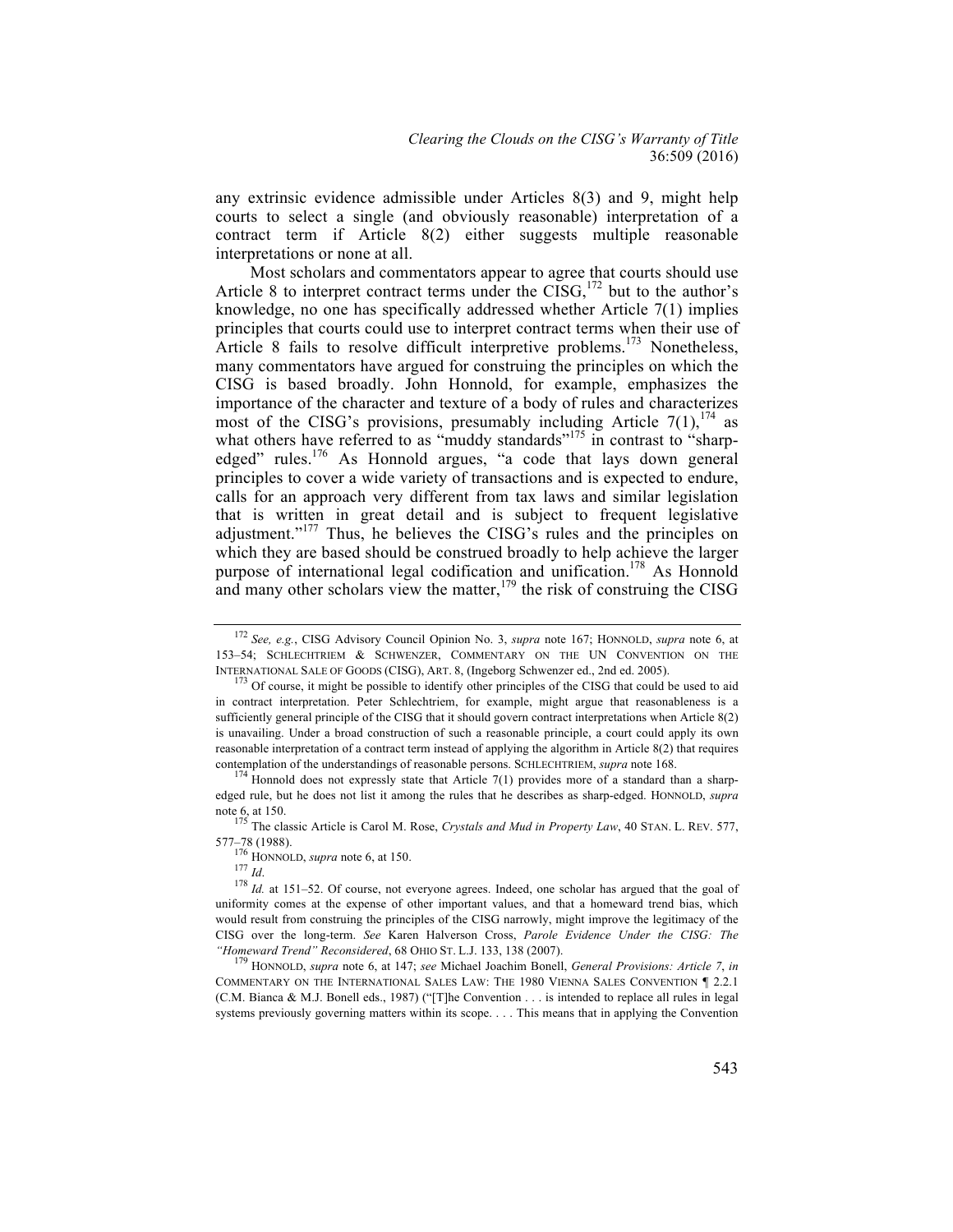and its principles narrowly is that this opens the door to the gap-filling provision in Article 7(2) which allows recourse to domestic laws to resolve questions arising under the CISG and thus threatens to make international sales law less uniform.<sup>180</sup>

To the extent that Article 7(1) implies principles on which the CISG is based, therefore, it arguably implies the following: (1) if Article 8(2), in conjunction with all the admissible extrinsic evidence, does not provide a unique reasonable interpretation of a contract term, courts should choose from among the possible reasonable interpretations suggested by Article  $8(2)$  the one that best comports with Article  $7(1)$ 's admonishment to promote uniformity in the application of the CISG and good faith in international trade; and (2) if Article 8(2), in conjunction with all the admissible extrinsic evidence, does not suggest any reasonable interpretations of a contract term, courts should choose an interpretation that best comports with the admonishment of Article 7(1) to promote uniformity in the application of the CISG and good faith in international trade. Since good faith in international trade arguably implies the need for reasonable commercial standards of fair dealing,<sup>181</sup> this should at least provide a reasonable interpretation of the contract term under the CISG. Unless the contract term clearly indicated that a different rule should apply, it would also result in the application of the same rule as the one courts should apply under Article 42. Thus, it would help to further the coherence and uniformity of international jurisprudence under the CISG as well.

Ultimately, therefore, the backstop in interpreting a customized warranty of title provision—or any other customized contract term—under the CISG should be provided by the general principles of Article 7(1). Since Article 7(1) also governs the interpretation of all of the provisions in the CISG that would otherwise apply to parties' contracts by default, including the warranty of title provisions under Article 42, this implies that unless the parties' contract clearly indicates otherwise, the warranty of title under a contract governed by the CISG should be interpreted to promote uniformity in its application and good faith in international trade. Thus, unless the parties' contract clearly indicates otherwise, the seller in a CISG contract should only be held liable for third-party intellectual property claims

there is no valid reason to adopt a narrow interpretation."); Bruno Zeller, *The UN Convention on Contracts for the International Sale of Good—A Leap Forward towards Unified International Sales* 

*Laws,* 12 PACE INT'L L. REV. 79, 105–06 (2000). *But see, e.g.*, Cross, *supra* note 185. <sup>180</sup> Not everyone agrees with the goal of achieving uniformity in international sales. Clayton P. Gillette & Robert E. Scott, *The Political Economy of International Sales Law* 2-4b (N.Y.U. Law & Econ. Research Working Paper No. 05-02, 2005) (arguing that sophisticated parties will generally prefer to draft their own customized contract terms and choose the law that applies to their agreements, and that the CISG thus only offers a useful alternative if the transaction costs of drafting customized contract terms are very high, but the transaction costs are not that high). 181 *See, e.g.*, HONNOLD, *supra* note 6, at 136; Keily, *supra* note 120, at 15.